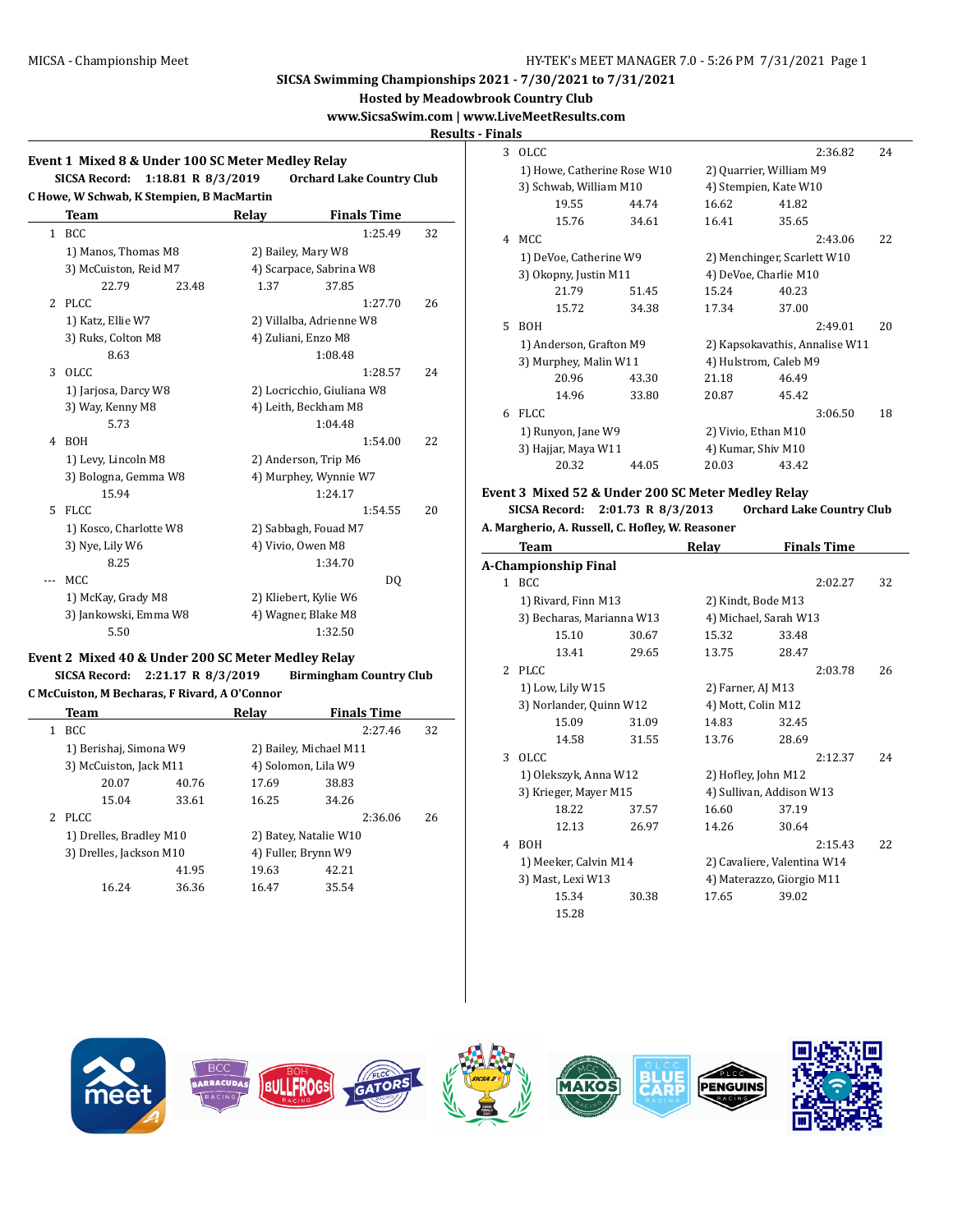**Hosted by Meadowbrook Country Club**

**www.SicsaSwim.com | www.LiveMeetResults.com**

**Results - Finals**

|    | <b>Team</b>           |       | Relav | A-Championship Final  (Event 3 Mixed 52 & Under 200 SC Meter Mec<br><b>Finals Time</b> |    |
|----|-----------------------|-------|-------|----------------------------------------------------------------------------------------|----|
| 5. | MCC                   |       |       | 2:18.42                                                                                | 20 |
|    | 1) Palmer, Roman M13  |       |       | 2) Sinawi, Reese W13                                                                   |    |
|    | 3) Bayer, Mia W14     |       |       | 4) Borgia, Jacob M12                                                                   |    |
|    | 18.47                 | 38.19 | 17.49 | 38.05                                                                                  |    |
|    | 13.84                 | 31.15 | 14.34 | 31.03                                                                                  |    |
| 6  | <b>FLCC</b>           |       |       | 2:26.99                                                                                | 18 |
|    | 1) Dudlar, Gunnar M16 |       |       | 2) Kamp, Olivia W13                                                                    |    |
|    | 3) Kamp, Owen M13     |       |       | 4) Cochrane, Chloe W10                                                                 |    |
|    | 17.54                 | 35.90 | 16.62 | 35.33                                                                                  |    |
|    | 17.21                 | 36.91 | 17.74 | 38.85                                                                                  |    |
|    |                       |       |       |                                                                                        |    |

### **Event 4 Mixed 64 & Under 200 SC Meter Medley Relay**

**SICSA Record: 1:50.10 R 7/30/2016 Orchard Lake Country Club K. Schwaiger, A. Russell, A. Margherio, S. Schott**

| Team                        |                      |                                                                                                                                                                                                                                                                           |       |                                           |                                                                                                                                                                                                                                                         |
|-----------------------------|----------------------|---------------------------------------------------------------------------------------------------------------------------------------------------------------------------------------------------------------------------------------------------------------------------|-------|-------------------------------------------|---------------------------------------------------------------------------------------------------------------------------------------------------------------------------------------------------------------------------------------------------------|
| <b>PLCC</b><br>$\mathbf{1}$ |                      |                                                                                                                                                                                                                                                                           |       | 1:54.46                                   | 32                                                                                                                                                                                                                                                      |
|                             |                      | 2) Palizzi, Daniel M17                                                                                                                                                                                                                                                    |       |                                           |                                                                                                                                                                                                                                                         |
| 3) Farner, Will M15         |                      |                                                                                                                                                                                                                                                                           |       |                                           |                                                                                                                                                                                                                                                         |
| 15.00                       | 30.69                | 13.47                                                                                                                                                                                                                                                                     | 29.99 |                                           |                                                                                                                                                                                                                                                         |
| 12.07                       | 26.63                | 12.77                                                                                                                                                                                                                                                                     | 27.15 |                                           |                                                                                                                                                                                                                                                         |
| <b>OLCC</b>                 |                      |                                                                                                                                                                                                                                                                           |       | 1:55.29                                   | 26                                                                                                                                                                                                                                                      |
|                             |                      |                                                                                                                                                                                                                                                                           |       |                                           |                                                                                                                                                                                                                                                         |
|                             |                      |                                                                                                                                                                                                                                                                           |       |                                           |                                                                                                                                                                                                                                                         |
| 13.46                       | 27.00                | 12.62                                                                                                                                                                                                                                                                     | 27.90 |                                           |                                                                                                                                                                                                                                                         |
| 15.11                       | 33.19                | 12.96                                                                                                                                                                                                                                                                     | 27.20 |                                           |                                                                                                                                                                                                                                                         |
| <b>BCC</b>                  |                      |                                                                                                                                                                                                                                                                           |       | 2:02.04                                   | 24                                                                                                                                                                                                                                                      |
|                             |                      |                                                                                                                                                                                                                                                                           |       |                                           |                                                                                                                                                                                                                                                         |
|                             |                      |                                                                                                                                                                                                                                                                           |       |                                           |                                                                                                                                                                                                                                                         |
| 14.63                       | 29.85                | 17.56                                                                                                                                                                                                                                                                     | 38.26 |                                           |                                                                                                                                                                                                                                                         |
| 11.63                       | 26.11                | 13.13                                                                                                                                                                                                                                                                     | 27.82 |                                           |                                                                                                                                                                                                                                                         |
| <b>FLCC</b>                 |                      |                                                                                                                                                                                                                                                                           |       | 2:02.41                                   | 22                                                                                                                                                                                                                                                      |
|                             |                      |                                                                                                                                                                                                                                                                           |       |                                           |                                                                                                                                                                                                                                                         |
|                             |                      |                                                                                                                                                                                                                                                                           |       |                                           |                                                                                                                                                                                                                                                         |
| 16.30                       | 33.20                | 15.65                                                                                                                                                                                                                                                                     | 33.70 |                                           |                                                                                                                                                                                                                                                         |
| 13.86                       | 30.65                | 12.08                                                                                                                                                                                                                                                                     | 24.86 |                                           |                                                                                                                                                                                                                                                         |
| <b>BOH</b>                  |                      |                                                                                                                                                                                                                                                                           |       | 2:13.04                                   | 20                                                                                                                                                                                                                                                      |
|                             |                      |                                                                                                                                                                                                                                                                           |       |                                           |                                                                                                                                                                                                                                                         |
|                             |                      |                                                                                                                                                                                                                                                                           |       |                                           |                                                                                                                                                                                                                                                         |
| 16.92                       | 35.14                | 16.49                                                                                                                                                                                                                                                                     | 37.14 |                                           |                                                                                                                                                                                                                                                         |
| 14.38                       | 31.41                | 13.95                                                                                                                                                                                                                                                                     | 29.35 |                                           |                                                                                                                                                                                                                                                         |
| <b>MCC</b>                  |                      |                                                                                                                                                                                                                                                                           |       | 2:16.57                                   | 18                                                                                                                                                                                                                                                      |
|                             |                      |                                                                                                                                                                                                                                                                           |       |                                           |                                                                                                                                                                                                                                                         |
|                             |                      |                                                                                                                                                                                                                                                                           |       |                                           |                                                                                                                                                                                                                                                         |
| 16.82                       | 32.78                | 17.15                                                                                                                                                                                                                                                                     | 37.37 |                                           |                                                                                                                                                                                                                                                         |
| 16.74                       | 35.97                | 14.38                                                                                                                                                                                                                                                                     | 30.45 |                                           |                                                                                                                                                                                                                                                         |
|                             | 3) Wallace, Ilye W17 | 1) Farner, Carolyn W17<br>1) Bouchillon, Christian M17<br>3) Brager, Charlotte W14<br>1) Pifer, Richard M17<br>3) Sawmiller, Conor M17<br>1) Cochrane, Lily W16<br>3) Dudlar, Garrett M14<br>1) Vondell, Jillian W15<br>1) Calloway, Alyssa W15<br>3) Fischer, Oliver M14 | Relay | 4) Higgins, Lily W17<br>2) Conti, Ben M18 | <b>Finals Time</b><br>4) Norlander, Marin W15<br>2) Schwab, Ethan M16<br>2) McBride, Maria W13<br>4) Windsor, Mallory W17<br>2) Bello, Rachel W16<br>4) Wiater, James M18<br>4) Veyna, Cayden M14<br>2) Sherwin, Juliana W16<br>4) Testasecca, Enzo M16 |

| Event 5 Girls 8 & Under 25 SC Meter Backstroke<br>Ella Hall FLCC<br><b>SICSA Record:</b><br>18.74 R 8/2/2014 |                             |   |             |                    |                          |  |  |  |
|--------------------------------------------------------------------------------------------------------------|-----------------------------|---|-------------|--------------------|--------------------------|--|--|--|
|                                                                                                              | Name                        |   | AgeTeam     | <b>Finals Time</b> |                          |  |  |  |
|                                                                                                              | <b>A-Championship Final</b> |   |             |                    |                          |  |  |  |
| 1                                                                                                            | Walsh, Riley                | 8 | MCC.        | 21.94              | 16                       |  |  |  |
| 2                                                                                                            | Jarjosa, Darcy              | 8 | OLCC.       | 23.48              | 13                       |  |  |  |
| 3                                                                                                            | Kiriluk, Sawyer             | 8 | <b>OLCC</b> | 23.79              | 12                       |  |  |  |
| 4                                                                                                            | Kosco, Charlotte            | 8 | <b>FLCC</b> | 23.98              | 11                       |  |  |  |
| 5.                                                                                                           | Pernie, Julianna            | 8 | PLCC.       | 24.83              | 10                       |  |  |  |
| 6                                                                                                            | Lytle, Paige                | 8 | BCC.        | 25.24              | 9                        |  |  |  |
|                                                                                                              | <b>B-Consolation Final</b>  |   |             |                    |                          |  |  |  |
| 7                                                                                                            | Blinstrub, Carolyn          | 8 | OLCC.       | 24.53              | 7                        |  |  |  |
| 8                                                                                                            | Snooks, Sophia              | 7 | <b>PLCC</b> | 25.32              | 5                        |  |  |  |
| 9                                                                                                            | Katz, Ellie                 | 7 | <b>PLCC</b> | 25.64              | 4                        |  |  |  |
| 10                                                                                                           | Riga, Riley                 | 7 | <b>BCC</b>  | 25.76              | 3                        |  |  |  |
| 11                                                                                                           | Scarpace, Sabrina           | 8 | <b>BCC</b>  | 25.88              | $\overline{\mathcal{L}}$ |  |  |  |
| 12                                                                                                           | Bologna, Gemma              | 8 | <b>BOH</b>  | 27.03              | 1                        |  |  |  |
|                                                                                                              | 30.92                       |   |             |                    |                          |  |  |  |

### **Event 6 Boys 8 & Under 25 SC Meter Backstroke**

| <b>SICSA Record:</b> |                             | 19.03 R 8/1/2008 |             | Mason Wilczewski PLCC |    |  |
|----------------------|-----------------------------|------------------|-------------|-----------------------|----|--|
|                      | Name                        | AgeTeam          |             | <b>Finals Time</b>    |    |  |
|                      | <b>A-Championship Final</b> |                  |             |                       |    |  |
| 1                    | McCuiston, Reid             | 7                | <b>BCC</b>  | 20.14                 | 16 |  |
| 2                    | Leith, Beckham              | 8                | <b>OLCC</b> | 21.00                 | 13 |  |
| 3                    | Jett, Jameson               | 8                | <b>OLCC</b> | 22.94                 | 12 |  |
| 4                    | Manos, Thomas               | 8                | <b>BCC</b>  | 22.99                 | 11 |  |
| 5                    | Levy, Lincoln               | 8                | BOH         | 23.03                 | 10 |  |
| 6                    | Rosenthal, Drew             | 8                | <b>OLCC</b> | 25.50                 | 9  |  |
|                      | <b>B-Consolation Final</b>  |                  |             |                       |    |  |
| 7                    | McKay, Grady                | 8                | MCC         | 25.64                 | 7  |  |
| 8                    | Norlander, Grant            | 7                | <b>PLCC</b> | 25.84                 | 5  |  |
| 9                    | Bedia, Nico                 | 8                | <b>BOH</b>  | 25.96                 | 4  |  |
| 10                   | Sharrak, Gabriel            | 8                | <b>BCC</b>  | 26.63                 | 3  |  |
| 11                   | Ruks, Garrison              | 7                | <b>PLCC</b> | 28.41                 | 2  |  |
| 12                   | Hampson, Camden             | 8                | <b>PLCC</b> | 28.42                 | 1  |  |

#### **Event 7 Girls 9-10 50 SC Meter Backstroke**

| <b>SICSA Record:</b> | 35.10 R 8/1/2008 |    | <b>Mallory Buha MCC</b> |  |       |    |
|----------------------|------------------|----|-------------------------|--|-------|----|
| Name                 | AgeTeam          |    | <b>Finals Time</b>      |  |       |    |
| A-Championship Final |                  |    |                         |  |       |    |
| Howe, Catherine Rose |                  | 10 | OLCC.                   |  | 38.35 | 16 |
| 18.58                | 19.77            |    |                         |  |       |    |
| 2 Ruks, Brooklyn     |                  | 10 | PLCC.                   |  | 39.67 | 13 |
| 19.46                | 20.21            |    |                         |  |       |    |

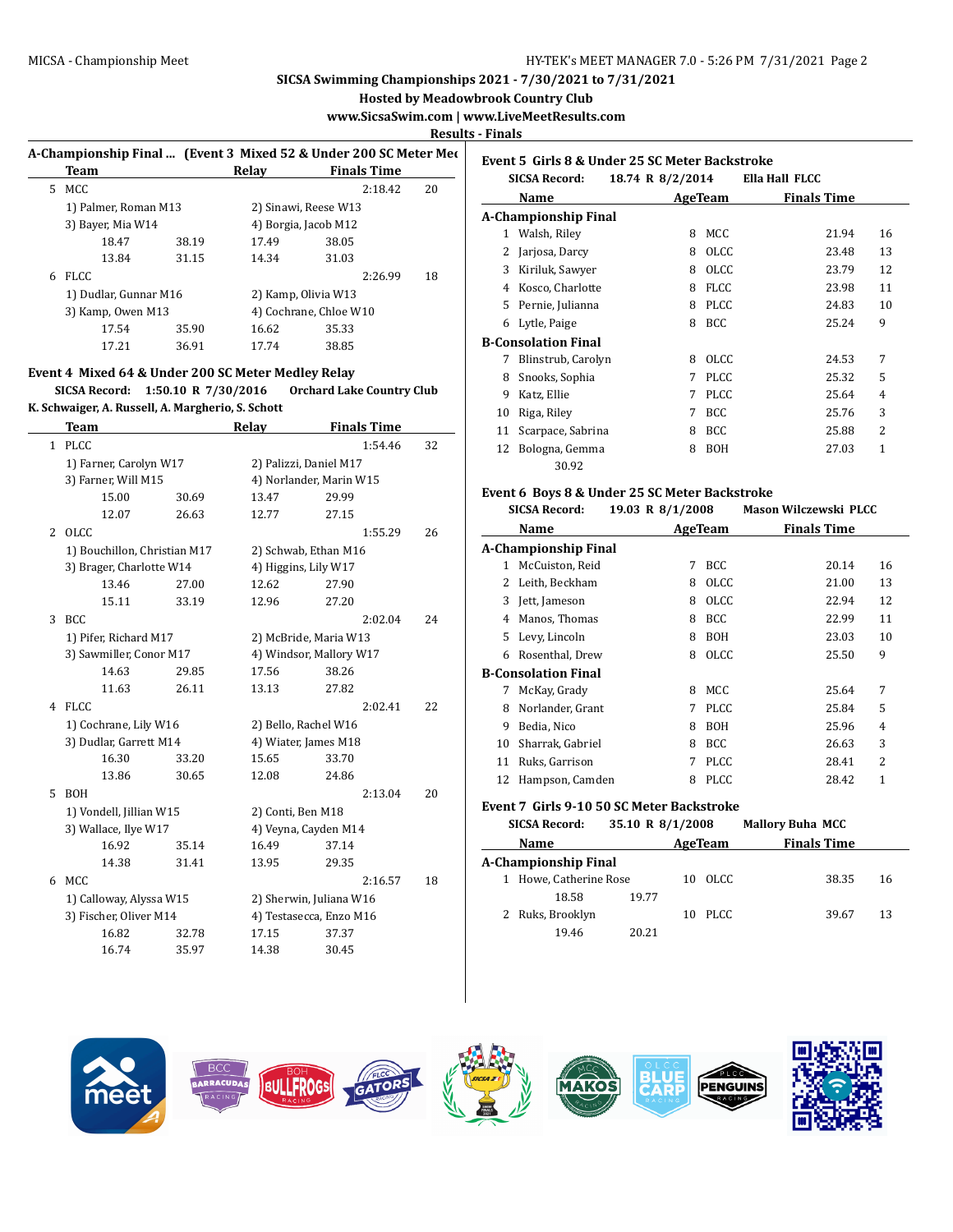**Hosted by Meadowbrook Country Club**

# **www.SicsaSwim.com | www.LiveMeetResults.com**

**Results - Finals**

|    |                            |       |    |             |                                                                   | пеэі           |
|----|----------------------------|-------|----|-------------|-------------------------------------------------------------------|----------------|
|    |                            |       |    |             | A-Championship Final  (Event 7 Girls 9-10 50 SC Meter Backstroke) |                |
|    | Name                       |       |    | AgeTeam     | <b>Finals Time</b>                                                |                |
| 3  | Berishaj, Simona           |       |    | 9 BCC       | 41.54                                                             | 12             |
|    | 20.31                      | 21.23 |    |             |                                                                   |                |
| 4  | Kives, Maddalena           |       |    | 9 PLCC      | 41.79                                                             | 11             |
|    | 19.45                      | 22.34 |    |             |                                                                   |                |
| 5  | Fulgenzi, Ella             |       | 10 | BCC         | 42.03                                                             | 10             |
|    | 21.01                      | 21.02 |    |             |                                                                   |                |
| 6  | Bologna, Giada             |       |    | 10 BOH      | 42.67                                                             | 9              |
|    | 21.29                      | 21.38 |    |             |                                                                   |                |
|    | <b>B-Consolation Final</b> |       |    |             |                                                                   |                |
| 7  | Gusho, Zoe                 |       |    | 10 PLCC     | 42.10                                                             | 7              |
|    | 20.47                      | 21.63 |    |             |                                                                   |                |
| 8  | Locricchio, Vita           |       | 9  | OLCC.       | 43.97                                                             | 5              |
|    | 21.96                      | 22.01 |    |             |                                                                   |                |
| 9  | DeVoe, Catherine           |       | 9  | MCC         | 44.14                                                             | 4              |
|    | 21.46                      | 22.68 |    |             |                                                                   |                |
| 10 | Ellis, Katelyn             |       |    | 10 BCC      | 44.66                                                             | 3              |
|    | 21.50                      | 23.16 |    |             |                                                                   |                |
|    | 11 Franchi, Sophia         |       | 9  | <b>MCC</b>  | 45.40                                                             | $\overline{2}$ |
|    | 21.78                      | 23.62 |    |             |                                                                   |                |
|    | 12 Spencer, Riley          |       | 10 | <b>OLCC</b> | 45.49                                                             | $\mathbf{1}$   |
|    | 22.10                      | 23.39 |    |             |                                                                   |                |

### **Event 8 Boys 9-10 50 SC Meter Backstroke**

#### **SICSA Record: 34.28 R 8/2/2008 Mark Blinstrub PLCC**

|   | Name                        |       |    | <b>AgeTeam</b> | <b>Finals Time</b> |    |
|---|-----------------------------|-------|----|----------------|--------------------|----|
|   | <b>A-Championship Final</b> |       |    |                |                    |    |
| 1 | Spaude, Nick                |       |    | 10 MCC         | 39.87              | 16 |
|   | 19.62                       | 20.25 |    |                |                    |    |
| 2 | MacMartin, Brady            |       | 10 | OLCC           | 41.72              | 13 |
|   | 20.60                       | 21.12 |    |                |                    |    |
| 3 | Drelles, Bradley            |       | 10 | PLCC.          | 42.67              | 12 |
|   | 20.89                       | 21.78 |    |                |                    |    |
| 4 | Anderson, Grafton           |       | 9  | <b>BOH</b>     | 43.56              | 11 |
|   | 21.69                       | 21.87 |    |                |                    |    |
| 5 | Kiriluk, Duke               |       | 10 | <b>OLCC</b>    | 44.34              | 10 |
|   | 21.32                       | 23.02 |    |                |                    |    |
| 6 | Walsh, Jameson              |       | 9  | MCC            | 45.62              | 9  |
|   | 22.27                       | 23.35 |    |                |                    |    |
|   | <b>B-Consolation Final</b>  |       |    |                |                    |    |
| 7 | Riga, Jack                  |       | 9  | <b>BCC</b>     | 45.91              | 7  |
|   | 21.70                       | 24.21 |    |                |                    |    |
| 8 | Halbeisen, Chase            |       | 9  | <b>PLCC</b>    | 46.64              | 5  |
|   | 22.50                       | 24.14 |    |                |                    |    |

| 9  | Hughes, Cameron         |       |    | 10 OLCC     | 46.72 | 4 |  |
|----|-------------------------|-------|----|-------------|-------|---|--|
|    | 23.19                   | 23.53 |    |             |       |   |  |
| 10 | Rivard, Declan          |       |    | <b>BCC</b>  | 47.78 | 3 |  |
|    | 23.60                   | 24.18 |    |             |       |   |  |
|    | 11 Menchinger, Maverick |       | 9. | MCC         | 50.91 | 2 |  |
|    | 23.14                   | 27.77 |    |             |       |   |  |
|    | --- Karmo, Bennett      |       |    | <b>PLCC</b> | DO.   |   |  |
|    | No touch at turn        |       |    |             |       |   |  |

### **Event 9 Girls 11-12 50 SC Meter Backstroke**

|  |  | <b>SICSA Record:</b> |  | 31.11 R 7/31/2010 | <b>Mallory Buha MCC</b> |
|--|--|----------------------|--|-------------------|-------------------------|
|--|--|----------------------|--|-------------------|-------------------------|

| Name                       |       | <b>AgeTeam</b> | <b>Finals Time</b> |                |
|----------------------------|-------|----------------|--------------------|----------------|
| A-Championship Final       |       |                |                    |                |
| 1 Green, Avery             |       | 11 MCC         | 34.07              | 16             |
| 16.61                      | 17.46 |                |                    |                |
| 2 Norlander, Quinn         |       | 12 PLCC        | 34.35              | 13             |
| 17.03                      | 17.32 |                |                    |                |
| 3 Murphey, Malin           |       | 11 BOH         | 36.17              | 12             |
| 17.25                      | 18.92 |                |                    |                |
| 4 Behnke, Sydney           |       | 12 PLCC        | 36.58              | 11             |
| 18.19                      | 18.39 |                |                    |                |
| 5 Olekszyk, Anna           |       | 12 OLCC        | 38.07              | 10             |
| 18.89                      | 19.18 |                |                    |                |
| 6 Cook, Charlotte          |       | 11 OLCC        | 38.08              | 9              |
| 18.13                      | 19.95 |                |                    |                |
| <b>B-Consolation Final</b> |       |                |                    |                |
| 7 Battenberg, Kathryn      |       | 12 BCC         | 37.60              | 7              |
| 18.16                      | 19.44 |                |                    |                |
| 8 MacMartin, Aly           |       | 12 OLCC        | 38.25              | 5              |
| 18.99                      | 19.26 |                |                    |                |
| 9 Schwartz, Allie          |       | 11 BCC         | 38.93              | $\overline{4}$ |
| 19.43                      | 19.50 |                |                    |                |
| 10 Swanson, Sophia         |       | 12 MCC         | 39.83              | 3              |
| 19.23                      | 20.60 |                |                    |                |
| 11 Rivard, Shae            |       | 11 BCC         | 40.33              | 2              |
| 19.36                      | 20.97 |                |                    |                |
| 12 Wright, Summer          |       | 11 PLCC        | 42.54              | 1              |
| 20.70                      | 21.84 |                |                    |                |

### **Event 10 Boys 11-12 50 SC Meter Backstroke**

| <b>SICSA Record:</b> | 30.15 R 7/30/2021 | <b>Charlie McCuiston BCC</b> |    |
|----------------------|-------------------|------------------------------|----|
| Name                 | AgeTeam           | <b>Finals Time</b>           |    |
| A-Championship Final |                   |                              |    |
| 1 McCuiston, Charlie | 12 BCC            | 30.43                        | 16 |
| 14.91                | 15.52             |                              |    |

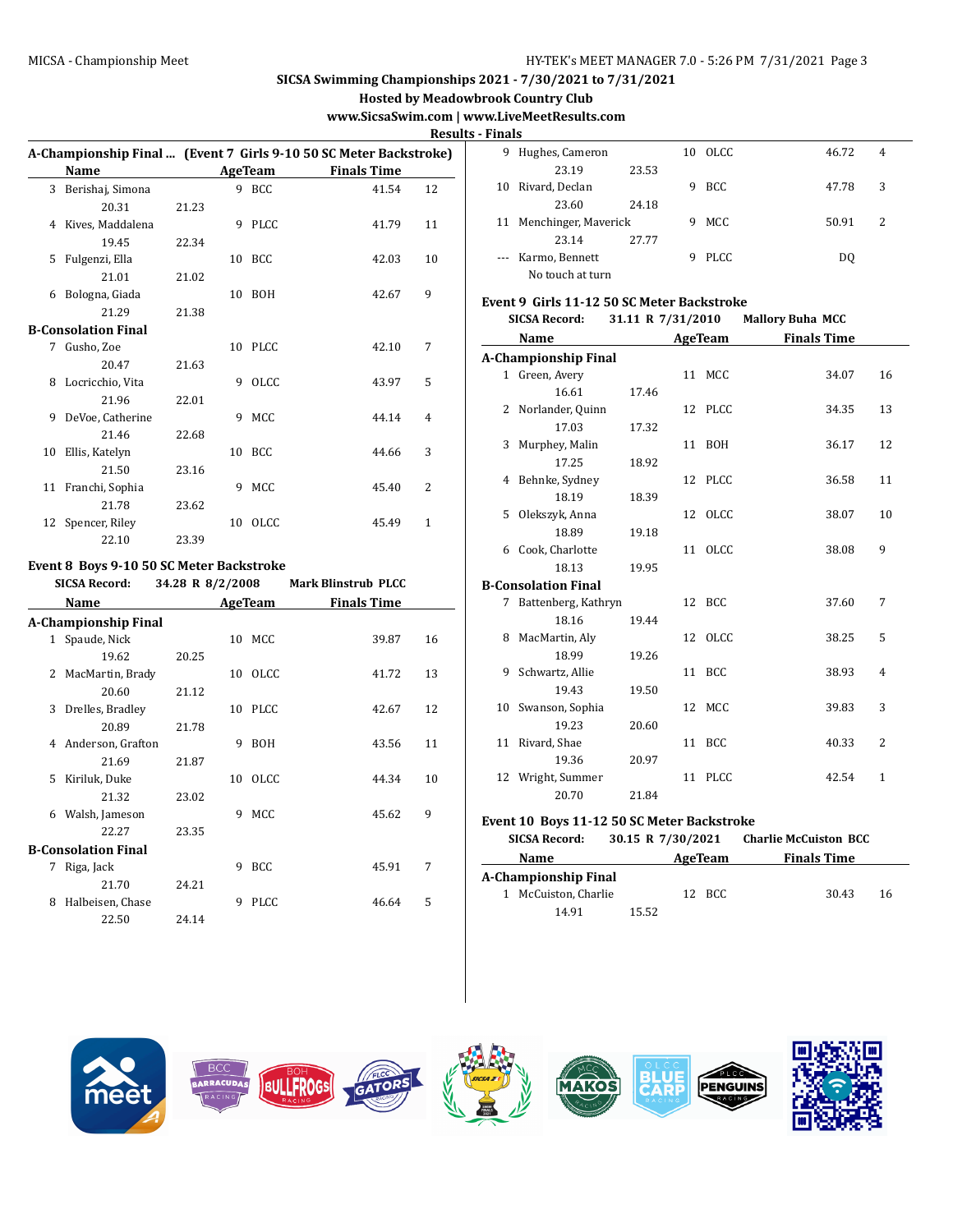**Hosted by Meadowbrook Country Club**

# **www.SicsaSwim.com | www.LiveMeetResults.com**

**Results - Finals**

|    |                            |       |                             | A-Championship Final  (Event 10 Boys 11-12 50 SC Meter Backstrok |                |
|----|----------------------------|-------|-----------------------------|------------------------------------------------------------------|----------------|
|    | Name                       |       | <b>Example 2018 AgeTeam</b> | <b>Finals Time</b>                                               |                |
|    | 2 Mott, Colin              |       | 12 PLCC                     | 34.32                                                            | 13             |
|    | 16.72                      | 17.60 |                             |                                                                  |                |
| 3  | Hofley, John               |       | 12 OLCC                     | 35.31                                                            | 12             |
|    | 17.03                      | 18.28 |                             |                                                                  |                |
|    | 4 Jackson, Sully           |       | 11 BCC                      | 36.74                                                            | 11             |
|    | 18.38                      | 18.36 |                             |                                                                  |                |
| 5  | Materazzo, Giorgio         |       | 11 BOH                      | 37.56                                                            | 10             |
|    | 18.27                      | 19.29 |                             |                                                                  |                |
|    | 6 McNally, Stephen         |       | 12 PLCC                     | 38.34                                                            | 9              |
|    | 19.17                      | 19.17 |                             |                                                                  |                |
|    | <b>B-Consolation Final</b> |       |                             |                                                                  |                |
| 7  | Mott, Declan               |       | 12 PLCC                     | 38.17                                                            | 7              |
|    | 19.13                      | 19.04 |                             |                                                                  |                |
| 8  | Kindt, Hudson              |       | 11 BCC                      | 38.39                                                            | 5              |
|    | 18.93                      | 19.46 |                             |                                                                  |                |
| 9  | Veyna, Colton              |       | 12 BOH                      | 44.25                                                            | 4              |
|    | 20.58                      | 23.67 |                             |                                                                  |                |
| 10 | Galacz, Jacob              |       | 11 FLCC                     | 44.62                                                            | 3              |
|    | 21.51                      | 23.11 |                             |                                                                  |                |
|    | 11 Bishop, Alex            |       | 12 MCC                      | 45.19                                                            | $\overline{2}$ |
|    | 21.94                      | 23.25 |                             |                                                                  |                |
|    | 12 Denha, Tommy            |       | 12 OLCC                     | 48.45                                                            | $\mathbf{1}$   |
|    | 24.12                      | 24.33 |                             |                                                                  |                |
|    |                            |       |                             |                                                                  |                |

# **Event 11 Girls 13-14 50 SC Meter Backstroke**

|   | <b>SICSA Record:</b>        | 29.25 R 8/3/2012 |    |            | <b>Mallory Buha MCC</b> |    |
|---|-----------------------------|------------------|----|------------|-------------------------|----|
|   | Name                        |                  |    | AgeTeam    | <b>Finals Time</b>      |    |
|   | <b>A-Championship Final</b> |                  |    |            |                         |    |
|   | 1 Conway, Mackenzie         |                  |    | 14 OLCC    | 32.34                   | 16 |
|   | 15.97                       | 16.37            |    |            |                         |    |
| 2 | Anderson, Avery             |                  | 13 | <b>BOH</b> | 32.63                   | 13 |
|   | 16.27                       | 16.36            |    |            |                         |    |
| 3 | Bishop, Sophia              |                  |    | 14 MCC     | 34.49                   | 12 |
|   | 17.07                       | 17.42            |    |            |                         |    |
| 4 | Devine, Victoria            |                  |    | 14 PLCC    | 34.80                   | 11 |
|   | 17.62                       | 17.18            |    |            |                         |    |
| 5 | Kapsokavathis, Maggie       |                  |    | 14 BOH     | 35.35                   | 10 |
|   | 17.71                       | 17.64            |    |            |                         |    |
| 6 | Brager, Charlotte           |                  |    | 14 OLCC    | 37.30                   | 9  |
|   | 18.54                       | 18.76            |    |            |                         |    |
|   | <b>B-Consolation Final</b>  |                  |    |            |                         |    |
| 7 | Jeromin, Heidi              |                  | 13 | BOH        | 36.80                   | 7  |
|   | 17.61                       | 19.19            |    |            |                         |    |
|   |                             |                  |    |            |                         |    |

| .  |                    |       |    |            |       |                |
|----|--------------------|-------|----|------------|-------|----------------|
|    | 8 Terrill, Natalie |       |    | 13 MCC     | 37.48 | 5              |
|    | 18.56              | 18.92 |    |            |       |                |
| 9  | Feles, Eve         |       | 14 | <b>BCC</b> | 38.52 | $\overline{4}$ |
|    | 19.12              | 19.40 |    |            |       |                |
| 10 | Kecskes, Carson    |       |    | 14 MCC     | 38.63 | 3              |
|    | 18.75              | 19.88 |    |            |       |                |
| 11 | Boyle, Norah       |       |    | 13 BCC     | 39.91 | 2              |
|    | 19.58              | 20.33 |    |            |       |                |
|    | 12 Pannu, Lauren   |       | 13 | <b>BCC</b> | 41.13 | 1              |
|    | 20.28              | 20.85 |    |            |       |                |

#### **Event 12 Boys 13-14 50 SC Meter Backstroke**

|         | <b>SICSA Record:</b>                  | 27.06 R 8/4/2012 |         | <b>Mark Blinstrub PLCC</b> |                |
|---------|---------------------------------------|------------------|---------|----------------------------|----------------|
|         | Name                                  |                  | AgeTeam | <b>Finals Time</b>         |                |
|         | A-Championship Final                  |                  |         |                            |                |
|         | 1 Higgins, Jack                       |                  | 13 OLCC | 29.81                      | 16             |
|         | 15.04                                 | 14.77            |         |                            |                |
|         | *2 Rivard, Finn                       |                  | 13 BCC  | 30.91                      | 12.5           |
|         | 15.13                                 | 15.78            |         |                            |                |
|         | *2 Villaire, Roman                    |                  | 14 BCC  | 30.91                      | 12.5           |
|         | 15.35                                 | 15.56            |         |                            |                |
|         | 4 Meeker, Calvin                      |                  | 14 BOH  | 30.93                      | 11             |
|         | 15.41                                 | 15.52            |         |                            |                |
|         | 5 Cook, Preston                       |                  | 13 OLCC | 33.60                      | 10             |
|         | 16.14                                 | 17.46            |         |                            |                |
|         | 6 Pascarella, Dominic                 |                  | 13 PLCC | 33.88                      | 9              |
|         | 17.19                                 | 16.69            |         |                            |                |
|         | <b>B-Consolation Final</b>            |                  |         |                            |                |
|         | 7 Fisk, Sam                           |                  | 14 BCC  | 35.70                      | 7              |
|         | 17.11                                 | 18.59            |         |                            |                |
|         | 8 Kohn, Miles                         |                  | 14 OLCC | 35.92                      | 5              |
|         | 18.04                                 | 17.88            |         |                            |                |
| 9       | Palmer, Roman                         |                  | 13 MCC  | 37.49                      | $\overline{4}$ |
|         | 18.36                                 | 19.13            |         |                            |                |
|         | 10 Seneker, Spencer                   |                  | 13 BOH  | 37.76                      | 3              |
|         | 18.27                                 | 19.49            |         |                            |                |
|         | 11 Wachowicz, Vance                   |                  | 14 PLCC | 38.22                      | 2              |
|         | 18.62                                 | 19.60            |         |                            |                |
| $- - -$ | Pilles, Luca                          |                  | 13 PLCC | DQ                         |                |
|         | Shoulders past vertical toward breast |                  |         |                            |                |
|         | 19.86                                 | 19.84            |         |                            |                |
|         |                                       |                  |         |                            |                |

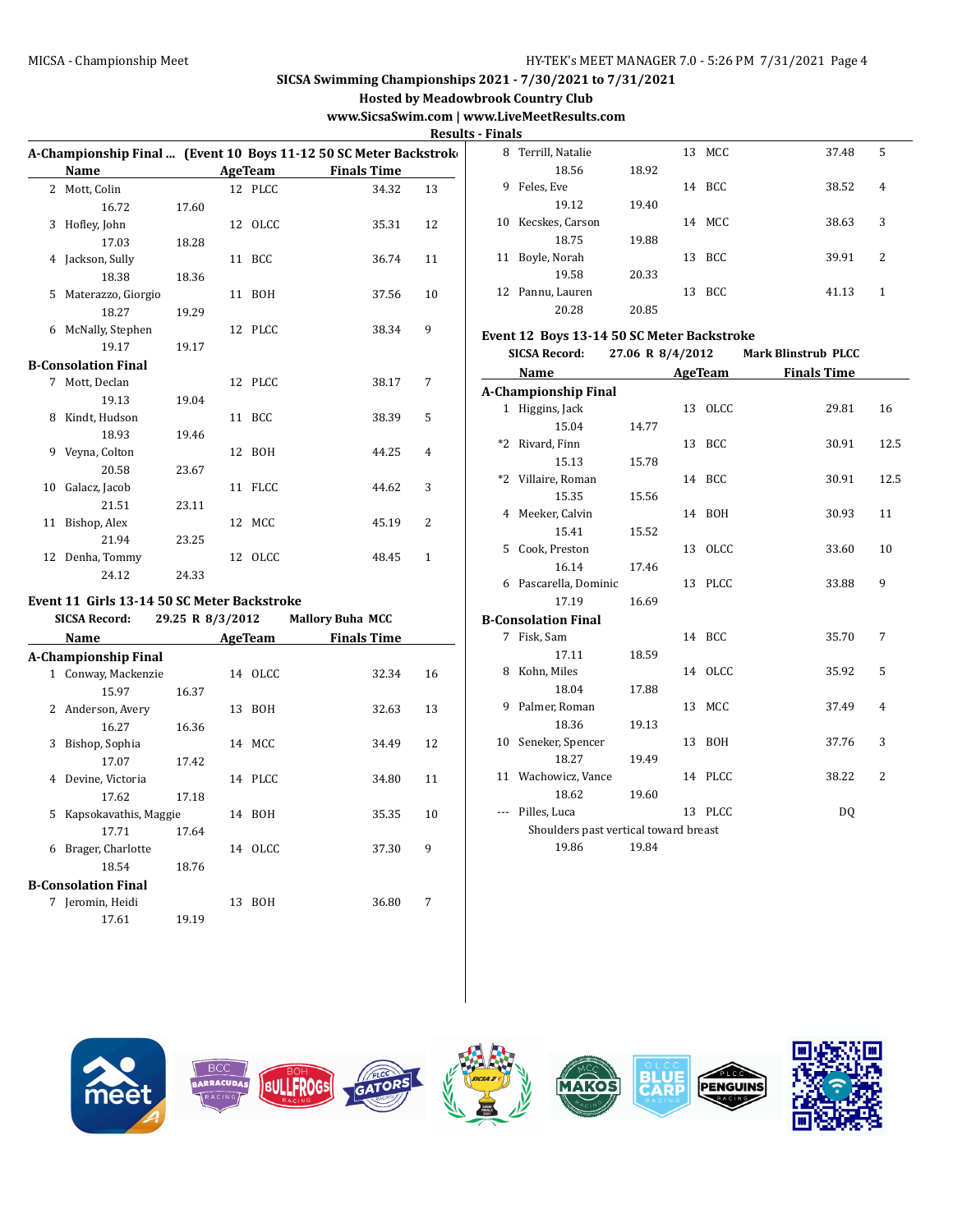**Hosted by Meadowbrook Country Club**

# **www.SicsaSwim.com | www.LiveMeetResults.com**

**Results - Finals**

| Event 13 Girls 15-17 50 SC Meter Backstroke |                   |         |                                 |    | 6 Beatty, David Marc                        |       | 16 BOH  |                | 30.53              | 9            |
|---------------------------------------------|-------------------|---------|---------------------------------|----|---------------------------------------------|-------|---------|----------------|--------------------|--------------|
| <b>SICSA Record:</b>                        | 29.10 R 8/3/2013  |         | Elli Schinella FLCC             |    | 15.64                                       | 14.89 |         |                |                    |              |
|                                             |                   |         |                                 |    | <b>B-Consolation Final</b>                  |       |         |                |                    |              |
| <b>Name</b>                                 |                   | AgeTeam | <b>Finals Time</b>              |    | 7 Dillon, Michael                           |       | 15 PLCC |                | 31.18              | 7            |
| A-Championship Final                        |                   |         |                                 |    | 15.43                                       | 15.75 |         |                |                    |              |
| 1 Farner, Carolyn                           |                   | 17 PLCC | 30.83                           | 16 | 8 Ricelli, Mic                              |       | 17 BCC  |                | 31.51              | 5            |
| 15.18                                       | 15.65             |         |                                 |    | 15.55                                       | 15.96 |         |                |                    |              |
| 2 Mancinelli, Malayna                       |                   | 17 MCC  | 30.90                           | 13 | 9 Dillon, Joe                               |       | 15 PLCC |                | 33.78              | 4            |
| 15.24                                       | 15.66             |         |                                 |    | 16.04                                       | 17.74 |         |                |                    |              |
| 3 Norlander, Marin                          |                   | 15 PLCC | 32.04                           | 12 | 10 Yaldo, Joseph                            |       | 16 PLCC |                | 34.87              | 3            |
| 15.84                                       | 16.20             |         | 32.09                           | 11 | 17.33                                       | 17.54 |         |                |                    |              |
| 4 Calloway, Alyssa                          |                   | 15 MCC  |                                 |    | 11 Veyna, Caleb                             |       | 16 BOH  |                | 35.81              | 2            |
| 16.19                                       | 15.90             |         |                                 | 10 | 17.39                                       | 18.42 |         |                |                    |              |
| 5 Higgins, Lily                             |                   | 17 OLCC | 32.87                           |    | 12 Dudlar, Gunnar                           |       | 16 FLCC |                | 36.30              | $\mathbf{1}$ |
| 16.31<br>6 Dreiman, Emma                    | 16.56             | 16 MCC  | 32.90                           | 9  | 17.33                                       | 18.97 |         |                |                    |              |
| 16.47                                       | 16.43             |         |                                 |    | Event 15 Girls 8 & Under 100 SC Meter IM    |       |         |                |                    |              |
|                                             |                   |         |                                 |    | SICSA Record: 1:32.04 R 8/1/2014            |       |         | Ella Hall FLCC |                    |              |
| <b>B-Consolation Final</b>                  |                   |         |                                 | 7  | Name                                        |       | AgeTeam |                | <b>Finals Time</b> |              |
| 7 Cochrane, Lily<br>16.34                   | 16.98             | 16 FLCC | 33.32                           |    |                                             |       |         |                |                    |              |
| 8 Vondell, Jillian                          |                   | 15 BOH  |                                 | 5  | A-Championship Final<br>1 O'Connor, Natalia |       | 7 BCC   |                |                    | 16           |
| 16.76                                       | 17.31             |         | 34.07                           |    | 20.30                                       | 25.16 | 33.96   | 26.35          | 1:45.77            |              |
| 9 Vondell, Lindsay                          |                   | 16 BOH  |                                 | 4  | 2 Spaude, Julianna                          |       | 8 MCC   |                | 1:54.86            | 13           |
| 17.04                                       | 17.16             |         | 34.20                           |    | 21.45                                       | 29.07 | 40.74   | 23.60          |                    |              |
| 10 Mott, Mairin                             |                   | 16 PLCC | 34.41                           | 3  | 3 Cook, Blakely                             |       | 8 OLCC  |                | 2:01.81            | 12           |
| 16.56                                       | 17.85             |         |                                 |    | 25.65                                       | 32.19 | 31.76   | 32.21          |                    |              |
| 11 Ricelli, Luci                            |                   | 16 BCC  | 34.44                           | 2  | 4 Blinstrub, Carolyn                        |       | 8 OLCC  |                | 2:03.48            | 11           |
| 16.95                                       | 17.49             |         |                                 |    | 26.81                                       | 27.51 | 42.48   | 26.68          |                    |              |
| 12 Mabley, Katherine                        |                   | 16 OLCC | 35.16                           | 1  | 5 Zahnow, Lillian                           |       | 8 OLCC  |                | 2:03.89            | 10           |
| 17.52                                       | 17.64             |         |                                 |    | 24.86                                       | 35.51 | 38.08   | 25.44          |                    |              |
|                                             |                   |         |                                 |    | 6 Kliebert, Kylie                           |       | 6 MCC   |                | 2:05.41            | 9            |
| Event 14 Boys 15-17 50 SC Meter Backstroke  |                   |         |                                 |    | 24.77                                       | 31.17 | 41.55   | 27.92          |                    |              |
| <b>SICSA Record:</b>                        | 25.83 R 7/29/2016 |         | <b>Alexander Margherio OLCC</b> |    | <b>B-Consolation Final</b>                  |       |         |                |                    |              |
| Name                                        |                   | AgeTeam | <b>Finals Time</b>              |    | 7 Gessner, Campbell                         |       | 7 BCC   |                | 2:07.27            | 7            |
| A-Championship Final                        |                   |         |                                 |    | 28.16                                       | 31.05 | 42.27   | 25.79          |                    |              |
| 1 Bouchillon, Christian                     |                   | 17 OLCC | 27.22                           | 16 | 8 Jankowski, Emma                           |       | 8 MCC   |                | 2:08.70            | 5            |
| 13.40                                       | 13.82             |         |                                 |    | 28.04                                       | 38.65 | 35.52   | 26.49          |                    |              |
| 2 Bouchillon, Jordan                        |                   | 16 OLCC | 28.28                           | 13 | 9 Schwartz, Gabi                            |       | 8 BCC   |                | 2:12.03            | 4            |
| 13.84                                       | 14.44             |         |                                 |    | 27.97                                       | 33.00 | 41.18   | 29.88          |                    |              |
| 3 Sawmiller, Conor                          |                   | 17 BCC  | 28.96                           | 12 | 10 Wright, Addison                          |       | 8 PLCC  |                | 2:20.24            | 3            |
| 14.14                                       | 14.82             |         |                                 |    | 29.29                                       | 33.46 | 46.18   | $31.31\,$      |                    |              |
| 4 Pifer, Richard                            |                   | 17 BCC  | 29.44                           | 11 | 11 Williams, Vanessa                        |       | 7 FLCC  |                | 2:23.96            | 2            |
| 14.65                                       | 14.79             |         |                                 |    | 33.92                                       | 36.99 | 38.32   | 34.73          |                    |              |
| 5 Bennetts, R.J.                            |                   | 15 MCC  | 29.59                           | 10 | 12 Nye, Lily                                |       | 6 FLCC  |                | 2:39.69            | $\mathbf{1}$ |
| 14.57                                       | 15.02             |         |                                 |    |                                             |       | 36.35   | 1:28.30        |                    |              |
|                                             |                   |         |                                 |    |                                             |       |         |                |                    |              |
|                                             |                   |         |                                 |    |                                             |       |         |                |                    |              |

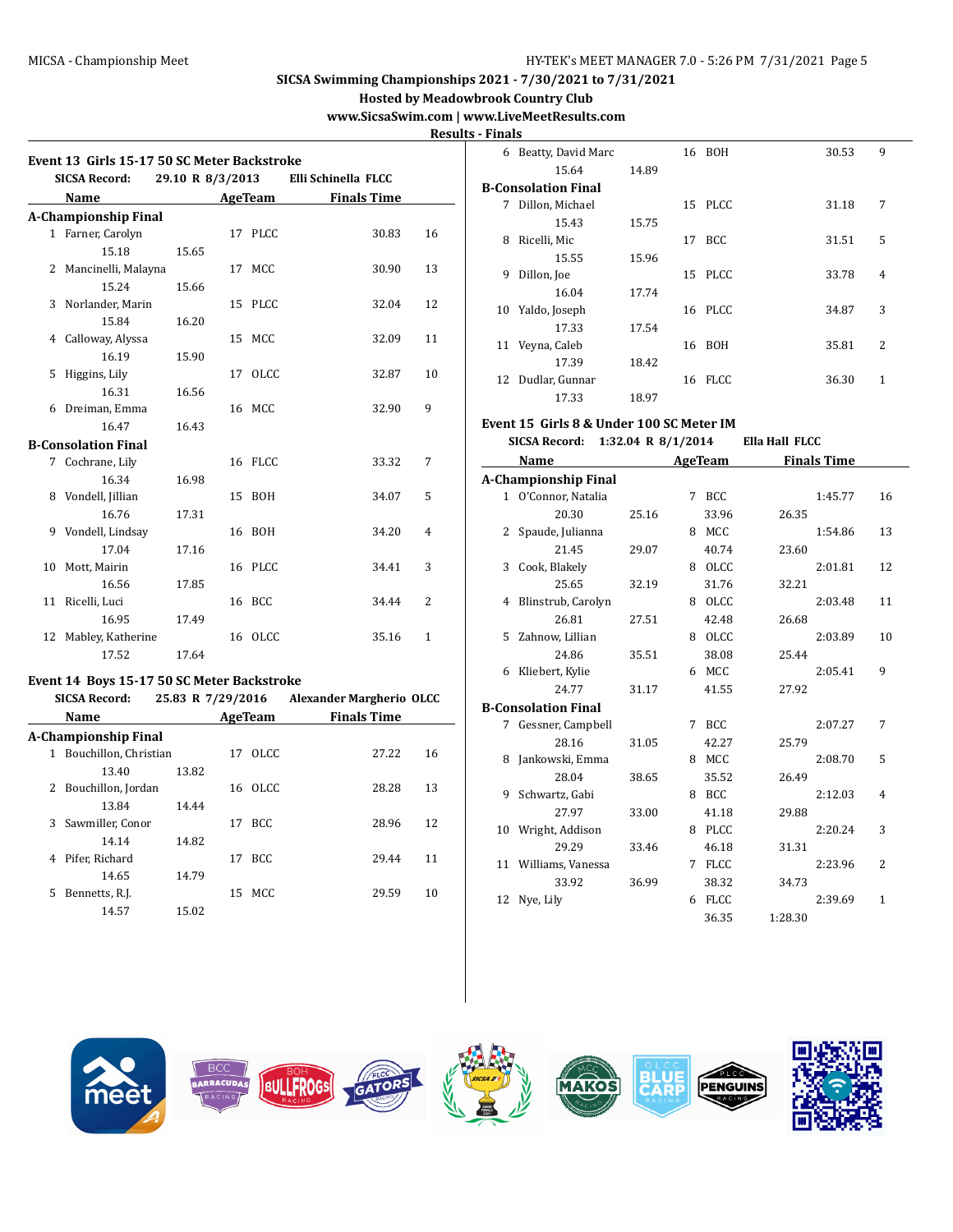**Hosted by Meadowbrook Country Club**

# **www.SicsaSwim.com | www.LiveMeetResults.com**

**Results - Finals**

| Event 16 Boys 8 & Under 100 SC Meter IM<br><b>SICSA Record:</b><br>1:29.90 R 7/30/2016<br>AJ Farner PLCC |                             |                    |         |                |                         |                    |                |  |  |  |  |  |
|----------------------------------------------------------------------------------------------------------|-----------------------------|--------------------|---------|----------------|-------------------------|--------------------|----------------|--|--|--|--|--|
|                                                                                                          | Name                        |                    |         | AgeTeam        |                         | <b>Finals Time</b> |                |  |  |  |  |  |
|                                                                                                          | <b>A-Championship Final</b> |                    |         |                |                         |                    |                |  |  |  |  |  |
|                                                                                                          | 1 McCuiston, Brody          |                    |         | 8 BCC          |                         | 1:34.28            | 16             |  |  |  |  |  |
|                                                                                                          | 18.59                       | 27.34              |         | 26.10          | 22.25                   |                    |                |  |  |  |  |  |
|                                                                                                          | 2 Leith, Beckham            |                    |         | 8 OLCC         |                         | 1:36.52            | 13             |  |  |  |  |  |
|                                                                                                          | 20.07                       | 23.99              |         | 32.46          | 20.00                   |                    |                |  |  |  |  |  |
|                                                                                                          | 3 Kliebert, Cason           |                    |         | 8 MCC          |                         | 1:49.14            | 12             |  |  |  |  |  |
|                                                                                                          | 20.38                       | 27.89              |         | 37.89          | 22.98                   |                    |                |  |  |  |  |  |
|                                                                                                          | 4 Bassett, Tyler            |                    |         | 8 OLCC         |                         | 1:50.71            | 11             |  |  |  |  |  |
|                                                                                                          | 24.99                       | 28.12              |         | 32.45          | 25.15                   |                    |                |  |  |  |  |  |
| 5                                                                                                        | Lewis, Teddy                |                    |         | 8 BCC          |                         | 1:53.22            | 10             |  |  |  |  |  |
|                                                                                                          |                             |                    |         | 32.21          | 27.65                   |                    |                |  |  |  |  |  |
|                                                                                                          | 6 Santo, Colvin             |                    |         | 8 MCC          |                         | 1:59.19            | 9              |  |  |  |  |  |
|                                                                                                          | 25.66                       |                    |         |                | 26.22                   |                    |                |  |  |  |  |  |
|                                                                                                          | <b>B-Consolation Final</b>  |                    |         |                |                         |                    |                |  |  |  |  |  |
|                                                                                                          | 7 Izzo, Robbie              |                    |         | 7 OLCC         |                         | 1:54.64            | 7              |  |  |  |  |  |
|                                                                                                          | 25.57                       | 29.30              |         | 35.99          | 23.78                   |                    |                |  |  |  |  |  |
|                                                                                                          | 8 Farber, Chase             |                    |         | 8 PLCC         |                         | 1:57.26            | 5              |  |  |  |  |  |
|                                                                                                          | 25.38                       | 34.30              |         | 29.66          | 27.92                   |                    |                |  |  |  |  |  |
| 9                                                                                                        | Janz, Luke                  |                    |         | 8 BCC          |                         | 2:03.74            | $\overline{4}$ |  |  |  |  |  |
|                                                                                                          | 30.27                       | 31.27              |         | 33.29          | 28.91                   |                    |                |  |  |  |  |  |
| 10                                                                                                       | Hughes, Holden              |                    |         | 7 PLCC         |                         | 2:08.29            | 3              |  |  |  |  |  |
|                                                                                                          | 28.01                       | 31.77              |         | 40.23          | 28.28                   |                    |                |  |  |  |  |  |
|                                                                                                          | 11 Sabbagh, Fouad           |                    | 2:34.13 | $\overline{2}$ |                         |                    |                |  |  |  |  |  |
| 37.98<br>41.95<br>33.34<br>40.86                                                                         |                             |                    |         |                |                         |                    |                |  |  |  |  |  |
| Event 17 Girls 9-10 100 SC Meter IM                                                                      |                             |                    |         |                |                         |                    |                |  |  |  |  |  |
|                                                                                                          | <b>SICSA Record:</b>        | 1:17.54 R 8/4/2006 |         |                | <b>Maggie Pyett BCC</b> |                    |                |  |  |  |  |  |
| <b>AgeTeam</b><br><b>Finals Time</b><br>Name                                                             |                             |                    |         |                |                         |                    |                |  |  |  |  |  |

|   | A-Championship Final |       |    |             |       |         |    |
|---|----------------------|-------|----|-------------|-------|---------|----|
| 1 | Page, Allie          |       | 10 | PLCC.       |       | 1:22.20 | 16 |
|   | 16.02                | 20.50 |    | 26.53       | 19.15 |         |    |
| 2 | Batey, Natalie       |       | 10 | PLCC.       |       | 1:26.80 | 13 |
|   | 17.88                | 22.55 |    | 24.65       | 21.72 |         |    |
| 3 | O'Connor, Aurelia    |       | 10 | BCC.        |       | 1:28.13 | 12 |
|   | 19.29                | 22.49 |    | 25.38       | 20.97 |         |    |
| 4 | Leith, Berkley       |       | 10 | OLCC.       |       | 1:33.98 | 11 |
|   | 21.10                | 23.24 |    | 28.13       | 21.51 |         |    |
| 5 | Kives, Maddalena     |       | 9  | <b>PLCC</b> |       | 1:36.82 | 10 |
|   | 18.63                | 24.11 |    | 31.44       | 22.64 |         |    |
| 6 | Berishaj, Simona     |       | 9  | <b>BCC</b>  |       | 1:38.49 | 9  |
|   | 22.15                | 21.84 |    | 33.87       | 20.63 |         |    |
|   |                      |       |    |             |       |         |    |

|    | B-Consolation Final |       |    |             |       |         |   |
|----|---------------------|-------|----|-------------|-------|---------|---|
| 7  | Spencer, Riley      |       | 10 | OLCC.       |       | 1:35.60 | 7 |
|    | 19.21               | 24.38 |    | 30.01       | 22.00 |         |   |
| 8  | Giudici, Gianna     |       | 10 | OLCC.       |       | 1:37.33 | 5 |
|    | 21.12               | 24.00 |    | 31.38       | 20.83 |         |   |
| 9  | Fulgenzi, Ella      |       | 10 | BCC.        |       | 1:38.33 | 4 |
|    | 20.14               | 24.29 |    | 31.70       | 22.20 |         |   |
| 10 | Runyon, Jane        |       | 9  | <b>FLCC</b> |       | 1:40.79 | 3 |
|    | 23.13               | 25.33 |    | 29.14       | 23.19 |         |   |
| 11 | Powell, Jillian     |       | 10 | <b>BOH</b>  |       | 1:44.46 | 2 |
|    | 20.44               | 27.33 |    | 32.19       | 24.50 |         |   |
| 12 | Swanson, Olivia     |       | 9  | MCC         |       | 1:45.78 | 1 |
|    | 22.75               | 24.96 |    | 33.48       | 24.59 |         |   |

### **Event 18 Boys 9-10 100 SC Meter IM**

|              | <b>SICSA Record:</b>                         |       | 1:15.96 R 8/4/2018 |                |       | AJ Farner PLCC     |                |  |
|--------------|----------------------------------------------|-------|--------------------|----------------|-------|--------------------|----------------|--|
|              | Name                                         |       |                    | <b>AgeTeam</b> |       | <b>Finals Time</b> |                |  |
|              | A-Championship Final                         |       |                    |                |       |                    |                |  |
| $\mathbf{1}$ | Schwab, William                              |       |                    | 10 OLCC        |       | 1:19.63            | 16             |  |
|              | 16.15                                        | 21.28 |                    | 23.23          | 18.97 |                    |                |  |
| $\mathbf{2}$ | Drelles, Jackson                             |       | 10                 | PLCC           |       | 1:30.18            | 13             |  |
|              | 17.44                                        | 23.26 |                    | 30.59          | 18.89 |                    |                |  |
| 3            | Spaude, Nick                                 |       | 10                 | MCC            |       | 1:31.47            | 12             |  |
|              | 20.53                                        | 22.51 |                    | 28.19          | 20.24 |                    |                |  |
| 4            | Lang, Charles                                |       | 10                 | <b>BCC</b>     |       | 1:34.14            | 11             |  |
|              | 19.12                                        | 25.89 |                    | 28.89          | 20.24 |                    |                |  |
| 5            | Michael, Will                                |       | 9                  | <b>BCC</b>     |       | 1:34.47            | 10             |  |
|              | 21.86                                        | 27.01 |                    | 24.15          | 21.45 |                    |                |  |
| 6            | Kosco, Michael                               |       | 10                 | FLCC           |       | 1:39.16            | 9              |  |
|              | 20.63                                        | 26.60 |                    | 28.77          | 23.16 |                    |                |  |
|              | <b>B-Consolation Final</b>                   |       |                    |                |       |                    |                |  |
| 7            | Farber, Shane                                |       | 10                 | PLCC           |       | 1:36.02            | 7              |  |
|              | 19.32                                        | 26.44 |                    | 28.55          | 21.71 |                    |                |  |
| 8            | Sapios, Aidan                                |       | 10                 | MCC            |       | 1:43.88            | 5              |  |
|              | 20.80                                        | 28.31 |                    | 33.42          | 21.35 |                    |                |  |
| 9            | DeVoe, Charlie                               |       | 10                 | MCC            |       | 1:44.15            | 4              |  |
|              | 22.86                                        | 26.72 |                    | 32.78          | 21.79 |                    |                |  |
| 10           | Olekszyk, Owen                               |       |                    | 10 OLCC        |       | 1:46.44            | 3              |  |
|              | 23.18                                        | 27.44 |                    | 31.12          | 24.70 |                    |                |  |
| 11           | Hawkins, James Jimbo                         |       | 10                 | <b>BCC</b>     |       | 1:47.82            | $\overline{2}$ |  |
|              | 25.23                                        | 26.54 |                    | 31.28          | 24.77 |                    |                |  |
|              | Izzo, Nicholas                               |       |                    | 10 OLCC        |       | DQ                 |                |  |
|              | Shoulders past vertical toward breast - back |       |                    |                |       |                    |                |  |
|              | 23.09                                        | 26.66 |                    | 33.43          | 22.93 |                    |                |  |
|              |                                              |       |                    |                |       |                    |                |  |

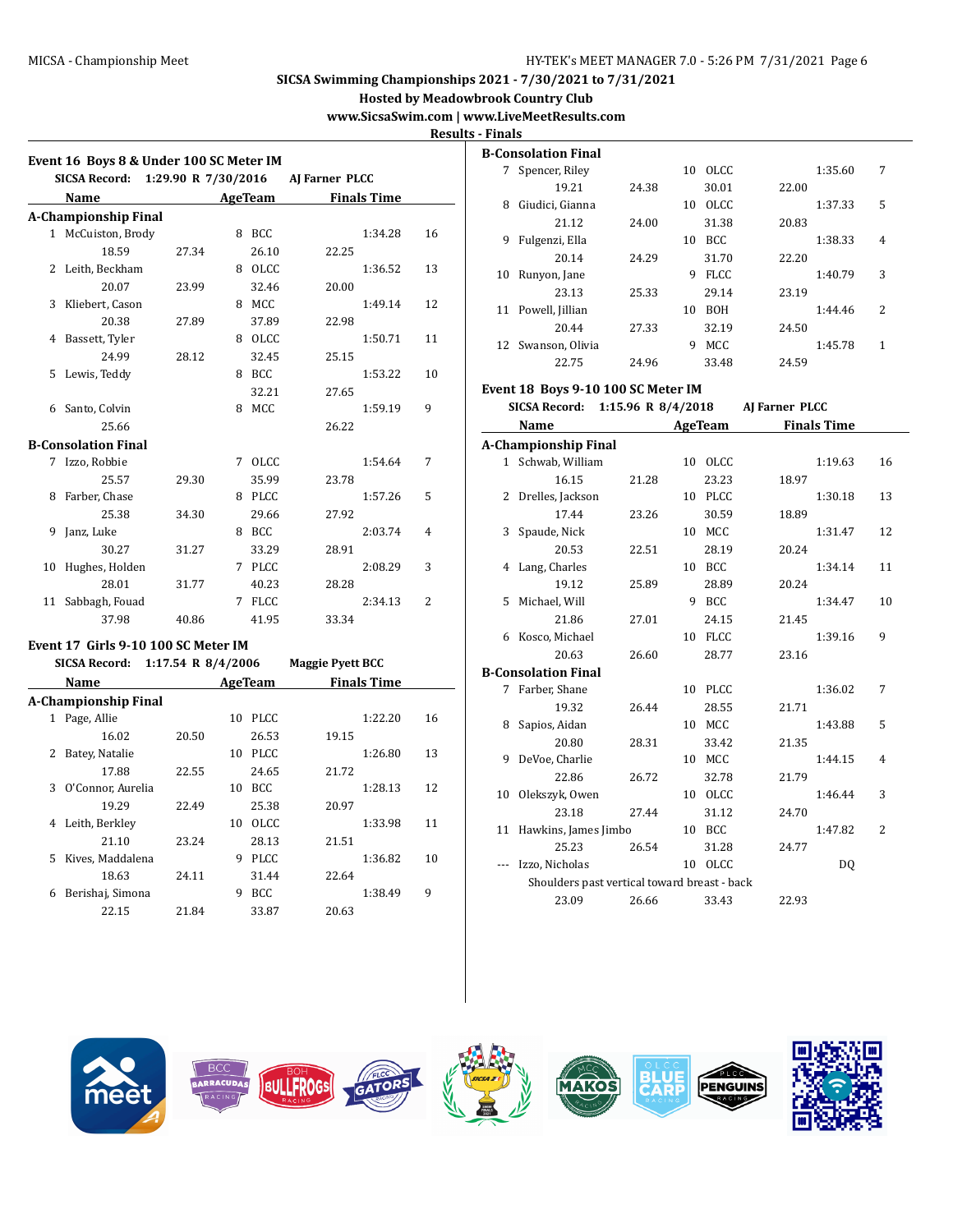**Hosted by Meadowbrook Country Club**

**www.SicsaSwim.com | www.LiveMeetResults.com**

**Results - Finals**

|    | Event 19 Girls 11-12 100 SC Meter IM |                     |    |                |                          |                    |    |
|----|--------------------------------------|---------------------|----|----------------|--------------------------|--------------------|----|
|    | <b>SICSA Record:</b>                 | 1:10.08 R 7/31/2011 |    |                | Ava Suchara BCC          |                    |    |
|    | Name                                 |                     |    | <b>AgeTeam</b> |                          | <b>Finals Time</b> |    |
|    | <b>A-Championship Final</b>          |                     |    |                |                          |                    |    |
| 1  | Hawkins, Sophia                      |                     |    | 12 BCC         |                          | 1:16.42            | 16 |
|    | 15.67                                | 19.88               |    | 22.60          | 18.27                    |                    |    |
| 2  | Glorio, Stella                       |                     |    | 12 PLCC        |                          | 1:18.22            | 13 |
|    | 15.75                                | 19.78               |    | 24.40          | 18.29                    |                    |    |
| 3  | Green, Avery                         |                     |    | 11 MCC         |                          | 1:18.33            | 12 |
|    | 16.12                                | 19.42               |    | 25.18          | 17.61                    |                    |    |
| 4  | Okopny, Alison                       |                     |    | 12 MCC         |                          | 1:18.83            | 11 |
|    | 16.43                                | 20.82               |    | 23.69          | 17.89                    |                    |    |
| 5  | Battenberg, Kathryn                  |                     |    | 12 BCC         |                          | 1:20.98            | 10 |
|    | 16.87                                | 20.48               |    | 24.53          | 19.10                    |                    |    |
| 6  | Olekszyk, Anna                       |                     |    | 12 OLCC        |                          | 1:23.30            | 9  |
|    | 17.76                                | 19.56               |    | 26.19          | 19.79                    |                    |    |
|    | <b>B-Consolation Final</b>           |                     |    |                |                          |                    |    |
| 7  | Najarian, Alison                     |                     |    | 11 PLCC        |                          | 1:24.03            | 7  |
|    | 16.44                                | 19.22               |    | 28.41          | 19.96                    |                    |    |
| 8  | Heineman, Halle                      |                     |    | 12 MCC         |                          | 1:24.86            | 5  |
|    | 16.97                                | 20.42               |    | 27.81          | 19.66                    |                    |    |
| 9  | Rivard, Shae                         |                     |    | 11 BCC         |                          | 1:29.10            | 4  |
|    | 18.22                                | 21.54               |    | 28.86          | 20.48                    |                    |    |
| 10 | Schoelch, Simi                       |                     |    | 12 PLCC        |                          | 1:29.37            | 3  |
|    | 17.15                                | 22.87               |    | 28.44          | 20.91                    |                    |    |
| 11 | Hopkins, Sophia                      |                     |    | 12 OLCC        |                          | 1:30.60            | 2  |
|    | 19.44                                | 23.31               |    | 27.08          | 20.77                    |                    |    |
| 12 | Vandenhaute, Josie                   |                     |    | 12 OLCC        |                          | 1:31.94            | 1  |
|    | 20.24                                | 23.05               |    | 26.62          | 22.03                    |                    |    |
|    |                                      |                     |    |                |                          |                    |    |
|    | Event 20 Boys 11-12 100 SC Meter IM  |                     |    |                |                          |                    |    |
|    | <b>SICSA Record:</b>                 | 1:08.24 R 8/1/2020  |    |                | <b>Jack Higgins OLCC</b> |                    |    |
|    | Name                                 |                     |    | <b>AgeTeam</b> |                          | <b>Finals Time</b> |    |
|    | <b>A-Championship Final</b>          |                     |    |                |                          |                    |    |
| 1  | VanDyke, Ryan                        |                     |    | 12 PLCC        |                          | 1:12.91            | 16 |
|    | 15.48                                | 19.03               |    | 21.54          | 16.86                    |                    |    |
| 2  | Michael, Charlie                     |                     |    | 12 BCC         |                          | 1:15.28            | 13 |
|    | 16.11                                | 20.08               |    | 21.82          | 17.27                    |                    |    |
| 3  | McCuiston, Jack                      |                     | 11 | BCC            |                          | 1:15.47            | 12 |
|    | 15.52                                | 19.95               |    | 22.18          | 17.82                    |                    |    |
| 4  | Borgia, Jacob                        |                     |    | 12 MCC         |                          | 1:21.25            | 11 |
|    | 17.76                                | 20.99               |    | 23.34          | 19.16                    |                    |    |
| 5  | Kindt, Hudson                        |                     | 11 | <b>BCC</b>     |                          | 1:24.17            | 10 |

17.50 21.04 26.49 19.14

|              | 6 McNally, Stephen                         |                    | 12 PLCC |                            | 1:26.00            | 9              |
|--------------|--------------------------------------------|--------------------|---------|----------------------------|--------------------|----------------|
|              | 17.67                                      | 19.81              | 28.23   | 20.29                      |                    |                |
|              | <b>B-Consolation Final</b>                 |                    |         |                            |                    |                |
|              | 7 Pankratz, Charlie                        |                    | 12 BOH  |                            | 1:29.46            | 7              |
|              | 18.52                                      | 22.30              | 27.73   | 20.91                      |                    |                |
| 8            | Hughes, Kellen                             |                    | 11 PLCC |                            | 1:29.92            | 5              |
|              | 19.67                                      | 23.62              | 27.42   | 19.21                      |                    |                |
| 9            | Lala, Kethan                               |                    | 12 OLCC |                            | 1:36.65            | 4              |
|              | 20.87                                      | 24.76              | 28.19   | 22.83                      |                    |                |
|              |                                            |                    |         |                            |                    |                |
|              | Event 21 Girls 13-14 100 SC Meter IM       |                    |         |                            |                    |                |
|              | <b>SICSA Record:</b>                       | 1:03.52 R 1/1/1994 |         | <b>Jenny Vanker BCC</b>    |                    |                |
|              | Name                                       |                    | AgeTeam |                            | <b>Finals Time</b> |                |
|              | <b>A-Championship Final</b>                |                    |         |                            |                    |                |
| $\mathbf{1}$ | Becharas, Marianna                         |                    | 13 BCC  |                            | 1:10.94            | 16             |
|              | 13.94                                      | 18.16              | 20.81   | 18.03                      |                    |                |
| 2            | Bayer, Mia                                 |                    | 14 MCC  |                            | 1:12.81            | 13             |
|              | 14.71                                      | 17.12              | 23.59   | 17.39                      |                    |                |
| 3            | Kamp, Olivia                               |                    | 13 FLCC |                            | 1:15.87            | 12             |
|              | 15.72                                      | 19.68              | 21.59   | 18.88                      |                    |                |
| 4            | Okopny, Lauren                             |                    | 14 MCC  |                            | 1:16.59            | 11             |
|              | 15.92                                      | 18.84              | 23.38   | 18.45                      |                    |                |
| 5            | McBride, Maria                             |                    | 13 BCC  |                            | 1:18.57            | 10             |
|              | 16.16                                      | 20.31              | 22.12   | 19.98                      |                    |                |
| 6            | Sullivan, Addison                          |                    | 13 OLCC |                            | 1:19.32            | 9              |
|              | 16.47                                      | 19.67              | 24.30   | 18.88                      |                    |                |
|              | <b>B-Consolation Final</b>                 |                    |         |                            |                    |                |
| 7            | Beatty, Blaire                             |                    | 14 BOH  |                            | 1:18.40            | 7              |
|              | 16.22                                      | 19.63              | 24.01   | 18.54                      |                    |                |
| 8            | Cavaliere, Valentina                       |                    | 14 BOH  |                            | 1:18.63            | 5              |
|              | 15.88                                      | 20.10              | 24.04   | 18.61                      |                    |                |
| 9            | Kapsokavathis, Maggie                      |                    | 14 BOH  |                            | 1:20.00            | 4              |
|              | 16.11                                      | 19.49              | 25.63   | 18.77                      |                    |                |
| 10           | Salzeider, Ivana                           |                    | 13 OLCC |                            | 1:20.63            | 3              |
|              | 16.00                                      | 20.61              | 24.58   | 19.44                      |                    |                |
| 11           | Saad, Lucia                                |                    | 14 PLCC |                            | 1:25.03            | $\overline{2}$ |
|              | 17.35                                      | 22.66              | 24.50   | 20.52                      |                    |                |
| 12           | Boyle, Norah                               |                    | 13 BCC  |                            | 1:30.32            | $\mathbf{1}$   |
|              | 20.15                                      | 21.42              | 27.73   | 21.02                      |                    |                |
|              |                                            |                    |         |                            |                    |                |
|              | <b>Event 22 Boys 13-14 100 SC Meter IM</b> |                    |         |                            |                    |                |
|              | <b>SICSA Record:</b>                       | 59.80 R 8/4/2012   |         | <b>Mark Blinstrub PLCC</b> |                    |                |
|              | Name                                       |                    | AgeTeam |                            | <b>Finals Time</b> |                |
|              | A-Championship Final                       |                    |         |                            |                    |                |
|              | 1 Higgins, Jack                            |                    | 13 OLCC |                            | 1:05.76            | 16             |
|              | 13.58                                      |                    |         | 14.88                      |                    |                |

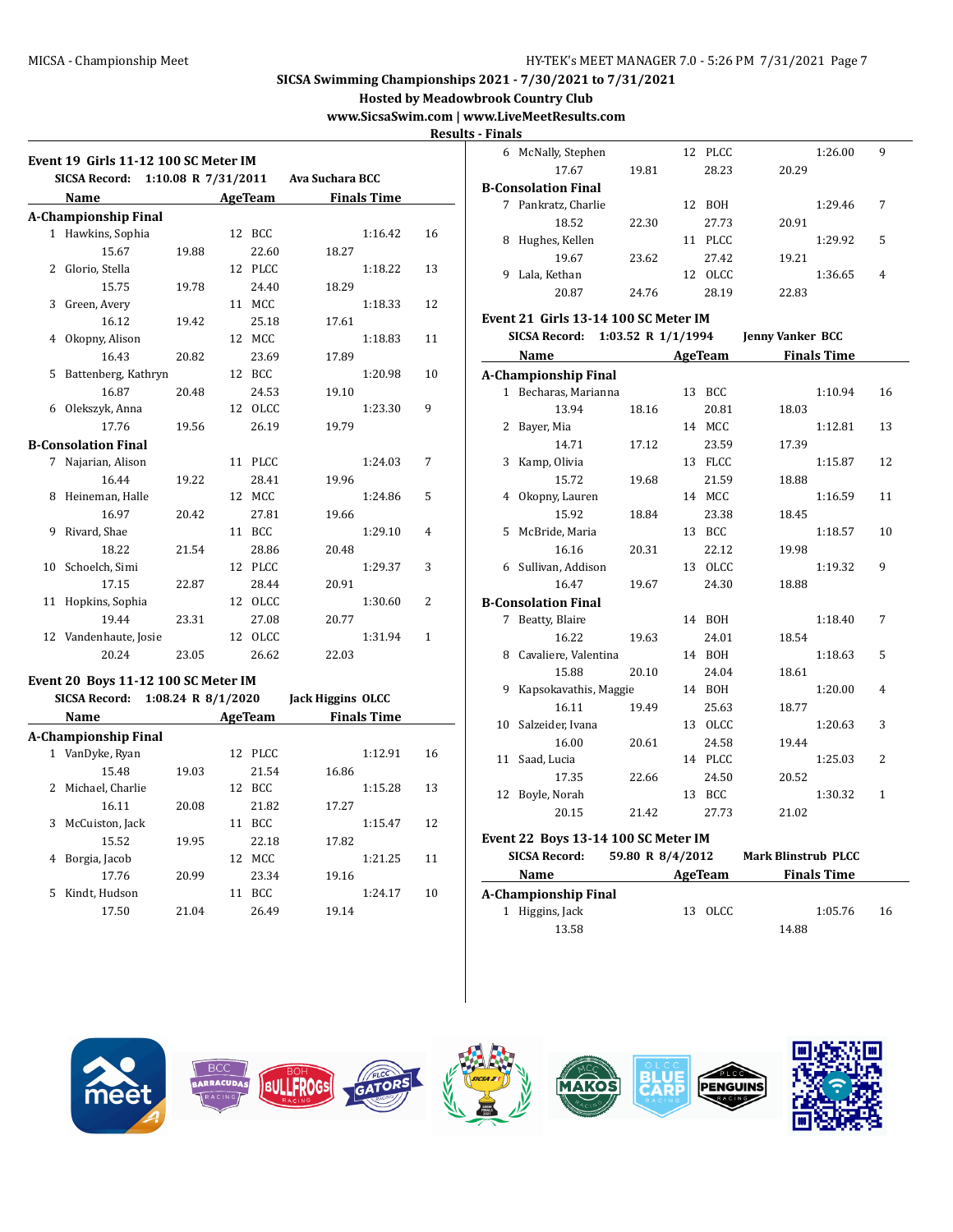**Hosted by Meadowbrook Country Club**

# **www.SicsaSwim.com | www.LiveMeetResults.com**

**Results - Finals**

|              |                                                             |                    |                |                |                         |                    | <u>nes</u>     |
|--------------|-------------------------------------------------------------|--------------------|----------------|----------------|-------------------------|--------------------|----------------|
|              | A-Championship Final  (Event 22 Boys 13-14 100 SC Meter IM) |                    |                |                |                         |                    |                |
|              | Name                                                        |                    |                | <b>AgeTeam</b> |                         | <b>Finals Time</b> |                |
| $\mathbf{2}$ | Sarle, Robbie                                               |                    |                | 14 BCC         |                         | 1:08.58            | 13             |
|              | 13.92                                                       | 17.51              |                | 21.21          | 15.94                   |                    |                |
| 3            | Kindt, Bode                                                 |                    |                | 13 BCC         |                         | 1:08.80            | 12             |
|              | 14.78                                                       | 17.70              |                | 19.74          | 16.58                   |                    |                |
| 4            | Schwab, Blake                                               |                    |                | 13 OLCC        |                         | 1:10.74            | 11             |
|              | 14.48                                                       | 18.39              |                | 21.17          | 16.70                   |                    |                |
| 5            | Lewis, William                                              |                    |                | 13 BCC         |                         | 1:12.69            | 10             |
|              | 14.87                                                       | 18.18              |                | 22.64          | 17.00                   |                    |                |
| 6            | Cook, Preston                                               |                    |                | 13 OLCC        |                         | 1:13.80            | 9              |
|              | 15.66                                                       | 16.70              |                | 23.99          | 17.45                   |                    |                |
|              | <b>B-Consolation Final</b>                                  |                    |                |                |                         |                    |                |
| 7            | Forrester, Macklin                                          |                    |                | 14 BOH         |                         | 1:16.71            | 7              |
|              | 15.51                                                       | 21.19              |                | 21.20          | 18.81                   |                    |                |
| 8            | Palizzi, Jack                                               |                    |                | 14 PLCC        |                         | 1:19.08            | 5              |
|              | 16.61                                                       | 20.97              |                | 23.32          | 18.18                   |                    |                |
| 9            | Fischer, Oliver                                             |                    |                | 14 MCC         |                         | 1:21.07            | $\overline{4}$ |
|              | 16.51                                                       | 22.04              |                | 23.55          | 18.97                   |                    |                |
| 10           | Moran, Gavin                                                |                    |                | 13 PLCC        |                         | 1:21.61            | 3              |
|              | 16.52                                                       | 22.40              |                | 23.27          | 19.42                   |                    |                |
| 11           | Batey, Nick                                                 |                    |                | 14 PLCC        |                         | 1:22.09            | $\overline{2}$ |
|              | 16.39                                                       | 22.05              |                | 24.11          | 19.54                   |                    |                |
|              |                                                             |                    |                |                |                         |                    |                |
|              | Event 23  Girls 15-17 100 SC Meter IM                       |                    |                |                |                         |                    |                |
|              | <b>SICSA Record:</b>                                        | 1:05.81 R 8/1/2015 |                |                | <b>Mallory Buha MCC</b> |                    |                |
|              | Name                                                        |                    | <b>AgeTeam</b> |                |                         | <b>Finals Time</b> |                |
|              | A-Championship Final                                        |                    |                |                |                         |                    |                |
|              | 1 Bello, Rachel                                             |                    |                | 16 FLCC        |                         | 1:07.33            | 16             |
|              | 14.41                                                       | 17.70              |                | 19.15          | 16.07                   |                    |                |
| 2            | Lowman, Emily                                               |                    |                | 17 PLCC        |                         | 1:08.36            | 13             |
|              | 14.77                                                       | 17.29              |                | 19.84          | 16.46                   |                    |                |
| 3            | Swallow, Kate                                               |                    |                | 15 MCC         |                         | 1:11.42            | 12             |
|              | 14.29                                                       | 18.09              |                | 22.04          | 17.00                   |                    |                |
| 4            | Wallace, Ilye                                               |                    |                | 17 BOH         |                         | 1:11.77            | 11             |
|              | 14.72                                                       | 17.72              |                | 22.28          | 17.05                   |                    |                |
| 5            | Fischer, Carlotta                                           |                    |                | 16 MCC         |                         | 1:13.18            | 10             |
|              | 15.36                                                       | 18.68              |                | 22.07          | 17.07                   |                    |                |
| 6            | Conway, Alexis                                              |                    |                | 16 OLCC        |                         | 1:13.83            | 9              |
|              | 15.26                                                       | 18.86              |                | 21.90          | 17.81                   |                    |                |
|              | <b>B-Consolation Final</b>                                  |                    |                |                |                         |                    |                |
| $7^{\circ}$  | Bicos, Demetra                                              |                    |                | 15 FLCC        |                         | 1:12.60            | 7              |
|              | 15.10                                                       | 18.76              |                | 21.22          | 17.52                   |                    |                |
| 8            | Rillemma, Lindsey                                           |                    | 15             | OLCC           |                         | 1:14.97            | 5              |

15.55 17.73 24.53 17.16

| 9     | Honoway, Josephine |       | 17 | PLCC. |       | 1:15.01 | 4   |
|-------|--------------------|-------|----|-------|-------|---------|-----|
|       | 14.88              | 20.55 |    | 20.82 | 18.76 |         |     |
| 10    | Elie, Isabelle     |       | 15 | FLCC  |       | 1:15.25 | 3   |
|       | 16.03              | 19.26 |    | 22.67 | 17.29 |         |     |
| $*11$ | Shaw, Sophia       |       | 15 | MCC   |       | 1:15.56 | 1.5 |
|       | 15.54              | 18.92 |    | 23.29 | 17.81 |         |     |
| $*11$ | Raab, Natalie      |       | 16 | PLCC  |       | 1:15.56 | 1.5 |
|       | 15.20              | 20.79 |    | 21.21 | 18.36 |         |     |

# **Event 24 Boys 15-17 100 SC Meter IM**

|    | <b>SICSA Record:</b>       | 56.46 R 8/1/2015 Mark Blinstrub PLCC |    |             |       |                    |              |  |
|----|----------------------------|--------------------------------------|----|-------------|-------|--------------------|--------------|--|
|    | Name                       |                                      |    | AgeTeam     |       | <b>Finals Time</b> |              |  |
|    | A-Championship Final       |                                      |    |             |       |                    |              |  |
|    | 1 Schwab, Ethan            |                                      |    | 16 OLCC     |       | 59.14              | 16           |  |
|    | 12.58                      | 15.70                                |    | 16.10       | 14.76 |                    |              |  |
| 2  | Krieger, Mayer             |                                      | 15 | OLCC        |       | 1:01.95            | 13           |  |
|    | 12.67                      | 15.83                                |    | 18.58       | 14.87 |                    |              |  |
| 3  | Palizzi, Daniel            |                                      |    | 17 PLCC     |       | 1:02.58            | 12           |  |
|    | 12.93                      | 16.90                                |    | 17.74       | 15.01 |                    |              |  |
| 4  | Pifer, Richard             |                                      |    | 17 BCC      |       | 1:03.99            | 11           |  |
|    | 13.24                      | 15.72                                |    | 20.10       | 14.93 |                    |              |  |
| 5  | Bennetts, R.J.             |                                      |    | 15 MCC      |       | 1:05.80            | 10           |  |
|    | 13.68                      | 16.36                                |    | 19.86       | 15.90 |                    |              |  |
| 6  | Devine, Aidan              |                                      | 17 | <b>PLCC</b> |       | 1:06.30            | 9            |  |
|    | 13.20                      | 16.62                                |    | 20.31       | 16.17 |                    |              |  |
|    | <b>B-Consolation Final</b> |                                      |    |             |       |                    |              |  |
|    | 7 Mowrey, Joe              |                                      | 17 | <b>BCC</b>  |       | 1:05.78            | 7            |  |
|    | 13.37                      | 17.64                                |    | 19.62       | 15.15 |                    |              |  |
| 8  | Forrester, Blake           |                                      |    | 17 BOH      |       | 1:07.38            | 5            |  |
|    | 13.24                      | 17.66                                |    | 20.44       | 16.04 |                    |              |  |
| 9  | Sawula, Michael            |                                      | 15 | <b>OLCC</b> |       | 1:07.93            | 4            |  |
|    | 14.08                      | 18.41                                |    | 19.79       | 15.65 |                    |              |  |
| 10 | Ricelli, Mic               |                                      | 17 | <b>BCC</b>  |       | 1:09.04            | 3            |  |
|    | 13.92                      | 18.34                                |    | 20.95       | 15.83 |                    |              |  |
| 11 | Dillon, Michael            |                                      |    | 15 PLCC     |       | 1:11.83            | 2            |  |
|    | 14.33                      | 17.60                                |    | 22.64       | 17.26 |                    |              |  |
|    | 12 Liddell, Ben            |                                      |    | 15 MCC      |       | 1:13.34            | $\mathbf{1}$ |  |
|    | 14.76                      | 19.36                                |    | 22.22       | 17.00 |                    |              |  |

#### **Event 25 Girls 8 & Under 25 SC Meter Breaststroke**

|   | 20.99 R 8/1/2004<br><b>SICSA Record:</b> |  |         | Maranda Buha MCC   |    |  |  |  |  |  |  |
|---|------------------------------------------|--|---------|--------------------|----|--|--|--|--|--|--|
|   | Name                                     |  | AgeTeam | <b>Finals Time</b> |    |  |  |  |  |  |  |
|   | A-Championship Final                     |  |         |                    |    |  |  |  |  |  |  |
| 1 | Bailey, Mary                             |  | 8 BCC   | 22.41              | 16 |  |  |  |  |  |  |
|   | 2 O'Connor, Natalia                      |  | BCC.    | 24.88              | 13 |  |  |  |  |  |  |
| 3 | Cook, Blakely                            |  | OLCC.   | 25.23              |    |  |  |  |  |  |  |

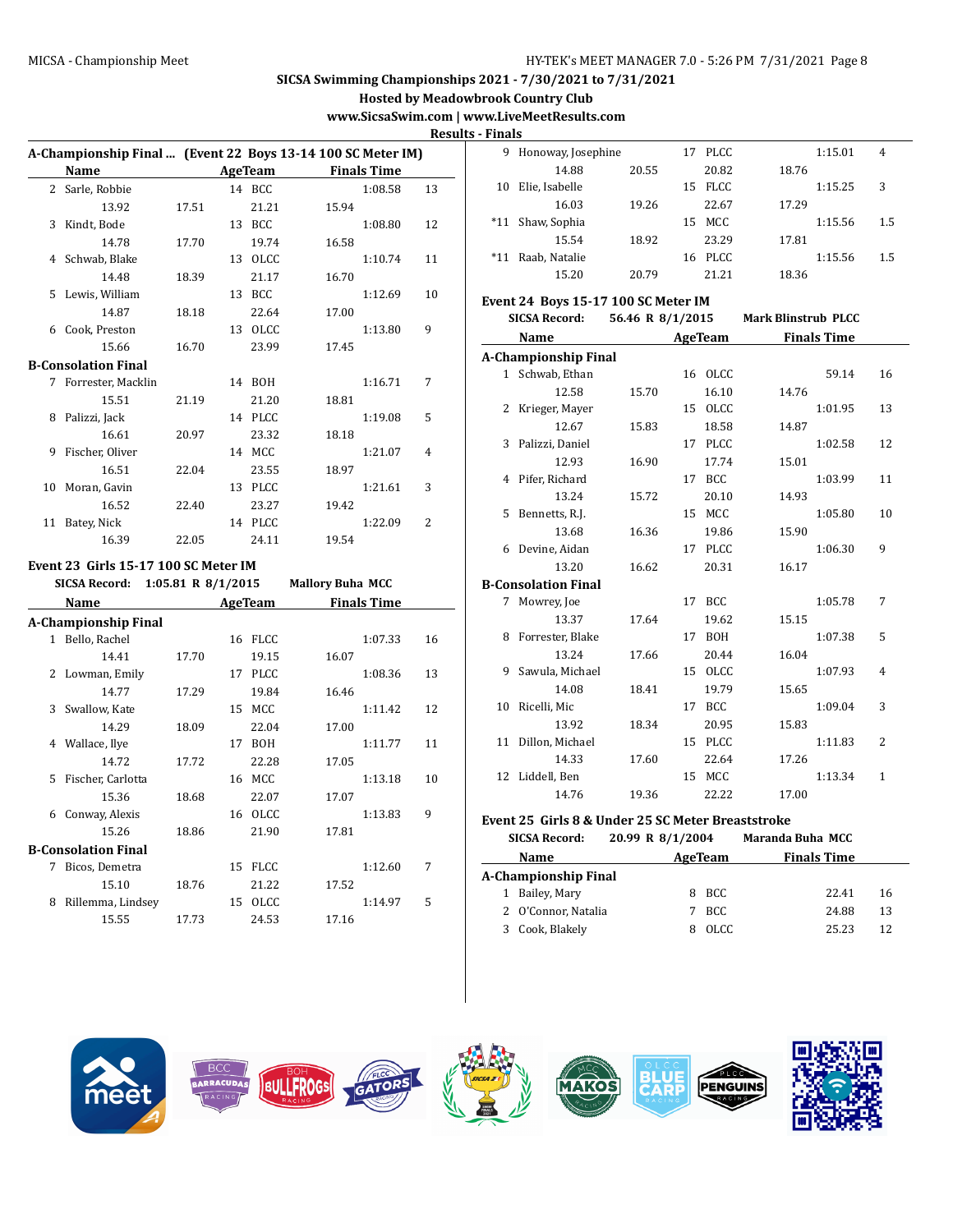**Hosted by Meadowbrook Country Club**

# **www.SicsaSwim.com | www.LiveMeetResults.com**

**Results - Finals**

|    |                                                                                   |    |             |                    |                | кезинэ - ГШ |
|----|-----------------------------------------------------------------------------------|----|-------------|--------------------|----------------|-------------|
|    | A-Championship Final  (Event 25 Girls 8 & Under 25 SC Meter Breast<br><b>Name</b> |    | AgeTeam     | <b>Finals Time</b> |                |             |
|    | 4 Kindt, Campbell                                                                 |    | BCC.        | 26.21              | 11             | $B-C$       |
| 5  | Jarjosa, Darcy                                                                    | 8  | <b>OLCC</b> | 26.86              | 10             |             |
| 6  | Villalba, Adrienne                                                                | 8  | PLCC        | 27.85              | 9              |             |
|    | <b>B-Consolation Final</b>                                                        |    |             |                    |                |             |
| 7  | Murphey, Wynnie                                                                   |    | <b>BOH</b>  | 31.19              | 7              |             |
| 8  | Kliebert, Kylie                                                                   | 6. | MCC         | 31.35              | 5              |             |
| 9  | Guild, Ellie                                                                      | 7  | PLCC.       | 32.77              | $\overline{4}$ |             |
| 10 | Williams, Vanessa                                                                 |    | FLCC.       | 35.11              | 3              | 1           |
| 11 | Prillwitz, Emily                                                                  |    | <b>MCC</b>  | 35.20              | 2              |             |
| 12 | Mida, Georgiana                                                                   | 8  | <b>BOH</b>  | 41.08              | 1              | 1           |
|    |                                                                                   |    |             |                    |                |             |

# **Event 26 Boys 8 & Under 25 SC Meter Breaststroke**

|    | <b>SICSA Record:</b>        | 20.79 R 1/1/2001 |         |             | Wes Smith MCC      |    |
|----|-----------------------------|------------------|---------|-------------|--------------------|----|
|    | Name                        |                  | AgeTeam |             | <b>Finals Time</b> |    |
|    | <b>A-Championship Final</b> |                  |         |             |                    |    |
| 1  | Bassett, Tyler              |                  | 8       | <b>OLCC</b> | 24.25              | 16 |
| 2  | Lewis, Teddy                |                  | 8       | BCC         | 25.05              | 13 |
| 3  | Farber, Chase               |                  | 8       | <b>PLCC</b> | 25.68              | 12 |
| 4  | Izzo, Robbie                |                  | 7       | <b>OLCC</b> | 26.01              | 11 |
| 5. | Schwartz, Asher             |                  | 8       | OLCC        | 26.02              | 10 |
| 6  | Janz, Luke                  |                  | 8       | <b>BCC</b>  | 26.95              | 9  |
|    | <b>B-Consolation Final</b>  |                  |         |             |                    |    |
| 7  | Kives, Andrew               |                  | 6       | <b>PLCC</b> | 30.15              | 7  |
| 8  | Sabbagh, Fouad              |                  | 7       | <b>FLCC</b> | 32.30              | 5  |
| 9  | McNally, Charles            |                  | 7       | <b>PLCC</b> | 33.80              | 4  |
| 10 | Anderson, Trip              |                  | 6       | BOH         | 35.64              | 3  |
| 11 | Solomon, Patrick            |                  | 6       | <b>BCC</b>  | 36.43              | 2  |
| 12 | McKay, Grady                |                  | 8       | MCC         | 36.65              | 1  |
|    |                             |                  |         |             |                    |    |

# **Event 27 Girls 9-10 50 SC Meter Breaststroke**

| <b>SICSA Record:</b> |    |                        | 39.43 R 7/30/2010 |    |            | <b>Allie Russell OLCC</b> |    |  |
|----------------------|----|------------------------|-------------------|----|------------|---------------------------|----|--|
|                      |    | <b>Name</b>            |                   |    | AgeTeam    | <b>Finals Time</b>        |    |  |
|                      |    | A-Championship Final   |                   |    |            |                           |    |  |
|                      | 1  | Batey, Natalie         |                   | 10 | PLCC.      | 41.61                     | 16 |  |
|                      |    | 19.03                  | 22.58             |    |            |                           |    |  |
|                      |    | 2 Menchinger, Scarlett |                   | 10 | MCC.       | 44.47                     | 13 |  |
|                      |    | 20.43                  | 24.04             |    |            |                           |    |  |
|                      | 3  | O'Connor, Aurelia      |                   | 10 | <b>BCC</b> | 45.46                     | 12 |  |
|                      |    | 20.92                  | 24.54             |    |            |                           |    |  |
|                      | 4  | Kisabeth, Isla         |                   | 10 | BCC.       | 45.97                     | 11 |  |
|                      |    | 21.22                  | 24.75             |    |            |                           |    |  |
|                      | 5. | Leith, Berkley         |                   | 10 | OLCC.      | 46.67                     | 10 |  |
|                      |    | 22.49                  | 24.18             |    |            |                           |    |  |
|                      |    |                        |                   |    |            |                           |    |  |

| гшаіэ |                     |       |    |             |       |                |
|-------|---------------------|-------|----|-------------|-------|----------------|
| 6     | Becharas, Deena     |       | 10 | <b>BCC</b>  | 46.76 | 9              |
|       | 21.66               | 25.10 |    |             |       |                |
|       | B-Consolation Final |       |    |             |       |                |
| 7     | Smolinksi, Rylen    |       | 10 | <b>PLCC</b> | 47.52 | 7              |
|       | 22.48               | 25.04 |    |             |       |                |
| 8     | Szerlip, Riley      |       | 9  | MCC         | 47.75 | 5              |
|       | 22.12               | 25.63 |    |             |       |                |
| 9     | Dekutoski, Leah     |       | 10 | <b>FLCC</b> | 48.20 | $\overline{4}$ |
|       | 22.31               | 25.89 |    |             |       |                |
| 10    | Cochrane, Chloe     |       | 10 | <b>FLCC</b> | 48.33 | 3              |
|       | 22.49               | 25.84 |    |             |       |                |
| 11    | Konzen, Iris        |       | 10 | <b>BOH</b>  | 50.13 | 2              |
|       | 24.16               | 25.97 |    |             |       |                |
| 12    | Villalba, Emerson   |       | 10 | PLCC.       | 52.08 | 1              |
|       | 24.52               | 27.56 |    |             |       |                |

### **Event 28 Boys 9-10 50 SC Meter Breaststroke**

| <b>SICSA Record:</b> |                            | 38.46 R 8/3/2013 |   |         | <b>Rudy Stonisch OLCC</b> |    |
|----------------------|----------------------------|------------------|---|---------|---------------------------|----|
|                      | Name                       |                  |   | AgeTeam | <b>Finals Time</b>        |    |
|                      | A-Championship Final       |                  |   |         |                           |    |
|                      | 1 Michael, Will            |                  |   | 9 BCC   | 42.92                     | 16 |
|                      | 20.11                      | 22.81            |   |         |                           |    |
|                      | 2 Quarrier, William        |                  | 9 | OLCC    | 46.43                     | 13 |
|                      | 20.85                      | 25.58            |   |         |                           |    |
|                      | 3 Farber, Shane            |                  |   | 10 PLCC | 46.56                     | 12 |
|                      | 21.99                      | 24.57            |   |         |                           |    |
|                      | 4 Schoelch, Kai            |                  |   | 10 PLCC | 47.05                     | 11 |
|                      | 21.02                      | 26.03            |   |         |                           |    |
|                      | 5 Motz, Griffin            |                  | 9 | PLCC    | 48.34                     | 10 |
|                      | 22.87                      | 25.47            |   |         |                           |    |
|                      | 6 Kosco, Michael           |                  |   | 10 FLCC | 48.72                     | 9  |
|                      | 22.11                      | 26.61            |   |         |                           |    |
|                      | <b>B-Consolation Final</b> |                  |   |         |                           |    |
|                      | 7 Dipilato, Leo            |                  |   | 10 BCC  | 51.17                     | 7  |
|                      | 23.64                      | 27.53            |   |         |                           |    |
|                      | 8 Vivio, Ethan             |                  |   | 10 FLCC | 52.27                     | 5  |
|                      | 24.09                      | 28.18            |   |         |                           |    |
|                      | 9 Schwartz, Micah          |                  |   | 10 OLCC | 52.93                     | 4  |
|                      | 25.01                      | 27.92            |   |         |                           |    |
|                      | 10 Santo, Dylan            |                  |   | 10 MCC  | 53.63                     | 3  |
|                      | 26.28                      | 27.35            |   |         |                           |    |
|                      | 11 Smith, Declan           |                  | 9 | MCC     | 56.92                     | 2  |
|                      | 27.56                      | 29.36            |   |         |                           |    |

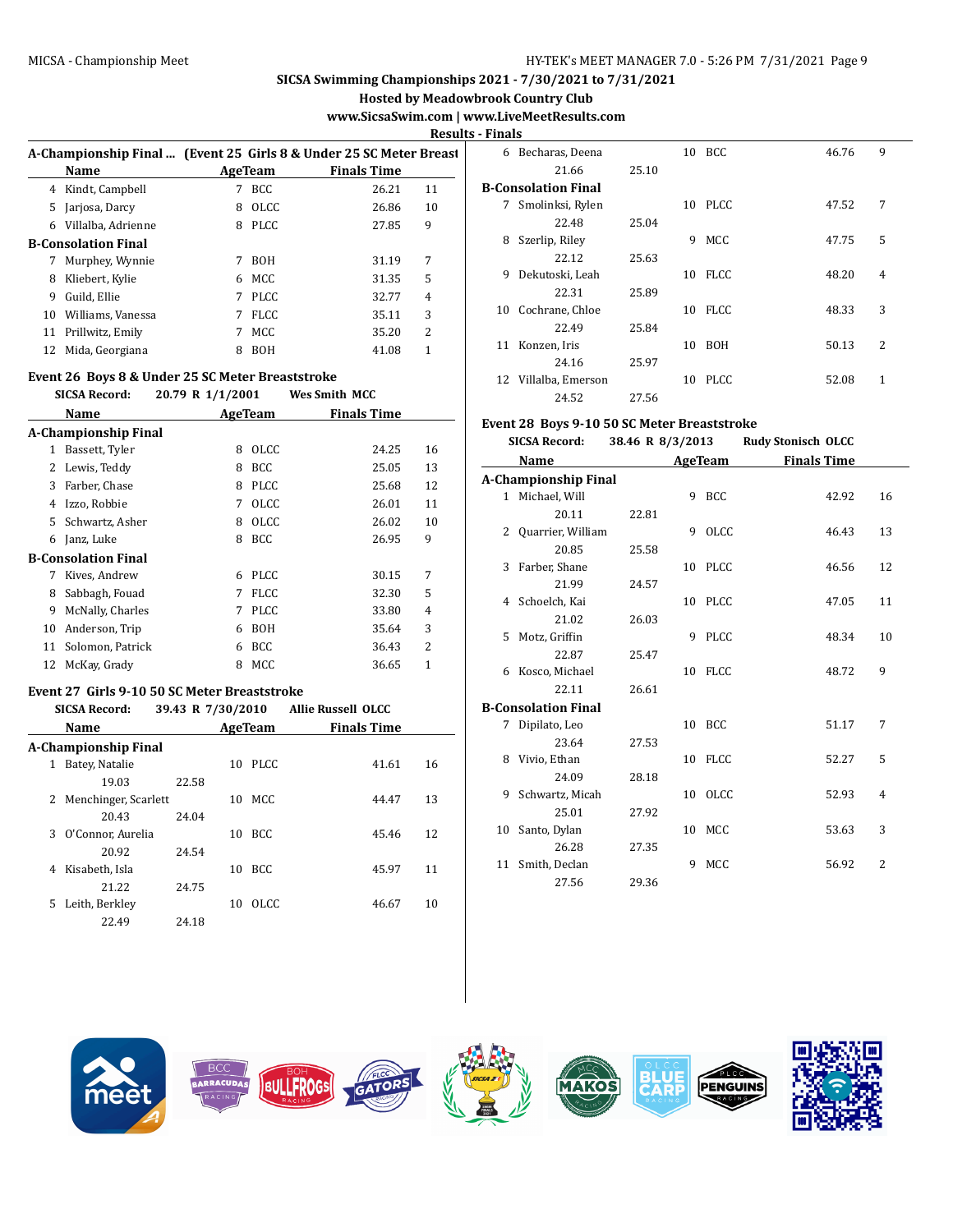|   |                                               |                   |                |                                                                    |                         |   | <b>Hosted by Meadowbrook Country Club</b>   |
|---|-----------------------------------------------|-------------------|----------------|--------------------------------------------------------------------|-------------------------|---|---------------------------------------------|
|   |                                               |                   |                |                                                                    |                         |   | www.SicsaSwim.com   www.LiveMeetResults.com |
|   |                                               |                   |                |                                                                    | <b>Results - Finals</b> |   |                                             |
|   |                                               |                   |                | B-Consolation Final  (Event 28 Boys 9-10 50 SC Meter Breaststroke) |                         |   | 4 Borgia, Jacob                             |
|   | <b>Name</b>                                   |                   | <b>AgeTeam</b> | <b>Finals Time</b>                                                 |                         |   | 18.25                                       |
|   | --- Hawkins, James Jimbo                      |                   | 10 BCC         | DQ                                                                 |                         |   | 5 Johnson, Alex                             |
|   | <b>Butterfly kick</b>                         |                   |                |                                                                    |                         |   | 20.54                                       |
|   | 25.05                                         | 28.01             |                |                                                                    |                         |   | 6 Prodan, Alex                              |
|   |                                               |                   |                |                                                                    |                         |   | 19.66                                       |
|   | Event 29 Girls 11-12 50 SC Meter Breaststroke |                   |                |                                                                    |                         |   | <b>B-Consolation Final</b>                  |
|   | <b>SICSA Record:</b>                          | 35.72 R 7/29/2011 |                | <b>Allie Russell OLCC</b>                                          |                         |   | 7 Hughes, Kellen                            |
|   | Name                                          |                   | AgeTeam        | <b>Finals Time</b>                                                 |                         |   | 20.98                                       |
|   | <b>A-Championship Final</b>                   |                   |                |                                                                    |                         |   | 8 Lowman, Dean                              |
|   | 1 Behnke, Sydney                              |                   | 12 PLCC        | 40.20                                                              | 16                      |   | 22.34                                       |
|   | 18.69                                         | 21.51             |                |                                                                    |                         |   | 9 Lala, Kethan                              |
|   | 2 Hagmann, Kennedy                            |                   | 12 PLCC        | 41.61                                                              | 13                      |   | 22.35                                       |
|   | 19.31                                         | 22.30             |                |                                                                    |                         |   | 10 Shouneyia, Johnny                        |
|   | 3 Okopny, Alison                              |                   | 12 MCC         | 42.53                                                              | 12                      |   | 22.97                                       |
|   | 19.49                                         | 23.04             |                |                                                                    |                         |   | 11 Boring, Cole                             |
|   | 4 Vandenhaute, Josie                          |                   | 12 OLCC        | 43.46                                                              | 11                      |   | 23.20                                       |
|   | 19.66                                         | 23.80             |                |                                                                    |                         |   | 12 Desantos, Thomas                         |
|   | 5 Kisabeth, Elle                              |                   | 12 BCC         | 44.04                                                              | 10                      |   | 25.00                                       |
|   | 20.72                                         | 23.32             |                |                                                                    |                         |   | Event 31 Girls 13-14 50                     |
|   | 6 Tappy, Elise                                |                   | 11 MCC         | 44.25                                                              | 9                       |   | <b>SICSA Record:</b>                        |
|   | 21.03                                         | 23.22             |                |                                                                    |                         |   | 33.7                                        |
|   | <b>B-Consolation Final</b>                    |                   |                |                                                                    |                         |   | Name                                        |
|   | 7 Becharas, Daniella                          |                   | 11 BCC         | 43.93                                                              | 7                       |   | <b>A-Championship Final</b>                 |
|   | 20.37                                         | 23.56             |                |                                                                    |                         |   | *1 Becharas, Marianna                       |
|   | 8 Mullany, Elizabeth                          |                   | 12 OLCC        | 45.14                                                              | 5                       |   | 16.62                                       |
|   | 20.53                                         | 24.61             |                |                                                                    |                         |   | *1 Kamp, Olivia                             |
|   | 9 Mahoney, Ryen                               |                   | 11 MCC         | 45.54                                                              | 4                       |   | 17.09                                       |
|   | 20.32                                         | 25.22             |                |                                                                    |                         |   | 3 McBride, Maria                            |
|   | *10 Konzen, Lola                              |                   | 12 BOH         | 46.30                                                              | 2.5                     |   | 17.70                                       |
|   | 21.90                                         | 24.40             |                |                                                                    |                         |   | 4 Smolinski, Joren                          |
|   | *10 Stutz, Darwin                             |                   | 11 BCC         | 46.30                                                              | 2.5                     |   | 17.96                                       |
|   | 20.91                                         | 25.39             |                |                                                                    |                         |   | 5 Cavaliere, Valentina                      |
|   | 12 Orcutt, Olivia                             |                   | 11 PLCC        | 46.57                                                              | $\mathbf{1}$            |   | 18.22                                       |
|   | 21.61                                         | 24.96             |                |                                                                    |                         |   | 6 Saad, Lucia                               |
|   | Event 30 Boys 11-12 50 SC Meter Breaststroke  |                   |                |                                                                    |                         |   | 19.30                                       |
|   |                                               |                   |                | SICSA Record: 33.83 R 1/1/1990 Chris Tennyson BCC                  |                         |   | <b>B-Consolation Final</b>                  |
|   | Name                                          |                   | <b>AgeTeam</b> | <b>Finals Time</b>                                                 |                         |   | 7 Sinawi, Reese                             |
|   | <b>A-Championship Final</b>                   |                   |                |                                                                    |                         |   | 18.73                                       |
|   | 1 Michael, Charlie                            |                   | 12 BCC         | 37.21                                                              | 16                      | 8 | Okopny, Lauren                              |
|   | 17.69                                         |                   |                |                                                                    |                         |   | 18.43                                       |
|   | 2 Hofley, John                                | 19.52             |                | 37.82                                                              |                         |   | 9 Jeromin, Heidi                            |
|   | 17.56                                         | 20.26             | 12 OLCC        |                                                                    | 13                      |   | 19.48                                       |
| 3 | Bailey, Michael                               |                   | 11 BCC         | 39.02                                                              | 12                      |   | 10 Klein, Susannah                          |
|   | 18.56                                         |                   |                |                                                                    |                         |   | 20.10                                       |
|   |                                               | 20.46             |                |                                                                    |                         |   |                                             |
|   |                                               |                   |                |                                                                    |                         |   |                                             |

| rinais |                     |       |    |         |       |                |
|--------|---------------------|-------|----|---------|-------|----------------|
| 4      | Borgia, Jacob       |       |    | 12 MCC  | 39.76 | 11             |
|        | 18.25               | 21.51 |    |         |       |                |
| 5      | Johnson, Alex       |       |    | 12 PLCC | 42.93 | 10             |
|        | 20.54               | 22.39 |    |         |       |                |
| 6      | Prodan, Alex        |       |    | 12 BCC  | 43.00 | 9              |
|        | 19.66               | 23.34 |    |         |       |                |
|        | B-Consolation Final |       |    |         |       |                |
| 7      | Hughes, Kellen      |       |    | 11 PLCC | 45.43 | 7              |
|        | 20.98               | 24.45 |    |         |       |                |
| 8      | Lowman, Dean        |       |    | 11 PLCC | 46.69 | 5              |
|        | 22.34               | 24.35 |    |         |       |                |
| 9      | Lala, Kethan        |       |    | 12 OLCC | 46.72 | 4              |
|        | 22.35               | 24.37 |    |         |       |                |
| 10     | Shouneyia, Johnny   |       |    | 12 OLCC | 48.36 | 3              |
|        | 22.97               | 25.39 |    |         |       |                |
| 11     | Boring, Cole        |       | 11 | MCC     | 50.88 | $\overline{2}$ |
|        | 23.20               | 27.68 |    |         |       |                |
|        | 12 Desantos, Thomas |       |    | 12 FLCC | 52.16 | 1              |
|        | 25.00               | 27.16 |    |         |       |                |

### **Event 31 Girls 13-14 50 SC Meter Breaststroke**

**SA Record: 33.77 R**  $8/2/2014$  **Allie Russell OLCC** 

| <b>Name</b> |                            |       |    | <b>AgeTeam</b> | <b>Finals Time</b> |      |
|-------------|----------------------------|-------|----|----------------|--------------------|------|
|             | A-Championship Final       |       |    |                |                    |      |
| *1          | Becharas, Marianna         |       |    | 13 BCC         | 35.77              | 14.5 |
|             | 16.62                      | 19.15 |    |                |                    |      |
| $*1$        | Kamp, Olivia               |       |    | 13 FLCC        | 35.77              | 14.5 |
|             | 17.09                      | 18.68 |    |                |                    |      |
| 3           | McBride, Maria             |       |    | 13 BCC         | 38.38              | 12   |
|             | 17.70                      | 20.68 |    |                |                    |      |
| 4           | Smolinski, Joren           |       |    | 14 PLCC        | 38.89              | 11   |
|             | 17.96                      | 20.93 |    |                |                    |      |
| 5           | Cavaliere, Valentina       |       |    | 14 BOH         | 40.28              | 10   |
|             | 18.22                      | 22.06 |    |                |                    |      |
| 6           | Saad, Lucia                |       |    | 14 PLCC        | 40.66              | 9    |
|             | 19.30                      | 21.36 |    |                |                    |      |
|             | <b>B-Consolation Final</b> |       |    |                |                    |      |
| 7           | Sinawi, Reese              |       |    | 13 MCC         | 38.87              | 7    |
|             | 18.73                      | 20.14 |    |                |                    |      |
| 8           | Okopny, Lauren             |       |    | 14 MCC         | 40.46              | 5    |
|             | 18.43                      | 22.03 |    |                |                    |      |
| 9           | Jeromin, Heidi             |       |    | 13 BOH         | 40.52              | 4    |
|             | 19.48                      | 21.04 |    |                |                    |      |
| 10          | Klein, Susannah            |       | 13 | FLCC           | 42.02              | 3    |
|             | 20.10                      | 21.92 |    |                |                    |      |

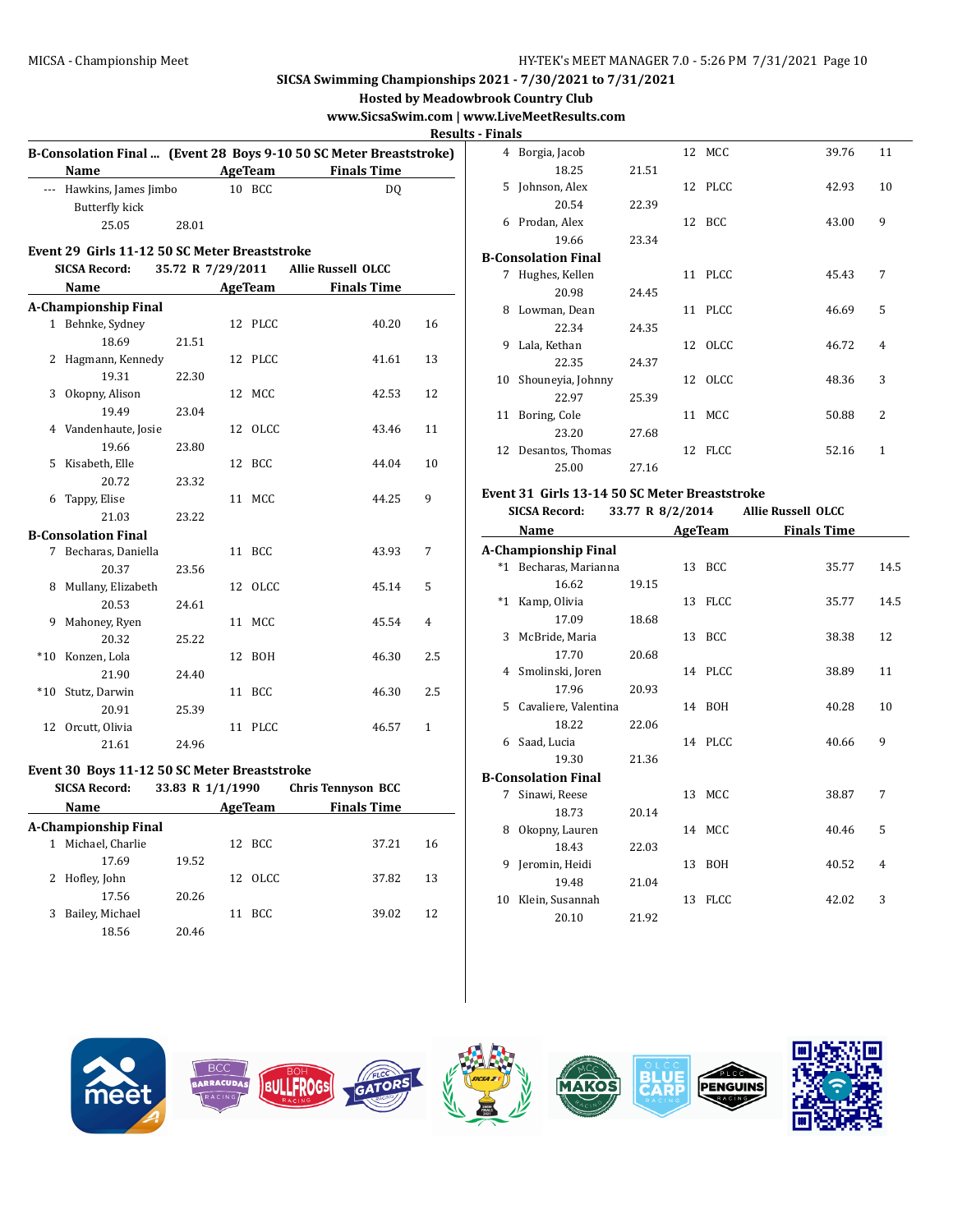**Hosted by Meadowbrook Country Club**

# **www.SicsaSwim.com | www.LiveMeetResults.com**

<u>**s** - Fin</u>

|                             |                                               |                  |  |         |                                                                     | <b>Result</b>  |  |  |
|-----------------------------|-----------------------------------------------|------------------|--|---------|---------------------------------------------------------------------|----------------|--|--|
|                             |                                               |                  |  |         | B-Consolation Final  (Event 31 Girls 13-14 50 SC Meter Breaststroke |                |  |  |
|                             | Name                                          |                  |  |         | <b>AgeTeam</b><br><b>Finals Time</b>                                |                |  |  |
|                             | 11 Nielsen, Caroline                          |                  |  | 14 BOH  | 42.20                                                               | $\overline{c}$ |  |  |
|                             | 18.50                                         | 23.70            |  |         |                                                                     |                |  |  |
|                             | 12 Sullivan, Addison                          |                  |  | 13 OLCC | 42.86                                                               | $\mathbf{1}$   |  |  |
|                             | 20.35                                         | 22.51            |  |         |                                                                     |                |  |  |
|                             | Event 32 Boys 13-14 50 SC Meter Breaststroke  |                  |  |         |                                                                     |                |  |  |
|                             | <b>SICSA Record:</b>                          | 30.13 R 8/4/2017 |  |         | <b>Rudy Stonisch OLCC</b>                                           |                |  |  |
|                             | Name                                          |                  |  |         | AgeTeam Finals Time                                                 |                |  |  |
| <b>A-Championship Final</b> |                                               |                  |  |         |                                                                     |                |  |  |
|                             | 1 Farner, AJ                                  |                  |  | 13 PLCC | 32.93                                                               | 16             |  |  |
|                             | 15.28                                         | 17.65            |  |         |                                                                     |                |  |  |
|                             | 2 Hopkins, Parker                             |                  |  | 13 OLCC | 33.75                                                               | 13             |  |  |
|                             | 15.56                                         | 18.19            |  |         |                                                                     |                |  |  |
| 3                           | Kindt, Bode                                   |                  |  | 13 BCC  | 34.27                                                               | 12             |  |  |
|                             | 15.97                                         | 18.30            |  |         |                                                                     |                |  |  |
|                             | 4 Fisk, Sam                                   |                  |  | 14 BCC  | 34.95                                                               | 11             |  |  |
|                             | 16.31                                         | 18.64            |  |         |                                                                     |                |  |  |
| 5                           | Dudlar, Garrett                               |                  |  | 14 FLCC | 35.59                                                               | 10             |  |  |
|                             | 16.30                                         | 19.29            |  |         |                                                                     |                |  |  |
|                             |                                               |                  |  | 14 PLCC | 37.31                                                               | 9              |  |  |
|                             | 6 Batey, Nick                                 |                  |  |         |                                                                     |                |  |  |
|                             | 17.15                                         | 20.16            |  |         |                                                                     |                |  |  |
|                             | <b>B-Consolation Final</b>                    |                  |  |         |                                                                     |                |  |  |
| 7                           | Vandenhaute, Ethan                            |                  |  | 13 OLCC | 36.73                                                               | 7              |  |  |
|                             | 17.04                                         | 19.69            |  |         |                                                                     |                |  |  |
| 8                           | Forrester, Macklin                            |                  |  | 14 BOH  | 38.02                                                               | 5              |  |  |
|                             | 17.92                                         | 20.10            |  |         |                                                                     |                |  |  |
| *q                          | Elie, Louis                                   |                  |  | 13 FLCC | 38.16                                                               | 3.5            |  |  |
|                             | 17.19                                         | 20.97            |  |         |                                                                     |                |  |  |
| *9                          | Tzoumakas, Vagelis                            |                  |  | 13 BCC  | 38.16                                                               | 3.5            |  |  |
|                             | 17.22                                         | 20.94            |  |         |                                                                     |                |  |  |
| 11                          | Moran, Gavin                                  |                  |  | 13 PLCC | 38.90                                                               | $\overline{2}$ |  |  |
|                             | 18.54                                         | 20.36            |  |         |                                                                     |                |  |  |
| 12                          | Nagy, Adam                                    |                  |  | 13 OLCC | 41.44                                                               | $\mathbf{1}$   |  |  |
|                             | 19.24                                         | 22.20            |  |         |                                                                     |                |  |  |
|                             | Event 33 Girls 15-17 50 SC Meter Breaststroke |                  |  |         |                                                                     |                |  |  |
|                             | <b>SICSA Record:</b>                          | 32.42 R 8/5/2017 |  |         | <b>Allie Russell OLCC</b>                                           |                |  |  |
|                             | Name                                          |                  |  |         | AgeTeam Finals Time                                                 |                |  |  |
|                             | A-Championship Final                          |                  |  |         |                                                                     |                |  |  |
|                             | 1 Lowman, Emily                               |                  |  | 17 PLCC | 33.69                                                               | 16             |  |  |
|                             | 15.51                                         | 18.18            |  |         |                                                                     |                |  |  |
|                             | 2 Bello, Rachel                               |                  |  | 16 FLCC | 33.87                                                               | 13             |  |  |
|                             | 15.98                                         |                  |  |         |                                                                     |                |  |  |
|                             |                                               | 17.89            |  |         |                                                                     |                |  |  |

| <b>Finals</b> |                     |       |    |         |       |                |
|---------------|---------------------|-------|----|---------|-------|----------------|
| 3             | Kamp, Lauren        |       |    | 15 FLCC | 35.81 | 12             |
|               | 16.55               | 19.26 |    |         |       |                |
| 4             | Honoway, Josephine  |       |    | 17 PLCC | 36.07 | 11             |
|               | 16.46               | 19.61 |    |         |       |                |
| 5             | Coyne, Keeli        |       |    | 17 BCC  | 36.34 | 10             |
|               | 16.83               | 19.51 |    |         |       |                |
| 6             | Raab, Natalie       |       |    | 16 PLCC | 36.38 | 9              |
|               | 16.59               | 19.79 |    |         |       |                |
|               | B-Consolation Final |       |    |         |       |                |
| 7             | Elie, Isabelle      |       |    | 15 FLCC | 37.77 | 7              |
|               | 17.36               | 20.41 |    |         |       |                |
| 8             | Sherwin, Juliana    |       |    | 16 MCC  | 37.85 | 5              |
|               | 17.54               | 20.31 |    |         |       |                |
| 9             | Fischer, Carlotta   |       |    | 16 MCC  | 38.47 | $\overline{4}$ |
|               | 18.21               | 20.26 |    |         |       |                |
| 10            | Bayer, Elizabeth    |       |    | 15 MCC  | 38.51 | 3              |
|               | 18.15               | 20.36 |    |         |       |                |
| 11            | Conway, Alexis      |       |    | 16 OLCC | 39.12 | 2              |
|               | 19.03               | 20.09 |    |         |       |                |
| 12            | Elliott, Reese      |       | 16 | OLCC    | 39.16 | 1              |
|               | 18.09               | 21.07 |    |         |       |                |

### **Event 34 Boys 15-17 50 SC Meter Breaststroke**

| <b>SICSA Record:</b> |                             | 28.43 R 7/30/2021 |    |             | <b>Ethan Schwab OLCC</b> |    |
|----------------------|-----------------------------|-------------------|----|-------------|--------------------------|----|
|                      | Name                        | AgeTeam           |    |             | <b>Finals Time</b>       |    |
|                      | <b>A-Championship Final</b> |                   |    |             |                          |    |
|                      | 1 Schwab, Ethan             |                   |    | 16 OLCC     | 28.49                    | 16 |
|                      | 13.13                       | 15.36             |    |             |                          |    |
| 2                    | Palizzi, Daniel             |                   | 17 | <b>PLCC</b> | 30.48                    | 13 |
|                      | 14.29                       | 16.19             |    |             |                          |    |
| 3                    | Yaldo, Joseph               |                   |    | 16 PLCC     | 31.47                    | 12 |
|                      | 14.11                       | 17.36             |    |             |                          |    |
| 4                    | Kulka, Andrew               |                   |    | 15 BCC      | 33.07                    | 11 |
|                      | 14.95                       | 18.12             |    |             |                          |    |
| 5.                   | Sawula, Michael             |                   |    | 15 OLCC     | 33.72                    | 10 |
|                      | 15.91                       | 17.81             |    |             |                          |    |
| 6                    | Villaire, Kaz               |                   |    | 16 BCC      | 34.49                    | 9  |
|                      | 15.06                       | 19.43             |    |             |                          |    |
|                      | <b>B-Consolation Final</b>  |                   |    |             |                          |    |
| 7                    | Mowrey, Joe                 |                   | 17 | <b>BCC</b>  | 34.55                    | 7  |
|                      | 15.40                       | 19.15             |    |             |                          |    |
| 8                    | Priebe, Andrew              |                   |    | 16 PLCC     | 37.30                    | 5  |
|                      | 17.03                       | 20.27             |    |             |                          |    |
| 9                    | Kaufmann, Lorenzo           |                   | 16 | BOH         | 37.73                    | 4  |
|                      | 17.40                       | 20.33             |    |             |                          |    |

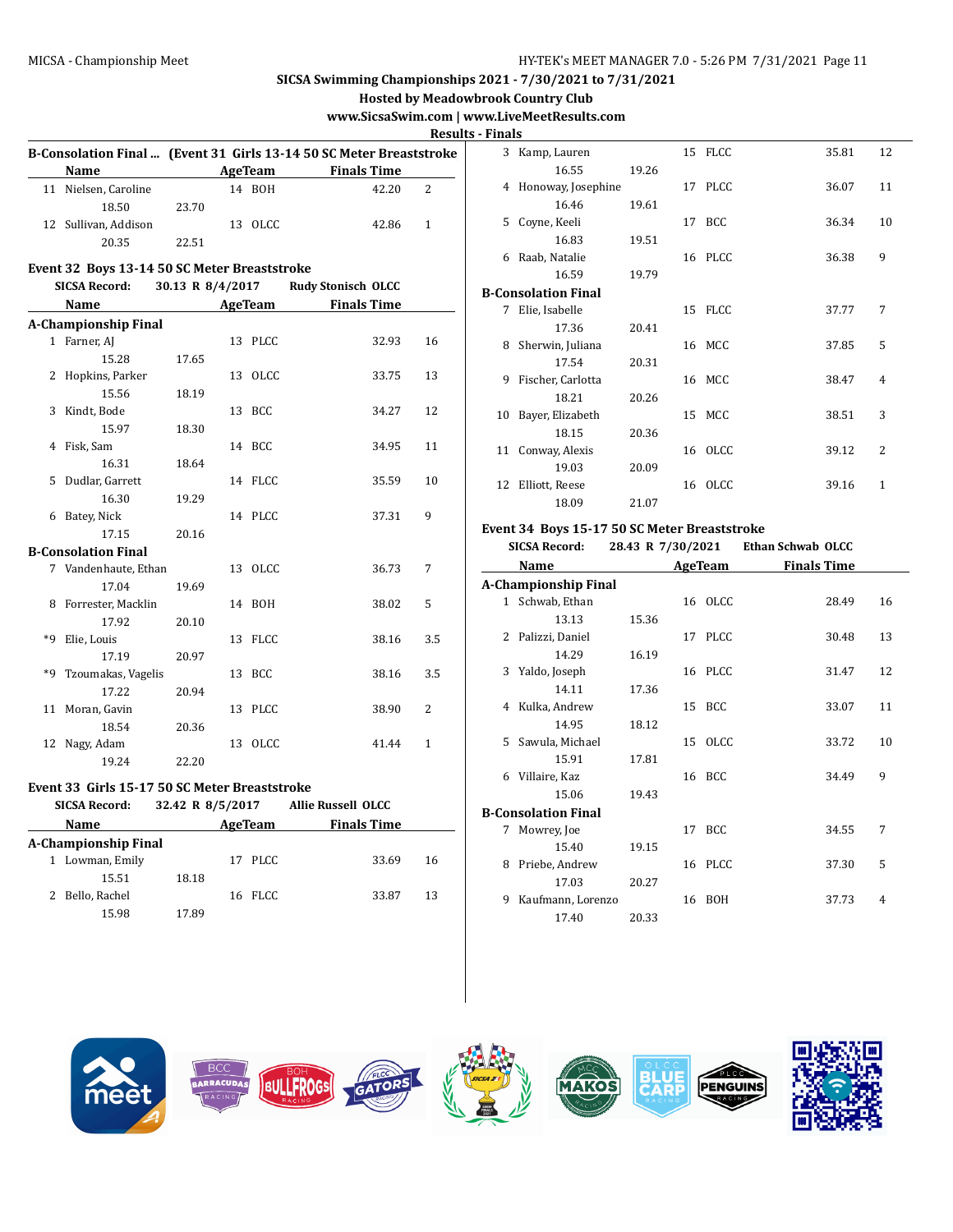**Hosted by Meadowbrook Country Club**

# **www.SicsaSwim.com | www.LiveMeetResults.com**

**Results - Finals**

| B-Consolation Final  (Event 34 Boys 15-17 50 SC Meter Breaststroke |                     |         |  |         |                    |   |
|--------------------------------------------------------------------|---------------------|---------|--|---------|--------------------|---|
|                                                                    | <b>Name</b>         | AgeTeam |  |         | <b>Finals Time</b> |   |
| 10                                                                 | Solomon, Jaden      |         |  | 15 FLCC | 38.96              | 3 |
|                                                                    | 17.60               | 21.36   |  |         |                    |   |
|                                                                    | 11 Testasecca, Enzo |         |  | 16 MCC  | 42.08              | 2 |
|                                                                    | 18.99               | 23.09   |  |         |                    |   |
|                                                                    | 12 Yanosek, Sam     |         |  | 15 FLCC | 42.69              |   |
|                                                                    | 19.50               | 23.19   |  |         |                    |   |

#### **Event 35 Girls 8 & Under 25 SC Meter Butterfly**

| <b>SICSA Record:</b> |                            | 17.55 R 8/1/2020 |             | Lila Solomon BCC   |    |
|----------------------|----------------------------|------------------|-------------|--------------------|----|
|                      | Name                       | AgeTeam          |             | <b>Finals Time</b> |    |
|                      | A-Championship Final       |                  |             |                    |    |
| 1                    | Spaude, Julianna           | 8                | <b>MCC</b>  | 20.93              | 16 |
| 2                    | Sowle, Emma                | 8                | <b>BCC</b>  | 21.43              | 13 |
| 3                    | Kiriluk, Sadie             | 7                | <b>OLCC</b> | 22.26              | 12 |
| 4                    | Katz, Ellie                | 7                | <b>PLCC</b> | 22.96              | 11 |
| 5.                   | Iacco, Audrey              | 7                | <b>BCC</b>  | 23.81              | 10 |
| 6                    | Knesek, Madison            | 8                | <b>OLCC</b> | 24.29              | 9  |
|                      | <b>B-Consolation Final</b> |                  |             |                    |    |
| 7                    | Moceri, Grace              | 8                | <b>OLCC</b> | 23.74              | 7  |
| 8                    | Kindt, Campbell            | 7                | BCC         | 24.84              | 5  |
| 9                    | Pernie, Julianna           | 8                | <b>PLCC</b> | 27.47              | 4  |
| 10                   | Jankowski, Emma            | 8                | <b>MCC</b>  | 28.43              | 3  |
| 11                   | Bologna, Gemma             | 8                | BOH         | 30.04              | 2  |
| 12                   | Sesi, Elle                 | 8                | <b>FLCC</b> | 37.83              | 1  |

# **Event 36 Boys 8 & Under 25 SC Meter Butterfly**

**SICSA Record: 16.56 R 1/1/2000 Kenny Ryan BCC**

|    | Name                        |   | AgeTeam     | <b>Finals Time</b> |    |
|----|-----------------------------|---|-------------|--------------------|----|
|    | <b>A-Championship Final</b> |   |             |                    |    |
| 1  | Ruks, Colton                | 8 | <b>PLCC</b> | 17.95              | 16 |
| 2  | McCuiston, Reid             | 7 | BCC         | 18.92              | 13 |
| 3  | Zuliani, Enzo               | 8 | <b>PLCC</b> | 19.64              | 12 |
| 4  | Howe, Teddy                 | 7 | <b>OLCC</b> | 19.79              | 11 |
| 5  | Way, Kenny                  | 8 | <b>OLCC</b> | 22.71              | 10 |
| 6  | Edgell, Jackson             | 8 | <b>BCC</b>  | 24.54              | 9  |
|    | <b>B-Consolation Final</b>  |   |             |                    |    |
| 7  | Hughes, Holden              | 7 | <b>PLCC</b> | 25.35              | 7  |
| 8  | Cox, Dominic                | 8 | BCC         | 27.91              | 5  |
| 9  | Rosenthal, Drew             | 8 | <b>OLCC</b> | 29.92              | 4  |
| 10 | Rembiesa, Johnny            | 6 | MCC         | 40.40              | 3  |
| 11 | Ritter, Gavin               | 6 | <b>BOH</b>  | 41.45              | 2  |
|    |                             |   |             |                    |    |

| Event 37 Girls 9-10 50 SC Meter Butterfly |                             |                  |   |         |                        |                |  |  |  |
|-------------------------------------------|-----------------------------|------------------|---|---------|------------------------|----------------|--|--|--|
|                                           | <b>SICSA Record:</b>        | 35.09 R 8/1/2014 |   |         | Malayna Mancinelli MCC |                |  |  |  |
|                                           | Name                        | <b>AgeTeam</b>   |   |         | <b>Finals Time</b>     |                |  |  |  |
|                                           | <b>A-Championship Final</b> |                  |   |         |                        |                |  |  |  |
|                                           | 1 Page, Allie               |                  |   | 10 PLCC | 35.47                  | 16             |  |  |  |
|                                           | 16.42                       | 19.05            |   |         |                        |                |  |  |  |
|                                           | 2 Solomon, Lila             |                  | 9 | BCC     | 35.89                  | 13             |  |  |  |
|                                           | 16.75                       | 19.14            |   |         |                        |                |  |  |  |
|                                           | 3 Stempien, Kate            |                  |   | 10 OLCC | 38.05                  | 12             |  |  |  |
|                                           | 17.53                       | 20.52            |   |         |                        |                |  |  |  |
|                                           | 4 Menchinger, Scarlett      |                  |   | 10 MCC  | 38.36                  | 11             |  |  |  |
|                                           | 17.39                       | 20.97            |   |         |                        |                |  |  |  |
|                                           | 5 Sowle, Lucy               |                  |   | 10 BCC  | 38.77                  | 10             |  |  |  |
|                                           | 17.65                       | 21.12            |   |         |                        |                |  |  |  |
|                                           | 6 Bologna, Giada            |                  |   | 10 BOH  | 39.33                  | 9              |  |  |  |
|                                           | 18.15                       | 21.18            |   |         |                        |                |  |  |  |
|                                           | <b>B-Consolation Final</b>  |                  |   |         |                        |                |  |  |  |
|                                           | 7 Kliebert, Allie           |                  |   | 10 MCC  | 40.50                  | 7              |  |  |  |
|                                           | 18.39                       | 22.11            |   |         |                        |                |  |  |  |
|                                           | 8 Fuller, Brynn             |                  | 9 | PLCC    | 40.54                  | 5              |  |  |  |
|                                           | 18.73                       | 21.81            |   |         |                        |                |  |  |  |
|                                           | 9 Morse, Jane               |                  |   | 10 PLCC | 41.41                  | 4              |  |  |  |
|                                           | 19.56                       | 21.85            |   |         |                        |                |  |  |  |
|                                           | 10 Iacco, Julie             |                  | 9 | BCC     | 41.60                  | 3              |  |  |  |
|                                           | 18.42                       | 23.18            |   |         |                        |                |  |  |  |
|                                           | 11 Giudici, Gianna          |                  |   | 10 OLCC | 43.82                  | $\overline{2}$ |  |  |  |
|                                           | 19.95                       | 23.87            |   |         |                        |                |  |  |  |
|                                           | 12 Wyzykowski, Bebe         |                  | 9 | OLCC    | 47.70                  | $\mathbf{1}$   |  |  |  |
|                                           | 21.88                       | 25.82            |   |         |                        |                |  |  |  |
|                                           |                             |                  |   |         |                        |                |  |  |  |

### **Event 38 Boys 9-10 50 SC Meter Butterfly**

| <b>SICSA Record:</b> |                      | 33.19 R 8/4/2012 |                    |             | <b>Ian Allen FLCC</b> |    |
|----------------------|----------------------|------------------|--------------------|-------------|-----------------------|----|
|                      | Name<br>AgeTeam      |                  | <b>Finals Time</b> |             |                       |    |
|                      | A-Championship Final |                  |                    |             |                       |    |
| 1                    | Schwab, William      |                  | 10                 | OLCC.       | 34.97                 | 16 |
|                      | 16.28                | 18.69            |                    |             |                       |    |
| 2                    | Drelles, Jackson     |                  | 10                 | PLCC        | 35.38                 | 13 |
|                      | 16.89                | 18.49            |                    |             |                       |    |
| 3                    | Sapios, Aidan        |                  | 10                 | MCC.        | 43.55                 | 12 |
|                      | 19.53                | 24.02            |                    |             |                       |    |
| 4                    | Halbeisen, Chase     |                  | 9                  | <b>PLCC</b> | 45.13                 | 11 |
|                      | 20.03                | 25.10            |                    |             |                       |    |
| 5                    | Riga, Jack           |                  | 9                  | <b>BCC</b>  | 45.57                 | 10 |
|                      | 19.98                | 25.59            |                    |             |                       |    |

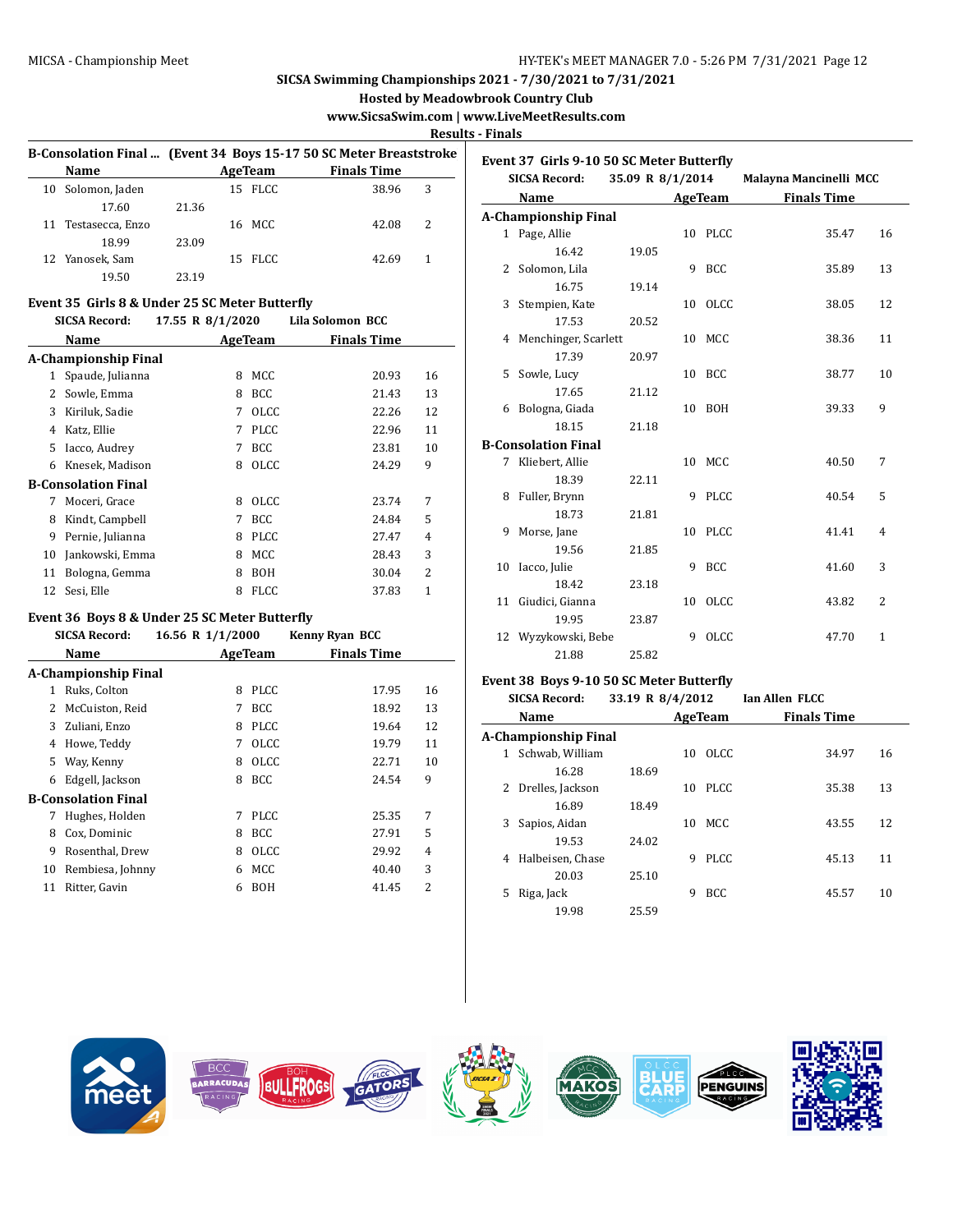### MICSA - Championship Meet HY-TEK's MEET MANAGER 7.0 - 5:26 PM 7/31/2021 Page 13

# **SICSA Swimming Championships 2021 - 7/30/2021 to 7/31/2021**

**Hosted by Meadowbrook Country Club**

# **www.SicsaSwim.com | www.LiveMeetResults.com**

**Results - I** 

|    |                            |       |    |                |                                                                  | nesu                     |
|----|----------------------------|-------|----|----------------|------------------------------------------------------------------|--------------------------|
|    |                            |       |    |                | A-Championship Final  (Event 38 Boys 9-10 50 SC Meter Butterfly) |                          |
|    | Name                       |       |    | <b>AgeTeam</b> | <b>Finals Time</b>                                               |                          |
| 6  | Battenberg, Charles        |       | 9  | <b>BCC</b>     | 50.34                                                            | 9                        |
|    | 21.56                      | 28.78 |    |                |                                                                  |                          |
|    | <b>B-Consolation Final</b> |       |    |                |                                                                  |                          |
| 7  | Hughes, Cameron            |       | 10 | - OLCC         | 45.52                                                            | 7                        |
|    | 20.58                      | 24.94 |    |                |                                                                  |                          |
| 8  | Anderson, Grafton          |       | 9  | <b>BOH</b>     | 46.19                                                            | 5                        |
|    | 21.26                      | 24.93 |    |                |                                                                  |                          |
| 9  | Rivard, Declan             |       | 9  | BCC.           | 47.77                                                            | $\overline{4}$           |
|    | 20.97                      | 26.80 |    |                |                                                                  |                          |
| 10 | Boring, Blake              |       | 10 | MCC            | 48.84                                                            | 3                        |
|    | 22.82                      | 26.02 |    |                |                                                                  |                          |
| 11 | Olekszyk, Owen             |       | 10 | OLCC           | 50.31                                                            | $\overline{\mathcal{L}}$ |
|    | 22.83                      | 27.48 |    |                |                                                                  |                          |
| 12 | Bayer, Caleb               |       | 10 | MCC            | 55.21                                                            | 1                        |
|    | 23.49                      | 31.72 |    |                |                                                                  |                          |
|    |                            |       |    |                |                                                                  |                          |

# **Event 39 Girls 11-12 50 SC Meter Butterfly**

|   | <b>SICSA Record:</b>        | 29.24 R 1/1/1992 |         | <b>Jenny Vanker BCC</b> |                |
|---|-----------------------------|------------------|---------|-------------------------|----------------|
|   | Name                        |                  | AgeTeam | <b>Finals Time</b>      |                |
|   | <b>A-Championship Final</b> |                  |         |                         |                |
|   | 1 Norlander, Quinn          |                  | 12 PLCC | 32.73                   | 16             |
|   | 15.05                       | 17.68            |         |                         |                |
| 2 | Murphey, Malin              |                  | 11 BOH  | 33.05                   | 13             |
|   | 15.37                       | 17.68            |         |                         |                |
| 3 | Taylor, Brooke              |                  | 12 BCC  | 33.67                   | 12             |
|   | 15.82                       | 17.85            |         |                         |                |
| 4 | Najarian, Alison            |                  | 11 PLCC | 34.55                   | 11             |
|   | 15.58                       | 18.97            |         |                         |                |
| 5 | Liddell, Mia                |                  | 12 MCC  | 35.70                   | 10             |
|   | 16.73                       | 18.97            |         |                         |                |
| 6 | Schwartz, Allie             |                  | 11 BCC  | 35.96                   | 9              |
|   | 16.28                       | 19.68            |         |                         |                |
|   | <b>B-Consolation Final</b>  |                  |         |                         |                |
|   | 7 Heineman, Halle           |                  | 12 MCC  | 36.62                   | 7              |
|   | 16.76                       | 19.86            |         |                         |                |
| 8 | Higgins, Yana               |                  | 12 OLCC | 37.12                   | 5              |
|   | 16.84                       | 20.28            |         |                         |                |
| 9 | Becharas, Daniella          |                  | 11 BCC  | 38.35                   | 4              |
|   | 18.37                       | 19.98            |         |                         |                |
|   | 10 Prillwitz, Keira         |                  | 12 MCC  | 39.04                   | 3              |
|   | 18.69                       | 20.35            |         |                         |                |
|   | 11 Vachon, Julia            |                  | 11 PLCC | 40.57                   | $\overline{2}$ |
|   | 18.67                       | 21.90            |         |                         |                |

| - Finals |                                                |                  |                |                               |              |
|----------|------------------------------------------------|------------------|----------------|-------------------------------|--------------|
|          | 12 Norton, Roxie                               |                  | 12 OLCC        | 41.84                         | $\mathbf{1}$ |
|          | 18.91                                          | 22.93            |                |                               |              |
|          | Event 40 Boys 11-12 50 SC Meter Butterfly      |                  |                |                               |              |
|          | <b>SICSA Record:</b>                           | 28.71 R 8/2/2014 |                | Ian Allen FLCC                |              |
|          | Name                                           |                  | AgeTeam        | <b>Finals Time</b>            |              |
|          |                                                |                  |                |                               |              |
|          | <b>A-Championship Final</b><br>1 VanDyke, Ryan |                  | 12 PLCC        | 32.27                         | 16           |
|          | 15.39                                          | 16.88            |                |                               |              |
|          | 2 Quarrier, Hully                              |                  | 12 OLCC        | 32.58                         | 13           |
|          | 14.99                                          | 17.59            |                |                               |              |
| 3        | McCuiston, Jack                                |                  | 11 BCC         | 33.94                         | 12           |
|          | 16.00                                          | 17.94            |                |                               |              |
|          | 4 Okopny, Justin                               |                  | 11 MCC         | 34.65                         | 11           |
|          | 16.30                                          | 18.35            |                |                               |              |
| 5        | Bailey, Michael                                |                  | 11 BCC         | 35.16                         | 10           |
|          | 17.15                                          | 18.01            |                |                               |              |
|          | 6 Mott, Declan                                 |                  | 12 PLCC        | 35.62                         | 9            |
|          | 16.34                                          | 19.28            |                |                               |              |
|          | <b>B-Consolation Final</b>                     |                  |                |                               |              |
|          | 7 Johnson, Ben                                 |                  | 12 PLCC        | 36.59                         | 7            |
|          | 16.82                                          | 19.77            |                |                               |              |
|          | 8 DuBay, John                                  |                  | 11 BCC         | 38.17                         | 5            |
|          | 17.65                                          | 20.52            |                |                               |              |
|          | 9 Pankratz, Charlie                            |                  | 12 BOH         | 41.85                         | 4            |
|          | 18.33                                          | 23.52            |                |                               |              |
|          | 10 Galacz, Jacob                               |                  | 11 FLCC        | 42.06                         | 3            |
|          | 19.46                                          | 22.60            |                |                               |              |
| 11       | Bishop, Alex                                   |                  | 12 MCC         | 44.77                         | 2            |
|          | 20.94                                          | 23.83            |                |                               |              |
|          | Event 41 Girls 13-14 50 SC Meter Butterfly     |                  |                |                               |              |
|          | <b>SICSA Record:</b>                           | 29.79 R 8/1/2014 |                | <b>Gabrielle Granata PLCC</b> |              |
|          | Name                                           |                  | <b>AgeTeam</b> | <b>Finals Time</b>            |              |

|    | ivalite              |       |    | дgетеаш    | rinais Thile |    |  |
|----|----------------------|-------|----|------------|--------------|----|--|
|    | A-Championship Final |       |    |            |              |    |  |
| 1  | Bayer, Mia           |       | 14 | MCC.       | 30.97        | 16 |  |
|    | 14.29                | 16.68 |    |            |              |    |  |
| 2  | Michael, Sarah       |       | 13 | <b>BCC</b> | 31.34        | 13 |  |
|    | 14.49                | 16.85 |    |            |              |    |  |
| 3  | Anderson, Avery      |       | 13 | <b>BOH</b> | 32.07        | 12 |  |
|    | 14.95                | 17.12 |    |            |              |    |  |
| 4  | Mast, Lexi           |       | 13 | <b>BOH</b> | 33.65        | 11 |  |
|    | 15.03                | 18.62 |    |            |              |    |  |
| 5. | Brager, Charlotte    |       | 14 | OLCC.      | 33.80        | 10 |  |
|    | 16.16                | 17.64 |    |            |              |    |  |

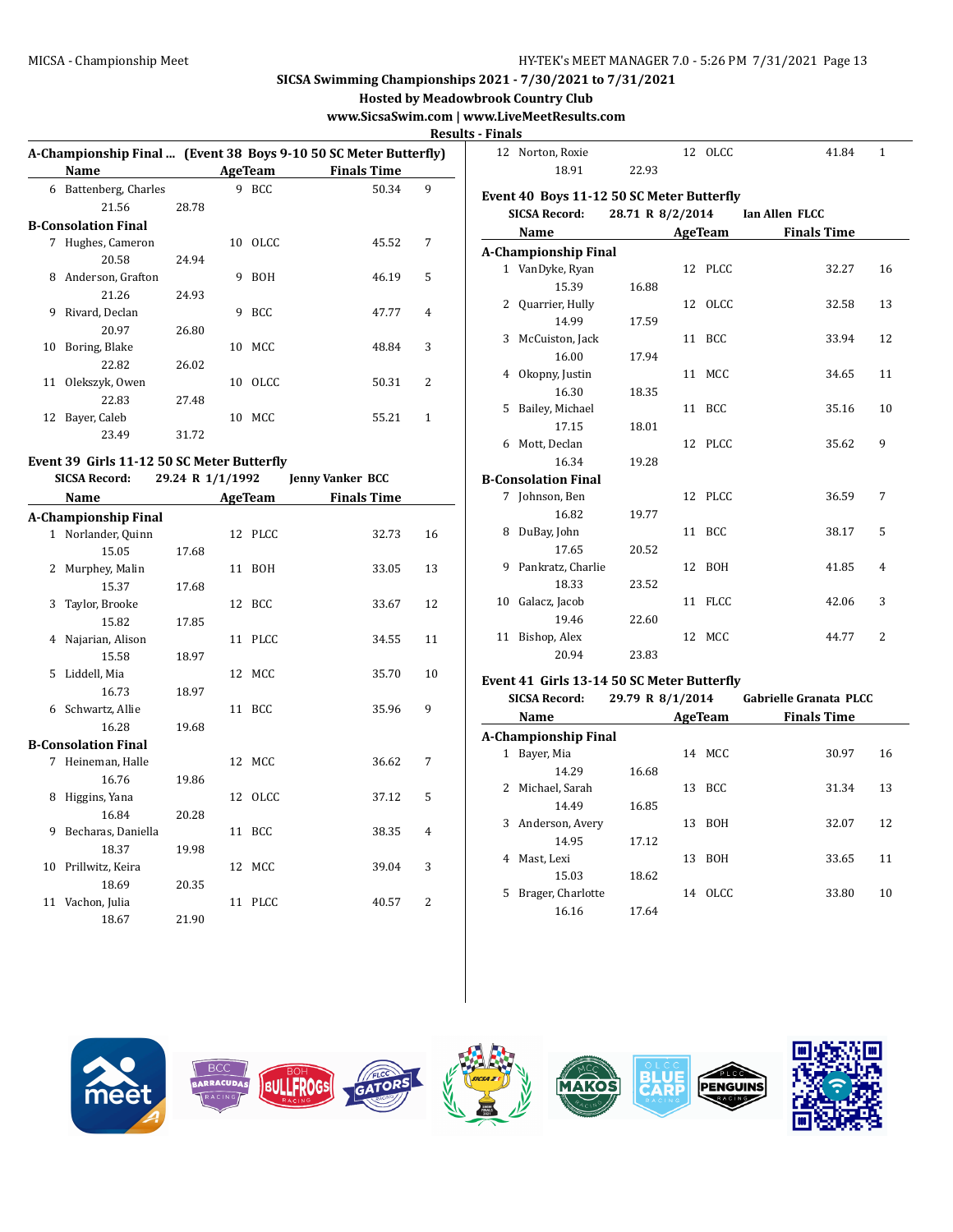### MICSA - Championship Meet **HY-TEK's MEET MANAGER 7.0 - 5:26 PM 7/31/2021** Page 14

# **SICSA Swimming Championships 2021 - 7/30/2021 to 7/31/2021**

**Hosted by Meadowbrook Country Club**

# **www.SicsaSwim.com | www.LiveMeetResults.com**

**Results -**

|    |                      |       |    |                |                                                                    | <b>Kesu</b>    |
|----|----------------------|-------|----|----------------|--------------------------------------------------------------------|----------------|
|    |                      |       |    |                | A-Championship Final  (Event 41 Girls 13-14 50 SC Meter Butterfly) |                |
|    | Name                 |       |    | <b>AgeTeam</b> | <b>Finals Time</b>                                                 |                |
| 6  | Morse, Claire        |       |    | 13 PLCC        | 34.39                                                              | 9              |
|    | 16.12                | 18.27 |    |                |                                                                    |                |
|    | B-Consolation Final  |       |    |                |                                                                    |                |
| 7  | Kapsokavathis, Sadie |       |    | 13 BOH         | 34.63                                                              | 7              |
|    | 15.68                | 18.95 |    |                |                                                                    |                |
| 8  | Feles, Eve           |       |    | 14 BCC         | 35.18                                                              | 5              |
|    | 16.41                | 18.77 |    |                |                                                                    |                |
| 9  | Bishop, Sophia       |       |    | 14 MCC         | 35.77                                                              | $\overline{4}$ |
|    | 16.50                | 19.27 |    |                |                                                                    |                |
| 10 | Norton, Mira         |       |    | 14 OLCC        | 36.36                                                              | 3              |
|    | 17.34                | 19.02 |    |                |                                                                    |                |
| 11 | Sherwin, Cailyn      |       | 13 | MCC.           | 36.57                                                              | 2              |
|    | 16.65                | 19.92 |    |                |                                                                    |                |
| 12 | Klein, Susannah      |       | 13 | <b>FLCC</b>    | 36.94                                                              | 1              |
|    | 16.90                | 20.04 |    |                |                                                                    |                |
|    |                      |       |    |                |                                                                    |                |

# **Event 42 Boys 13-14 50 SC Meter Butterfly**

|    | <b>SICSA Record:</b>        | 26.66 R 8/1/2014 |  |         | <b>Alexander Margherio OLCC</b> |                |  |
|----|-----------------------------|------------------|--|---------|---------------------------------|----------------|--|
|    | Name                        |                  |  | AgeTeam | <b>Finals Time</b>              |                |  |
|    | <b>A-Championship Final</b> |                  |  |         |                                 |                |  |
|    | 1 Rivard, Finn              |                  |  | 13 BCC  | 29.13                           | 16             |  |
|    | 13.65                       | 15.48            |  |         |                                 |                |  |
|    | 2 Farner, AJ                |                  |  | 13 PLCC | 29.90                           | 13             |  |
|    | 13.65                       | 16.25            |  |         |                                 |                |  |
|    | 3 Meeker, Calvin            |                  |  | 14 BOH  | 30.43                           | 12             |  |
|    | 14.18                       | 16.25            |  |         |                                 |                |  |
|    | 4 Schwab, Blake             |                  |  | 13 OLCC | 30.69                           | 11             |  |
|    | 14.35                       | 16.34            |  |         |                                 |                |  |
|    | 5 Dudlar, Garrett           |                  |  | 14 FLCC | 30.70                           | 10             |  |
|    | 13.93                       | 16.77            |  |         |                                 |                |  |
|    | 6 Sofikitis, Evan           |                  |  | 14 BCC  | 31.84                           | 9              |  |
|    | 14.68                       | 17.16            |  |         |                                 |                |  |
|    | <b>B-Consolation Final</b>  |                  |  |         |                                 |                |  |
|    | 7 Lewis, William            |                  |  | 13 BCC  | 31.74                           | 7              |  |
|    | 14.61                       | 17.13            |  |         |                                 |                |  |
|    | 8 Veyna, Cayden             |                  |  | 14 BOH  | 31.81                           | 5              |  |
|    | 14.56                       | 17.25            |  |         |                                 |                |  |
| 9  | Wachowicz, Vance            |                  |  | 14 PLCC | 33.95                           | 4              |  |
|    | 16.27                       | 17.68            |  |         |                                 |                |  |
| 10 | Stempien, Colin             |                  |  | 13 OLCC | 34.55                           | 3              |  |
|    | 15.52                       | 19.03            |  |         |                                 |                |  |
| 11 | Nagy, Adam                  |                  |  | 13 OLCC | 35.53                           | $\overline{2}$ |  |
|    | 15.84                       | 19.69            |  |         |                                 |                |  |

| <b>Finals</b> |                                            |                   |         |                          |    |
|---------------|--------------------------------------------|-------------------|---------|--------------------------|----|
|               | 12 Wachowicz, Andrew                       |                   | 14 PLCC | 35.97                    | 1  |
|               | 16.76                                      | 19.21             |         |                          |    |
|               | Event 43 Girls 15-17 50 SC Meter Butterfly |                   |         |                          |    |
|               | <b>SICSA Record:</b>                       | 28.10 R 7/29/2011 |         | <b>Taylor Steffl BCC</b> |    |
|               | Name                                       |                   | AgeTeam | <b>Finals Time</b>       |    |
|               | A-Championship Final                       |                   |         |                          |    |
|               | 1 Farner, Carolyn                          |                   | 17 PLCC | 29.78                    | 16 |
|               | 13.76                                      | 16.02             |         |                          |    |
| 2             | Mancinelli, Malayna                        |                   | 17 MCC  | 29.80                    | 13 |
|               | 13.73                                      | 16.07             |         |                          |    |
| 3             | Mast, Ellie                                |                   | 15 BOH  | 30.05                    | 12 |
|               | 13.89                                      | 16.16             |         |                          |    |
|               | 4 Wallace, Ilye                            |                   | 17 BOH  | 30.35                    | 11 |
|               | 14.29                                      | 16.06             |         |                          |    |
| 5.            | Windsor, Mallory                           |                   | 17 BCC  | 30.51                    | 10 |
|               | 14.00                                      | 16.51             |         |                          |    |
|               | 6 Swallow, Kate                            |                   | 15 MCC  | 30.88                    | 9  |
|               | 14.71                                      | 16.17             |         |                          |    |
|               | <b>B-Consolation Final</b>                 |                   |         |                          |    |
|               | 7 Norlander, Marin                         |                   | 15 PLCC | 30.78                    | 7  |
|               | 14.38                                      | 16.40             |         |                          |    |
| 8             | DuBay, Catherine                           |                   | 16 BCC  | 31.65                    | 5  |
|               | 14.59                                      | 17.06             |         |                          |    |
| 9             | Kamp, Lauren                               |                   | 15 FLCC | 31.90                    | 4  |
|               | 14.66                                      | 17.24             |         |                          |    |
| 10            | Bicos, Demetra                             |                   | 15 FLCC | 32.42                    | 3  |
|               | 15.06                                      | 17.36             |         |                          |    |
| 11            | Mott, Mairin                               |                   | 16 PLCC | 32.45                    | 2  |
|               | 15.37                                      | 17.08             |         |                          |    |
| 12            | Rillemma, Lindsey                          |                   | 15 OLCC | 33.20                    | 1  |
|               | 15.75                                      | 17.45             |         |                          |    |

### **Event 44 Boys 15-17 50 SC Meter Butterfly**

| <b>SICSA Record:</b> |                      | 24.99 R 8/1/2015 |         |       | <b>Mark Blinstrub PLCC</b> |    |
|----------------------|----------------------|------------------|---------|-------|----------------------------|----|
|                      | Name                 |                  | AgeTeam |       | <b>Finals Time</b>         |    |
|                      | A-Championship Final |                  |         |       |                            |    |
| 1                    | Kulka, Conner        |                  | 17      | BCC.  | 25.41                      | 16 |
|                      | 11.76                | 13.65            |         |       |                            |    |
|                      | 2 Sawmiller, Conor   |                  | 17      | BCC.  | 26.20                      | 13 |
|                      | 12.07                | 14.13            |         |       |                            |    |
| 3                    | Rivard, James        |                  | 17      | PLCC. | 26.78                      | 12 |
|                      | 12.10                | 14.68            |         |       |                            |    |
| 4                    | Farner, Will         |                  | 15      | PLCC. | 26.95                      | 11 |
|                      | 12.76                | 14.19            |         |       |                            |    |

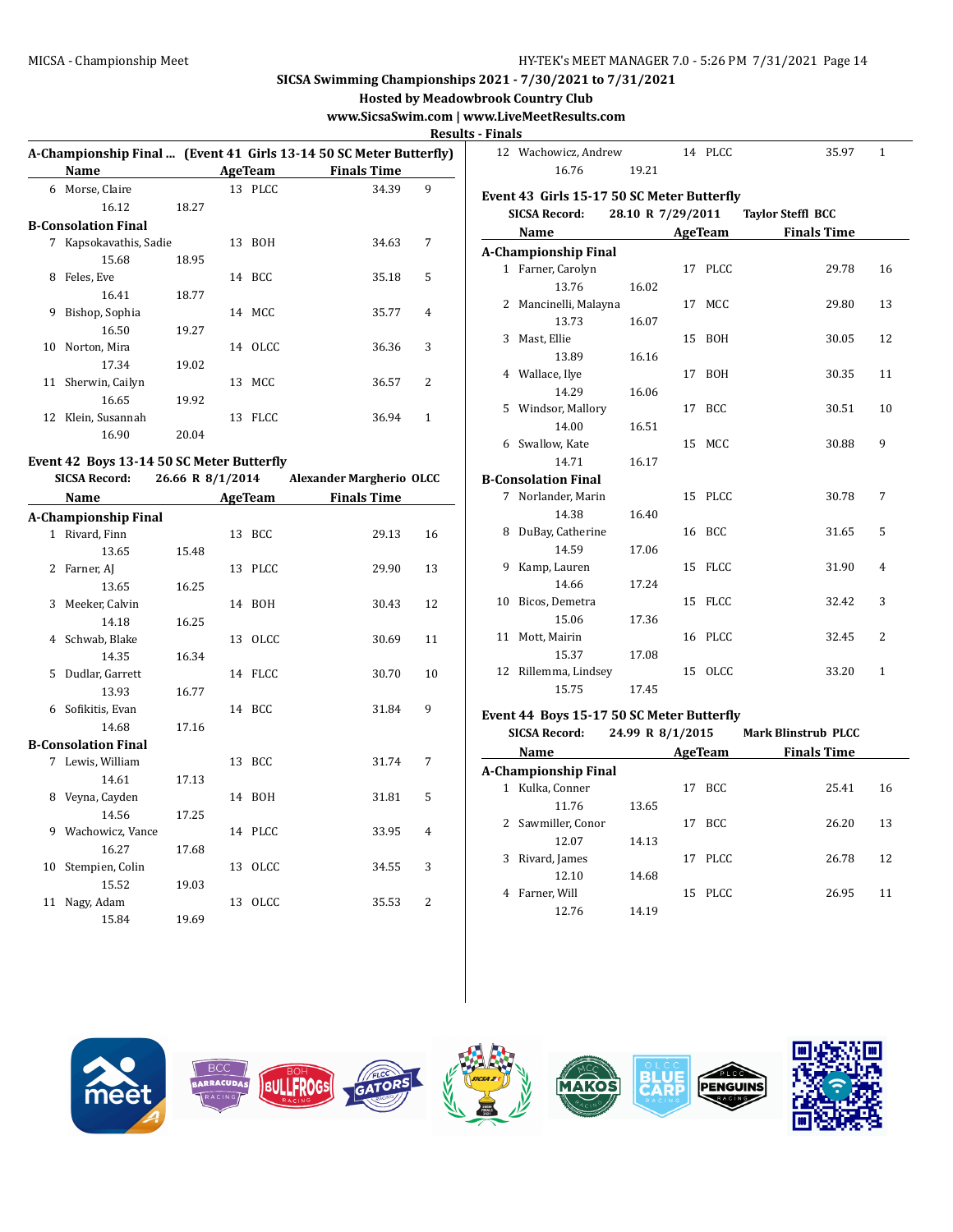**Hosted by Meadowbrook Country Club**

# **www.SicsaSwim.com | www.LiveMeetResults.com**

**Results - Finals**

|   |                                                                   |       |    |            |                    | ,,,,, |
|---|-------------------------------------------------------------------|-------|----|------------|--------------------|-------|
|   | A-Championship Final  (Event 44 Boys 15-17 50 SC Meter Butterfly) |       |    |            |                    |       |
|   | Name                                                              |       |    | AgeTeam    | <b>Finals Time</b> |       |
| 5 | Krieger, Mayer                                                    |       |    | 15 OLCC    | 27.29              | 10    |
|   | 12.39                                                             | 14.90 |    |            |                    |       |
| 6 | Ervin, Jake                                                       |       |    | 17 PLCC    | 28.44              | 9     |
|   | 13.08                                                             | 15.36 |    |            |                    |       |
|   | B-Consolation Final                                               |       |    |            |                    |       |
| 7 | LaBarre, Andrew                                                   |       |    | 16 BCC     | 28.19              | 7     |
|   | 12.69                                                             | 15.50 |    |            |                    |       |
| 8 | Bouchillon, Jonathan                                              |       |    | 16 OLCC    | 28.88              | 5     |
|   | 13.24                                                             | 15.64 |    |            |                    |       |
| 9 | Forrester, Blake                                                  |       | 17 | <b>BOH</b> | 29.09              | 4     |
|   | 13.37                                                             | 15.72 |    |            |                    |       |
|   | 10 Liddell, Ben                                                   |       |    | 15 MCC     | 31.73              | 3     |
|   | 14.84                                                             | 16.89 |    |            |                    |       |
|   | 11 Seeber, Callahan                                               |       |    | 15 OLCC    | 32.62              | 2     |
|   | 14.30                                                             | 18.32 |    |            |                    |       |
|   | Veyna, Caleb                                                      |       | 16 | BOH        | NS                 |       |
|   |                                                                   |       |    |            |                    |       |

### **Event 45 Girls 8 & Under 25 SC Meter Freestyle**

|    | <b>SICSA Record:</b>        | 15.82 R 8/1/2014 |             | Ella Hall FLCC     |    |
|----|-----------------------------|------------------|-------------|--------------------|----|
|    | Name                        |                  | AgeTeam     | <b>Finals Time</b> |    |
|    | <b>A-Championship Final</b> |                  |             |                    |    |
| 1  | Bailey, Mary                | 8                | <b>BCC</b>  | 17.91              | 16 |
| 2  | Kosco, Charlotte            | 8                | <b>FLCC</b> | 18.34              | 13 |
| 3  | Villalba, Adrienne          | 8                | <b>PLCC</b> | 18.90              | 12 |
| 4  | Zahnow, Lillian             | 8                | OLCC        | 20.28              | 11 |
| 5. | Scarpace, Sabrina           | 8                | <b>BCC</b>  | 20.63              | 10 |
| 6  | Devine, Delaney             | 7                | <b>PLCC</b> | 20.98              | 9  |
|    | <b>B-Consolation Final</b>  |                  |             |                    |    |
| 7  | Walsh, Riley                | 8                | <b>MCC</b>  | 19.62              | 7  |
| 8  | Bayer, Violet               | 7                | <b>MCC</b>  | 20.04              | 5  |
| 9  | Kiriluk, Sadie              | 7                | OLCC        | 20.05              | 4  |
| 10 | Motz, Kaylyn                | 8                | <b>PLCC</b> | 20.38              | 3  |
| 11 | Knesek, Madison             | 8                | OLCC        | 20.50              | 2  |
| 12 | Sowle, Emma                 | 8                | <b>BCC</b>  | 20.69              | 1  |

### **Event 46 Boys 8 & Under 25 SC Meter Freestyle**

|    | <b>SICSA Record:</b> | 15.10 R 1/1/2000 |             | <b>Kenny Ryan BCC</b> |                    |    |
|----|----------------------|------------------|-------------|-----------------------|--------------------|----|
|    | Name                 | AgeTeam          |             |                       | <b>Finals Time</b> |    |
|    | A-Championship Final |                  |             |                       |                    |    |
|    | McCuiston, Brody     | 8                | BCC.        |                       | 15.05R             | 16 |
|    | Ruks, Colton         | 8                | <b>PLCC</b> |                       | 16.83              | 13 |
| 3  | Kliebert, Cason      | 8                | <b>MCC</b>  |                       | 17.04              | 12 |
| 4  | Howe, Teddy          |                  | <b>OLCC</b> |                       | 17.14              | 11 |
| 5. | Levy, Lincoln        | 8                | <b>BOH</b>  |                       | 18.98              | 10 |

| гшаіэ |                     |   |             |       |   |
|-------|---------------------|---|-------------|-------|---|
| 6     | Holtz, Sutton       |   | PLCC        | 19.61 | 9 |
|       | B-Consolation Final |   |             |       |   |
| 7     | Zuliani, Enzo       | 8 | PLCC.       | 18.34 | 7 |
| 8     | Santo, Colvin       | 8 | MCC         | 18.82 | 5 |
| 9     | Glance, Jasper      | 8 | <b>OLCC</b> | 19.81 | 4 |
| 10    | Edgell, Jackson     | 8 | <b>BCC</b>  | 20.93 | 3 |
|       | 11 Solomon, Gabriel | 6 | <b>BCC</b>  | 23.10 | 2 |
| 12    | Wagner, Blake       | 8 | MCC.        | 23.66 |   |

#### **Event 47 Girls 9-10 50 SC Meter Freestyle**

| <b>SICSA Record:</b> |                             | 31.23 R 7/30/2021 |   |             | <b>Catherine Rose Howe OLCC</b> |                |  |
|----------------------|-----------------------------|-------------------|---|-------------|---------------------------------|----------------|--|
|                      | Name                        |                   |   | AgeTeam     | <b>Finals Time</b>              |                |  |
|                      | <b>A-Championship Final</b> |                   |   |             |                                 |                |  |
|                      | 1 Howe, Catherine Rose      |                   |   | 10 OLCC     | 31.33                           | 16             |  |
|                      | 15.26                       | 16.07             |   |             |                                 |                |  |
| 2                    | Kliebert, Allie             |                   |   | 10 MCC      | 32.83                           | 13             |  |
|                      | 15.74                       | 17.09             |   |             |                                 |                |  |
|                      | 3 Solomon, Lila             |                   |   | 9 BCC       | 33.72                           | 12             |  |
|                      | 16.14                       | 17.58             |   |             |                                 |                |  |
|                      | 4 Gusho, Zoe                |                   |   | 10 PLCC     | 34.12                           | 11             |  |
|                      | 16.41                       | 17.71             |   |             |                                 |                |  |
| 5.                   | Ruks, Brooklyn              |                   |   | 10 PLCC     | 34.46                           | 10             |  |
|                      | 16.47                       | 17.99             |   |             |                                 |                |  |
|                      | 6 Locricchio, Vita          |                   | 9 | OLCC        | 34.83                           | 9              |  |
|                      | 17.01                       | 17.82             |   |             |                                 |                |  |
|                      | <b>B-Consolation Final</b>  |                   |   |             |                                 |                |  |
| 7                    | Sowle, Lucy                 |                   |   | 10 BCC      | 34.48                           | 7              |  |
|                      | 16.49                       | 17.99             |   |             |                                 |                |  |
| 8                    | Stempien, Kate              |                   |   | 10 OLCC     | 36.64                           | 5              |  |
|                      | 17.39                       | 19.25             |   |             |                                 |                |  |
| 9                    | Fuller, Brynn               |                   |   | 9 PLCC      | 36.66                           | $\overline{4}$ |  |
|                      | 17.62                       | 19.04             |   |             |                                 |                |  |
| 10                   | Dudlar, Saylor              |                   | 9 | <b>FLCC</b> | 36.74                           | 3              |  |
|                      | 18.20                       | 18.54             |   |             |                                 |                |  |
|                      | 11 Kroneman, Olivia         |                   |   | 10 BCC      | 40.00                           | 2              |  |
|                      | 18.84                       | 21.16             |   |             |                                 |                |  |
| 12                   | DeVoe, Catherine            |                   | 9 | MCC         | 40.06                           | $\mathbf{1}$   |  |
|                      | 18.44                       | 21.62             |   |             |                                 |                |  |

### **Event 48 Boys 9-10 50 SC Meter Freestyle**

| <b>SICSA Record:</b> | 29.62 R 8/4/2018 |         |        | <b>Jack Higgins OLCC</b> |  |    |  |
|----------------------|------------------|---------|--------|--------------------------|--|----|--|
| Name                 |                  | AgeTeam |        | <b>Finals Time</b>       |  |    |  |
| A-Championship Final |                  |         |        |                          |  |    |  |
| 1 Lang, Charles      |                  |         | 10 BCC | 34.64                    |  | 16 |  |
| 16.95                | 17.69            |         |        |                          |  |    |  |

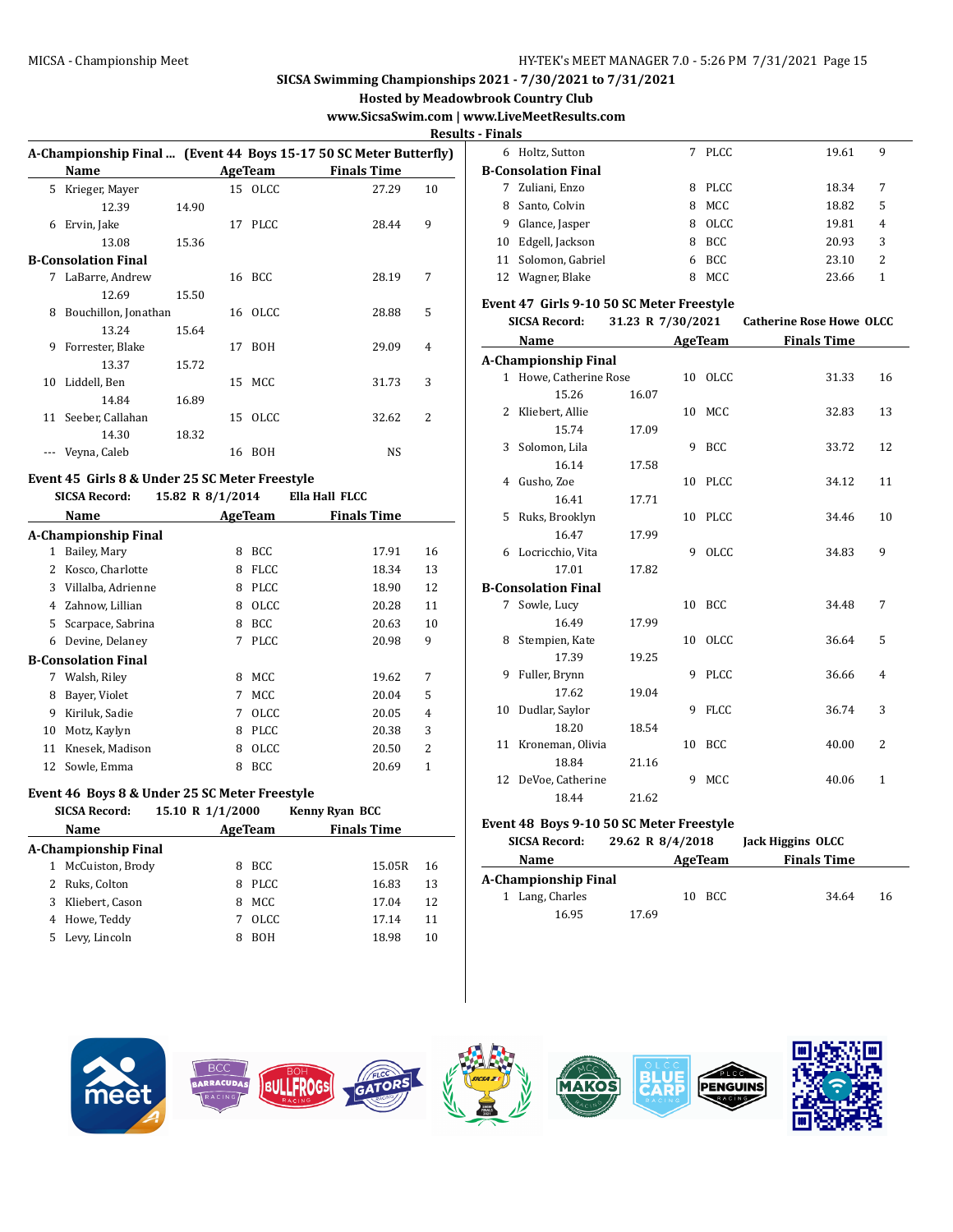**Hosted by Meadowbrook Country Club**

# **www.SicsaSwim.com | www.LiveMeetResults.com**

**Results - Finals**

|      |                                            |                  |    |             |                                                                  | 1162         |
|------|--------------------------------------------|------------------|----|-------------|------------------------------------------------------------------|--------------|
|      |                                            |                  |    |             | A-Championship Final  (Event 48 Boys 9-10 50 SC Meter Freestyle) |              |
|      | <b>Name</b>                                |                  |    | AgeTeam     | <b>Finals Time</b>                                               |              |
|      | 2 MacMartin, Brady                         |                  |    | 10 OLCC     | 34.96                                                            | 13           |
|      | 17.01                                      | 17.95            |    |             |                                                                  |              |
|      | *3 Kiriluk, Duke                           |                  |    | 10 OLCC     | 36.03                                                            | 11.5         |
|      | 17.36                                      | 18.67            |    |             |                                                                  |              |
| $*3$ | Schoelch, Kai                              |                  |    | 10 PLCC     | 36.03                                                            | 11.5         |
|      | 17.32                                      | 18.71            |    |             |                                                                  |              |
| 5    | Drelles, Bradley                           |                  |    | 10 PLCC     | 36.88                                                            | 10           |
|      | 17.70                                      | 19.18            |    |             |                                                                  |              |
| 6    | DeVoe, Charlie                             |                  | 10 | MCC         | 38.22                                                            | 9            |
|      | 18.32                                      | 19.90            |    |             |                                                                  |              |
|      | <b>B-Consolation Final</b>                 |                  |    |             |                                                                  |              |
|      | 7 Walsh, Jameson                           |                  |    | 9 MCC       | 36.13                                                            | 7            |
|      | 17.07                                      | 19.06            |    |             |                                                                  |              |
| 8    | Shouneyia, Jordan                          |                  |    | 9 OLCC      | 38.27                                                            | 5            |
| 9    | Holtz, Braden                              |                  | 9  | <b>PLCC</b> | 39.36                                                            | 4            |
|      | 19.36                                      | 20.00            |    |             |                                                                  |              |
| 10   | Boring, Blake                              |                  |    | 10 MCC      | 39.48                                                            | 3            |
|      | 18.91                                      | 20.57            |    |             |                                                                  |              |
|      | 11 Battenberg, Charles                     |                  |    | 9 BCC       | 39.51                                                            | 2            |
|      | 18.78                                      | 20.73            |    |             |                                                                  |              |
|      | 12 Dipilato, Leo                           |                  |    | 10 BCC      | 41.03                                                            | $\mathbf{1}$ |
|      | 19.84                                      | 21.19            |    |             |                                                                  |              |
|      | Event 49 Girls 11-12 50 SC Meter Freestyle |                  |    |             |                                                                  |              |
|      | <b>SICSA Record:</b>                       | 26.55 R 1/1/1992 |    |             | <b>Jenny Vanker BCC</b>                                          |              |
|      | Name                                       |                  |    | AgeTeam     | <b>Finals Time</b>                                               |              |
|      | A-Chamnionchin Final                       |                  |    |             |                                                                  |              |

|              | Name                 |       |    | <b>AgeTeam</b> | <b>Finals Time</b> |    |
|--------------|----------------------|-------|----|----------------|--------------------|----|
|              | A-Championship Final |       |    |                |                    |    |
| $\mathbf{1}$ | Hawkins, Sophia      |       |    | 12 BCC         | 30.00              | 16 |
|              | 14.36                | 15.64 |    |                |                    |    |
| 2            | Glorio, Stella       |       |    | 12 PLCC        | 30.54              | 13 |
|              | 14.85                | 15.69 |    |                |                    |    |
| 3            | Taylor, Brooke       |       |    | 12 BCC         | 30.75              | 12 |
|              | 14.88                | 15.87 |    |                |                    |    |
| 4            | Hagmann, Kennedy     |       |    | 12 PLCC        | 31.95              | 11 |
|              | 15.62                | 16.33 |    |                |                    |    |
| 5.           | Liddell, Mia         |       |    | 12 MCC         | 32.15              | 10 |
|              | 15.71                | 16.44 |    |                |                    |    |
| 6            | Cook, Charlotte      |       | 11 | <b>OLCC</b>    | 32.84              | 9  |
|              | 15.77                | 17.07 |    |                |                    |    |
|              | B-Consolation Final  |       |    |                |                    |    |
| 7            | Higgins, Yana        |       |    | 12 OLCC        | 32.66              | 7  |
|              | 15.73                | 16.93 |    |                |                    |    |
|              |                      |       |    |                |                    |    |

| 1 шаіэ |                     |       |    |         |       |   |
|--------|---------------------|-------|----|---------|-------|---|
| 8      | Mahoney, Ryen       |       |    | 11 MCC  | 33.09 | 5 |
|        | 15.99               | 17.10 |    |         |       |   |
| 9      | LaVerde, Sienna     |       | 12 | BCC     | 33.81 | 4 |
|        | 16.06               | 17.75 |    |         |       |   |
| 10     | Schoelch, Simi      |       |    | 12 PLCC | 35.04 | 3 |
|        | 16.66               | 18.38 |    |         |       |   |
| 11     | Norton, Roxie       |       | 12 | -OLCC   | 35.23 | 2 |
|        | 17.11               | 18.12 |    |         |       |   |
|        | 12 Prillwitz, Keira |       | 12 | MCC.    | 36.07 | 1 |
|        | 17.27               | 18.80 |    |         |       |   |

### **Event 50 Boys 11-12 50 SC Meter Freestyle**

**SICSA Record: 25.94 R 7/30/2021 Charlie McCuiston BCC**

|    | Name                        |       | <b>AgeTeam</b> | <b>Finals Time</b> |    |
|----|-----------------------------|-------|----------------|--------------------|----|
|    | <b>A-Championship Final</b> |       |                |                    |    |
|    | 1 McCuiston, Charlie        |       | 12 BCC         | 25.64R             | 16 |
|    | 12.34                       | 13.30 |                |                    |    |
| 2  | Mott, Colin                 |       | 12 PLCC        | 29.21              | 13 |
|    | 14.10                       | 15.11 |                |                    |    |
|    | 3 Quarrier, Hully           |       | 12 OLCC        | 29.96              | 12 |
|    | 14.41                       | 15.55 |                |                    |    |
| 4  | Okopny, Justin              |       | 11 MCC         | 31.42              | 11 |
|    | 15.38                       | 16.04 |                |                    |    |
| 5  | Lewis, Charlie              |       | 11 BCC         | 31.81              | 10 |
|    | 15.55                       | 16.26 |                |                    |    |
| 6  | Materazzo, Giorgio          |       | 11 BOH         | 32.10              | 9  |
|    | 15.44                       | 16.66 |                |                    |    |
|    | <b>B-Consolation Final</b>  |       |                |                    |    |
|    | 7 Jackson, Sully            |       | 11 BCC         | 31.39              | 7  |
|    | 15.17                       | 16.22 |                |                    |    |
|    | 8 Johnson, Alex             |       | 12 PLCC        | 33.87              | 5  |
|    | 16.25                       | 17.62 |                |                    |    |
|    | 9 Johnson, Nate             |       | 12 PLCC        | 34.57              | 4  |
|    | 16.34                       | 18.23 |                |                    |    |
|    | 10 Boring, Cole             |       | 11 MCC         | 36.18              | 3  |
|    | 17.66                       | 18.52 |                |                    |    |
|    | 11 Veyna, Colton            |       | 12 BOH         | 36.75              | 2  |
|    | 17.56                       | 19.19 |                |                    |    |
| 12 | Shouneyia, Johnny           |       | 12 OLCC        | 37.11              | 1  |
|    | 18.61                       | 18.50 |                |                    |    |

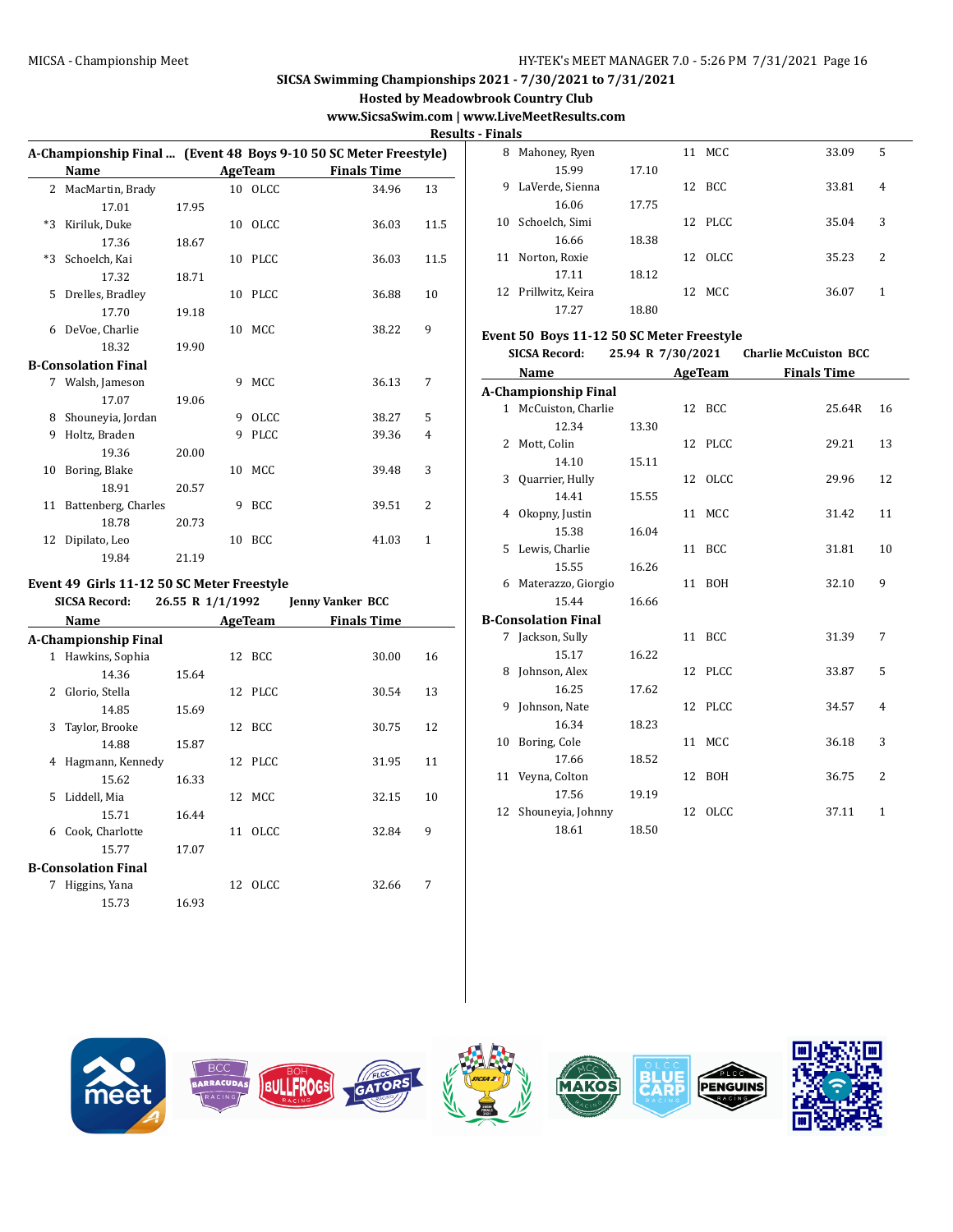**Hosted by Meadowbrook Country Club**

# **www.SicsaSwim.com | www.LiveMeetResults.com**

**Results - Finals**

ŀ,

|              | Event 51 Girls 13-14 50 SC Meter Freestyle |                  |    |                |                          |                |
|--------------|--------------------------------------------|------------------|----|----------------|--------------------------|----------------|
|              | <b>SICSA Record:</b>                       | 26.09 R 1/1/1994 |    |                | <b>Jenny Vanker BCC</b>  |                |
|              | Name                                       |                  |    | AgeTeam        | <b>Finals Time</b>       |                |
|              | <b>A-Championship Final</b>                |                  |    |                |                          |                |
| 1            | Conway, Mackenzie                          |                  |    | 14 OLCC        | 28.04                    | 16             |
|              | 13.51                                      | 14.53            |    |                |                          |                |
|              | 2 Michael, Sarah                           |                  | 13 | BCC            | 29.50                    | 13             |
| 3            | Smolinski, Joren                           |                  | 14 | PLCC           | 29.74                    | 12             |
|              | 14.33                                      | 15.41            |    |                |                          |                |
| 4            | Devine, Victoria                           |                  | 14 | <b>PLCC</b>    | 29.87                    | 11             |
|              | 14.29                                      | 15.58            |    |                |                          |                |
| 5            | Kapsokavathis, Sadie                       |                  | 13 | <b>BOH</b>     | 30.53                    | 10             |
|              | 14.92                                      | 15.61            |    |                |                          |                |
| 6            | Mast, Lexi                                 |                  | 13 | <b>BOH</b>     | 30.69                    | 9              |
|              | 14.76                                      | 15.93            |    |                |                          |                |
|              | <b>B-Consolation Final</b>                 |                  |    |                |                          |                |
| 7            | Norton, Mira                               |                  |    | 14 OLCC        | 31.03                    | 7              |
|              | 15.13                                      | 15.90            |    |                |                          |                |
| 8            | Hall, Jessica                              |                  | 13 | BOH            | 31.09                    | 5              |
|              | 14.89                                      | 16.20            |    |                |                          |                |
| 9            | Green, Paige                               |                  | 13 | <b>BCC</b>     | 31.63                    | 4              |
|              | 14.83                                      | 16.80            |    |                |                          |                |
| 10           | Sinawi, Reese                              |                  | 13 | MCC            | 32.26                    | 3              |
|              | 15.78                                      | 16.48            |    |                |                          |                |
| 11           | Morse, Claire                              |                  | 13 | <b>PLCC</b>    | 32.50                    | $\overline{2}$ |
|              | 15.71                                      | 16.79            |    |                |                          |                |
| 12           | Terrill, Natalie                           |                  | 13 | MCC            | 32.92                    | 1              |
|              | 16.25                                      | 16.67            |    |                |                          |                |
|              | Event 52 Boys 13-14 50 SC Meter Freestyle  |                  |    |                |                          |                |
|              | <b>SICSA Record:</b>                       | 25.07 R 8/2/2014 |    |                | <b>Ryan Lawrence BCC</b> |                |
|              | Name                                       |                  |    | <b>AgeTeam</b> | <b>Finals Time</b>       |                |
|              | <b>A-Championship Final</b>                |                  |    |                |                          |                |
| $\mathbf{1}$ | Hopkins, Parker                            |                  | 13 | <b>OLCC</b>    | 26.76                    | 16             |
|              | 12.88                                      | 13.88            |    |                |                          |                |
| 2            | Sarle, Robbie                              |                  | 14 | BCC            | 27.00                    | 13             |
|              | 13.13                                      | 13.87            |    |                |                          |                |
| 3            | Villaire, Roman                            |                  | 14 | BCC            | 27.45                    | 12             |
|              | 12.90                                      | 14.55            |    |                |                          |                |
|              | 4 Sofikitis, Evan                          |                  |    | 14 BCC         | 27.92                    | 11             |
| 5            | Pascarella, Dominic                        |                  | 13 | <b>PLCC</b>    | 28.16                    | 10             |
|              | 13.53                                      | 14.63            |    |                |                          |                |
| 6            | Veyna, Cayden                              |                  | 14 | <b>BOH</b>     | 29.65                    | 9              |
|              | 14.59                                      | 15.06            |    |                |                          |                |

| .  |                     |       |    |             |       |   |
|----|---------------------|-------|----|-------------|-------|---|
|    | B-Consolation Final |       |    |             |       |   |
| 7  | Kohn, Miles         |       |    | 14 OLCC     | 29.09 | 7 |
|    | 13.96               | 15.13 |    |             |       |   |
| 8  | Elie, Louis         |       | 13 | <b>FLCC</b> | 29.27 | 5 |
|    | 14.33               | 14.94 |    |             |       |   |
| 9  | Stempien, Colin     |       | 13 | OLCC.       | 30.15 | 4 |
|    | 14.43               | 15.72 |    |             |       |   |
| 10 | Wachowicz, Andrew   |       |    | 14 PLCC     | 30.48 | 3 |
|    | 14.99               | 15.49 |    |             |       |   |
| 11 | Galacz, RJ          |       |    | 14 FLCC     | 31.22 | 2 |
|    | 15.01               | 16.21 |    |             |       |   |
| 12 | Pilles, Luca        |       | 13 | PLCC.       | 31.30 | 1 |
|    | 15.48               | 15.82 |    |             |       |   |

### **Event 53 Girls 15-17 50 SC Meter Freestyle**

**SICSA Record: 26.52 R 1/1/1997 Jenny Vanker BCC**

|    | Name                       |       | AgeTeam | <b>Finals Time</b> |              |
|----|----------------------------|-------|---------|--------------------|--------------|
|    | A-Championship Final       |       |         |                    |              |
|    | 1 VanDyke, Paiton          |       | 16 PLCC | 27.57              | 16           |
|    | 13.66                      | 13.91 |         |                    |              |
|    | 2 Mast, Ellie              |       | 15 BOH  | 27.60              | 13           |
|    | 13.48                      | 14.12 |         |                    |              |
| 3  | Low, Lily                  |       | 15 PLCC | 27.77              | 12           |
|    | 13.37                      | 14.40 |         |                    |              |
| 4  | Higgins, Lily              |       | 17 OLCC | 28.33              | 11           |
|    | 13.74                      | 14.59 |         |                    |              |
| 5  | Dreiman, Emma              |       | 16 MCC  | 28.66              | 10           |
|    | 13.69                      | 14.97 |         |                    |              |
|    | 6 Calloway, Alyssa         |       | 15 MCC  | 28.81              | 9            |
|    | 14.21                      | 14.60 |         |                    |              |
|    | <b>B-Consolation Final</b> |       |         |                    |              |
|    | 7 Shilling, Ainsley        |       | 17 PLCC | 28.40              | 7            |
|    | 13.74                      | 14.66 |         |                    |              |
| 8  | Windsor, Mallory           |       | 17 BCC  | 28.70              | 5            |
|    | 13.96                      | 14.74 |         |                    |              |
| 9  | Cochrane, Lily             |       | 16 FLCC | 29.34              | 4            |
|    | 14.12                      | 15.22 |         |                    |              |
| 10 | Mabley, Katherine          |       | 16 OLCC | 29.56              | 3            |
|    | 14.58                      | 14.98 |         |                    |              |
| 11 | Mowrey, Julia              |       | 15 BCC  | 29.69              | 2            |
|    | 14.35                      | 15.34 |         |                    |              |
| 12 | Hajjar, Rita               |       | 15 FLCC | 30.19              | $\mathbf{1}$ |
|    | 14.50                      | 15.69 |         |                    |              |

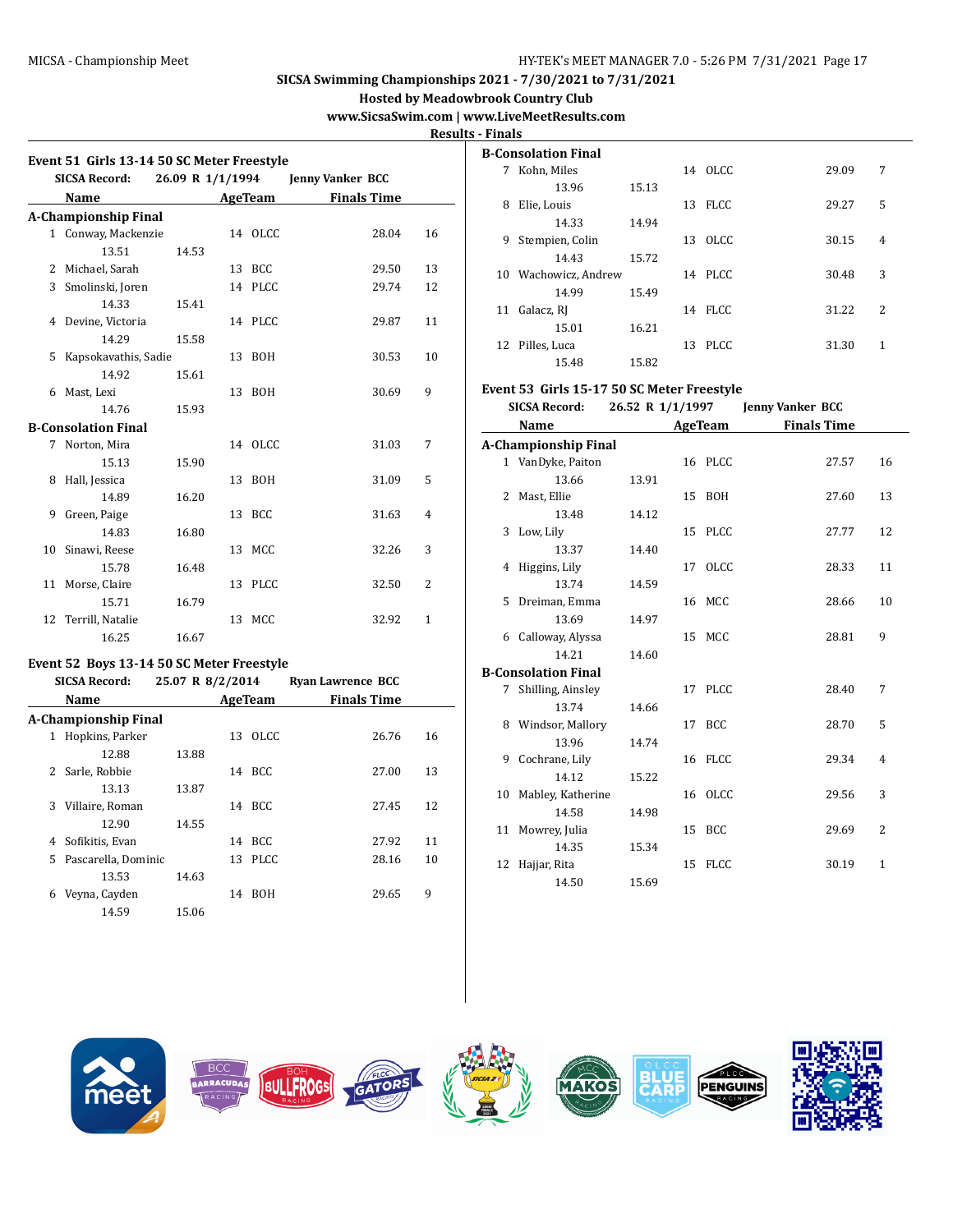**Hosted by Meadowbrook Country Club**

# **www.SicsaSwim.com | www.LiveMeetResults.com**

 $\overline{a}$ 

**Results - Finals**

| <b>Finals Time</b><br>23.36<br>24.39<br>24.89<br>25.09<br>25.64<br>25.76 | 16<br>13<br>12<br>11<br>10<br>9 |
|--------------------------------------------------------------------------|---------------------------------|
|                                                                          |                                 |
|                                                                          |                                 |
|                                                                          |                                 |
|                                                                          |                                 |
|                                                                          |                                 |
|                                                                          |                                 |
|                                                                          |                                 |
|                                                                          |                                 |
|                                                                          |                                 |
|                                                                          |                                 |
|                                                                          |                                 |
|                                                                          |                                 |
|                                                                          |                                 |
|                                                                          |                                 |
|                                                                          |                                 |
| 25.58                                                                    | 7                               |
|                                                                          |                                 |
| 25.74                                                                    | 5                               |
|                                                                          |                                 |
| 25.81                                                                    | $\overline{4}$                  |
|                                                                          |                                 |
| 26.69                                                                    | 3                               |
|                                                                          |                                 |
| 27.42                                                                    | $\overline{2}$                  |
|                                                                          |                                 |
|                                                                          | $\mathbf{1}$                    |
| 28.02                                                                    |                                 |
|                                                                          |                                 |

### **Event 55 Mixed 8 & Under 200 SC Meter Freestyle Relay**

**SICSA Record: 2:31.49 R 7/31/2011 Birmingham Country Club K. Gillette, M. Bishop, W. McBride, J. Cross**

|    | <b>Team</b>             |       | Relav                  |       | <b>Finals Time</b> |    |
|----|-------------------------|-------|------------------------|-------|--------------------|----|
| 1. | BCC.                    |       |                        |       | 2:47.78            | 32 |
|    | 1) O'Connor, Natalia W7 |       | 2) Sowle, Emma W8      |       |                    |    |
|    | 3) Lewis, Teddy M8      |       | 4) McCuiston, Brody M8 |       |                    |    |
|    | 20.76                   | 44.21 | 22.42                  | 46.18 |                    |    |
|    | 19.07                   | 43.01 | 16.13                  | 34.38 |                    |    |
|    | MCC.                    |       |                        |       | 2:48.86            | 26 |
|    | 1) Walsh, Riley W8      |       | 2) Santo, Colvin M8    |       |                    |    |
|    | 3) Spaude, Julianna W8  |       | 4) Kliebert, Cason M8  |       |                    |    |
|    | 20.94                   | 44.72 | 19.63                  | 43.34 |                    |    |
|    | 20.27                   | 50.05 | 11.33                  | 30.75 |                    |    |
|    |                         |       |                        |       |                    |    |

| nais |                         |         |                   |                       |    |
|------|-------------------------|---------|-------------------|-----------------------|----|
| 3    | OLCC                    |         |                   | 2:50.80               | 24 |
|      | 1) Cook, Blakely W8     |         |                   | 2) Bassett, Tyler M8  |    |
|      | 3) Zahnow, Lillian W8   |         |                   | 4) Howe, Teddy M7     |    |
|      | 21.98                   | 46.04   | 20.56             | 43.05                 |    |
|      | 21.45                   | 46.03   | 15.70             | 35.68                 |    |
| 4    | PLCC.                   |         |                   | 3:19.90               | 22 |
|      | 1) Farber, Chase M8     |         |                   | 2) Motz, Kaylyn W8    |    |
|      | 3) Wright, Addison W8   |         |                   | 4) Hughes, Holden M7  |    |
|      | 22.79                   | 48.74   | 22.58             | 51.97                 |    |
|      | 22.94                   | 50.40   | 22.07             | 48.79                 |    |
| 5    | <b>FLCC</b>             |         |                   | 3:49.09               | 20 |
|      | 1) Gatliff, Gianluca M6 |         | 2) Sesi, Elle W8  |                       |    |
|      | 3) Williams, Vanessa W7 |         |                   | 4) Orchard, Holden M8 |    |
|      | 23.88                   | 55.76   | 26.35             | 57.84                 |    |
|      | 24.05                   | 54.85   | 27.31             | 1:00.64               |    |
| 6    | <b>BOH</b>              |         |                   | 3:59.31               | 18 |
|      | 1) Bacall, Jude M8      |         |                   | 2) Mida, Georgiana W8 |    |
|      | 3) Hulstrom, Hailey W7  |         | 4) Bedia, Nico M8 |                       |    |
|      | 25.28                   | 55.87   | 28.08             | 1:05.28               |    |
|      |                         | 1:05.81 | 21.63             | 52.35                 |    |
|      |                         |         |                   |                       |    |

# **Event 56 Mixed 40 & Under 200 SC Meter Freestyle Relay**

**SICSA Record: 2:07.71 R 8/4/2018 Pine Lake Country Club Q. Norlander L. Rivard C. Mott AJ Farner**

| Team  |                      |                                                                                                                                                                            |       |                                                                                                               |                                                                                                     |
|-------|----------------------|----------------------------------------------------------------------------------------------------------------------------------------------------------------------------|-------|---------------------------------------------------------------------------------------------------------------|-----------------------------------------------------------------------------------------------------|
| MCC.  |                      |                                                                                                                                                                            |       | 2:14.59                                                                                                       | 32                                                                                                  |
|       |                      |                                                                                                                                                                            |       |                                                                                                               |                                                                                                     |
|       |                      |                                                                                                                                                                            |       |                                                                                                               |                                                                                                     |
| 16.05 | 33.68                | 15.70                                                                                                                                                                      | 34.23 |                                                                                                               |                                                                                                     |
| 16.52 | 39.54                | 10.92                                                                                                                                                                      | 27.14 |                                                                                                               |                                                                                                     |
| OLCC. |                      |                                                                                                                                                                            |       | 2:16.66                                                                                                       | 26                                                                                                  |
|       |                      |                                                                                                                                                                            |       |                                                                                                               |                                                                                                     |
|       |                      |                                                                                                                                                                            |       |                                                                                                               |                                                                                                     |
| 15.39 | 32.45                | 16.70                                                                                                                                                                      | 35.54 |                                                                                                               |                                                                                                     |
| 16.01 | 34.32                | 16.31                                                                                                                                                                      | 34.35 |                                                                                                               |                                                                                                     |
| BCC   |                      |                                                                                                                                                                            |       | 2:19.34                                                                                                       | 24                                                                                                  |
|       |                      |                                                                                                                                                                            |       |                                                                                                               |                                                                                                     |
|       |                      |                                                                                                                                                                            |       |                                                                                                               |                                                                                                     |
| 17.36 | 35.32                | 17.96                                                                                                                                                                      | 38.88 |                                                                                                               |                                                                                                     |
| 15.19 | 31.31                | 16.04                                                                                                                                                                      | 33.83 |                                                                                                               |                                                                                                     |
| PLCC  |                      |                                                                                                                                                                            |       | 2:22.29                                                                                                       | 22                                                                                                  |
|       |                      |                                                                                                                                                                            |       |                                                                                                               |                                                                                                     |
|       |                      |                                                                                                                                                                            |       |                                                                                                               |                                                                                                     |
| 16.95 | 35.38                | 17.03                                                                                                                                                                      | 34.97 |                                                                                                               |                                                                                                     |
| 16.59 | 35.07                | 17.26                                                                                                                                                                      | 36.87 |                                                                                                               |                                                                                                     |
|       | 3) Kiriluk, Duke M10 | 1) Kliebert, Allie W10<br>3) Walsh, Jameson M9<br>1) Cook, Charlotte W11<br>1) Lang, Charles M10<br>3) Jackson, Sully M11<br>1) Ruks, Brooklyn W10<br>3) Farber, Shane M10 | Relay | 2) Spaude, Nick M10<br>4) Green, Avery W11<br>2) Iacco, Julie W9<br>2) Gusho, Zoe W10<br>4) Schoelch, Kai M10 | <b>Finals Time</b><br>2) Locricchio, Vita W9<br>4) MacMartin, Brady M10<br>4) O'Connor, Aurelia W10 |

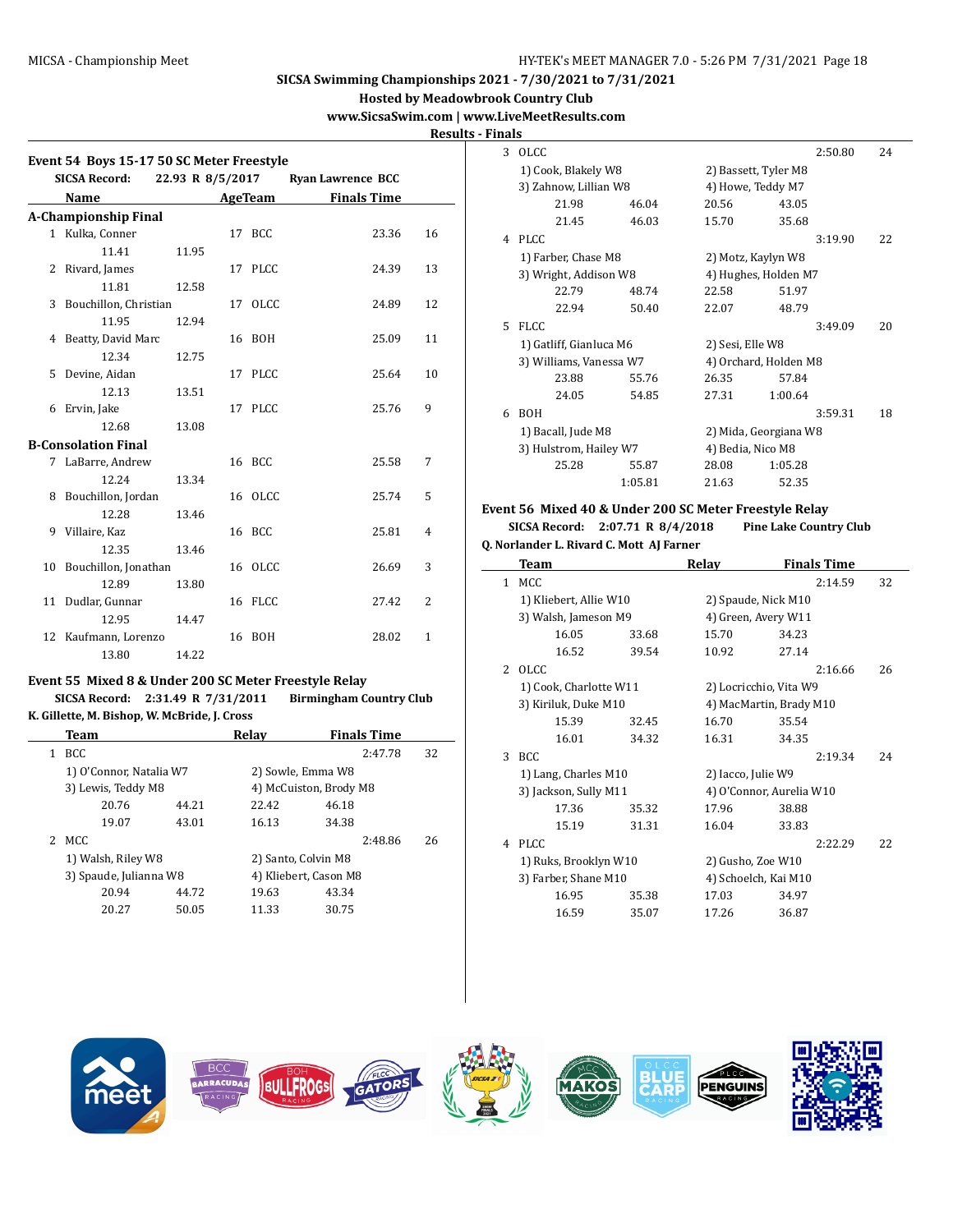**Hosted by Meadowbrook Country Club**

**www.SicsaSwim.com | www.LiveMeetResults.com**

**Results - Finals**

|    | (Event 56 Mixed 40 & Under 200 SC Meter Freestyle Relay) |       |       |                       |    |
|----|----------------------------------------------------------|-------|-------|-----------------------|----|
|    | Team                                                     |       | Relav | <b>Finals Time</b>    |    |
| 5. | <b>FLCC</b>                                              |       |       | 2:37.62               | 20 |
|    | 1) Dekutoski, Leah W10                                   |       |       | 2) Dudlar, Saylor W9  |    |
|    | 3) Galacz, Jacob M11                                     |       |       | 4) Kosco, Michael M10 |    |
|    | 20.07                                                    | 41.17 | 17.50 | 37.30                 |    |
|    | 17.85                                                    | 38.29 | 18.95 | 40.86                 |    |
| 6  | <b>BOH</b>                                               |       |       | 2:39.41               | 18 |
|    | 1) Meeker, Dash M11                                      |       |       | 2) Hulstrom, Caleb M9 |    |
|    | 3) Woodley, Isabella W10                                 |       |       | 4) Bologna, Giada W10 |    |
|    | 18.34                                                    | 38.53 | 20.96 | 44.80                 |    |
|    | 19.28                                                    | 39.94 | 17.67 | 36.14                 |    |
|    |                                                          |       |       |                       |    |

### **Event 57 Mixed 52 & Under 200 SC Meter Freestyle Relay**

**SICSA Record: 1:51.03 R 7/30/2011 Orchard Lake Country Club J. Ramonat, E. Prokop, C. Schott, J. Wasko Team Relay Finals Time**

|              | rcam                        |       | менау                        |       | тицатэ типе |    |
|--------------|-----------------------------|-------|------------------------------|-------|-------------|----|
| $\mathbf{1}$ | <b>BCC</b>                  |       |                              |       | 1:50.01R    | 32 |
|              | 1) Hawkins, Sophia W12      |       | 2) LaBarre, Andrew M16       |       |             |    |
|              | 3) Taylor, Brooke W12       |       | 4) McCuiston, Charlie M12    |       |             |    |
|              | 14.35                       | 29.84 | 11.87                        | 25.04 |             |    |
|              | 14.41                       | 29.91 | 12.06                        | 25.22 |             |    |
| 2            | <b>OLCC</b>                 |       |                              |       | 1:50.66R    | 26 |
|              | 1) Higgins, Jack M13        |       | 2) Higgins, Yana W12         |       |             |    |
|              | 3) Conway, Mackenzie W14    |       | 4) Hopkins, Parker M13       |       |             |    |
|              | 12.64                       | 25.43 | 15.19                        | 32.07 |             |    |
|              | 12.80                       | 27.18 | 12.55                        | 25.98 |             |    |
| 3            | <b>PLCC</b>                 |       |                              |       | 1:55.40     | 24 |
|              | 1) Page, Allie W10          |       | 2) Pascarella, Dominic M13   |       |             |    |
|              | 3) Glorio, Stella W12       |       | 4) Devine, Aidan M17         |       |             |    |
|              | 15.23                       | 31.64 | 12.94                        | 27.50 |             |    |
|              | 14.73                       | 31.22 | 11.63                        | 25.04 |             |    |
| 4            | MCC                         |       |                              |       | 2:07.14     | 22 |
|              | 1) Dreiman, Emma W16        |       | 2) Okopny, Alison W12        |       |             |    |
|              | 3) Palmer, Roman M13        |       | 4) Boring, Cole M11          |       |             |    |
|              | 13.85                       | 29.12 | 14.84                        | 31.27 |             |    |
|              | 15.09                       | 33.22 | 15.14                        | 33.53 |             |    |
| 5            | <b>BOH</b>                  |       |                              |       | 2:10.12     | 20 |
|              | 1) Kapsokavathis, Sadie W13 |       | 2) Seneker, Spencer M13      |       |             |    |
|              | 3) Pankratz, Charlie M12    |       | 4) Kapsokavathis, Maggie W14 |       |             |    |
|              | 15.35                       | 31.14 | 15.21                        | 32.89 |             |    |
|              | 16.28                       | 34.54 | 14.99                        | 31.55 |             |    |
| 6            | <b>FLCC</b>                 |       |                              |       | 2:15.43     | 18 |
|              | 1) Klein, Susannah W13      |       | 2) Solomon, Jaden M15        |       |             |    |
|              | 3) Desantos, Thomas M12     |       | 4) Yatooma, Sophia W12       |       |             |    |
|              | 15.89                       | 32.66 | 13.49                        | 28.63 |             |    |
|              | 17.18                       | 36.10 | 18.30                        | 38.04 |             |    |

|   | Event 58 Mixed 64 & Under 200 SC Meter Freestyle Relay        |                    |                            |                               |    |  |
|---|---------------------------------------------------------------|--------------------|----------------------------|-------------------------------|----|--|
|   | <b>SICSA Record:</b>                                          | 1:42.70 R 8/1/2015 |                            | <b>Pine Lake Country Club</b> |    |  |
|   | M. Blinstrub, G. Granata, S. Allison, D. Grady<br><b>Team</b> |                    | Relay                      | <b>Finals Time</b>            |    |  |
| 1 | <b>PLCC</b>                                                   |                    |                            | 1:44.78                       | 32 |  |
|   | 1) Lowman, Emily W17                                          |                    | 2) Low, Lily W15           |                               |    |  |
|   | 3) Farner, Will M15                                           |                    | 4) Rivard, James M17       |                               |    |  |
|   | 13.44                                                         | 27.84              | 13.09                      | 27.61                         |    |  |
|   | 11.82                                                         | 25.11              | 11.61                      | 24.22                         |    |  |
| 2 | <b>BCC</b>                                                    |                    |                            | 1:47.16                       | 26 |  |
|   | 1) Sarle, Robbie M14                                          |                    | 2) Gillette, Katie W18     |                               |    |  |
|   | 3) Mowrey, Julia W15                                          |                    |                            | 4) Kulka, Conner M17          |    |  |
|   | 13.23                                                         | 27.06              | 13.68                      | 28.83                         |    |  |
|   | 13.32                                                         | 28.49              | 10.91                      | 22.78                         |    |  |
| 3 | <b>BOH</b>                                                    |                    |                            | 1:48.57                       | 24 |  |
|   | 1) Forrester, Blake M17                                       |                    |                            | 2) Anderson, Avery W13        |    |  |
|   | 3) Mast, Ellie W15                                            |                    | 4) Beatty, David Marc M16  |                               |    |  |
|   | 13.06                                                         | 27.18              | 13.68                      | 28.93                         |    |  |
|   | 12.70                                                         | 27.33              | 11.82                      | 25.13                         |    |  |
| 4 | <b>FLCC</b>                                                   |                    |                            | 1:51.08                       | 22 |  |
|   | 1) Bicos, Demetra W15                                         |                    | 2) Desantos, Charlotte W18 |                               |    |  |
|   | 3) Wiater, James M18                                          |                    |                            | 4) Elie, Louis M13            |    |  |
|   | 14.78                                                         | 30.26              | 13.44                      | 27.51                         |    |  |
|   | 11.97                                                         | 25.01              | 13.22                      | 28.30                         |    |  |
| 5 | <b>MCC</b>                                                    |                    |                            | 1:52.76                       | 20 |  |
|   | 1) Swallow, Kate W15                                          |                    |                            | 2) Liddell, Ben M15           |    |  |
|   | 3) Mancinelli, Malayna W17                                    |                    |                            | 4) Bennetts, R.J. M15         |    |  |
|   | 14.26                                                         | 28.69              | 14.21                      | 29.09                         |    |  |
|   | 13.35                                                         | 28.13              | 12.87                      | 26.85                         |    |  |
| 6 | OLCC                                                          |                    |                            | 1:52.83                       | 18 |  |
|   | 1) Bouchillon, Jordan M16                                     |                    |                            | 2) Conway, Alexis W16         |    |  |
|   | 3) Norton, Mira W14                                           |                    |                            | 4) Mollison, Mitchell M18     |    |  |
|   | 12.47                                                         | 26.08              | 14.04                      | 29.80                         |    |  |
|   | 14.41                                                         | 30.58              | 11.97                      | 26.37                         |    |  |
|   |                                                               |                    |                            |                               |    |  |

#### **Combined Team Scores**

| Combined Team Scores - Through Event 58 |        |  |  |  |
|-----------------------------------------|--------|--|--|--|
| 1. Birmingham Country Club              | 1442.5 |  |  |  |
| 2. Pine Lake Country Club               | 1343   |  |  |  |
| 3. Orchard Lake Country Club            | 1195.5 |  |  |  |
| 4. Meadowbrook Country Club             | 822.5  |  |  |  |
| Bloomfield Open Hunt<br>5.              | 565.5  |  |  |  |
| 6. Forest Lake Country Club             | 384    |  |  |  |